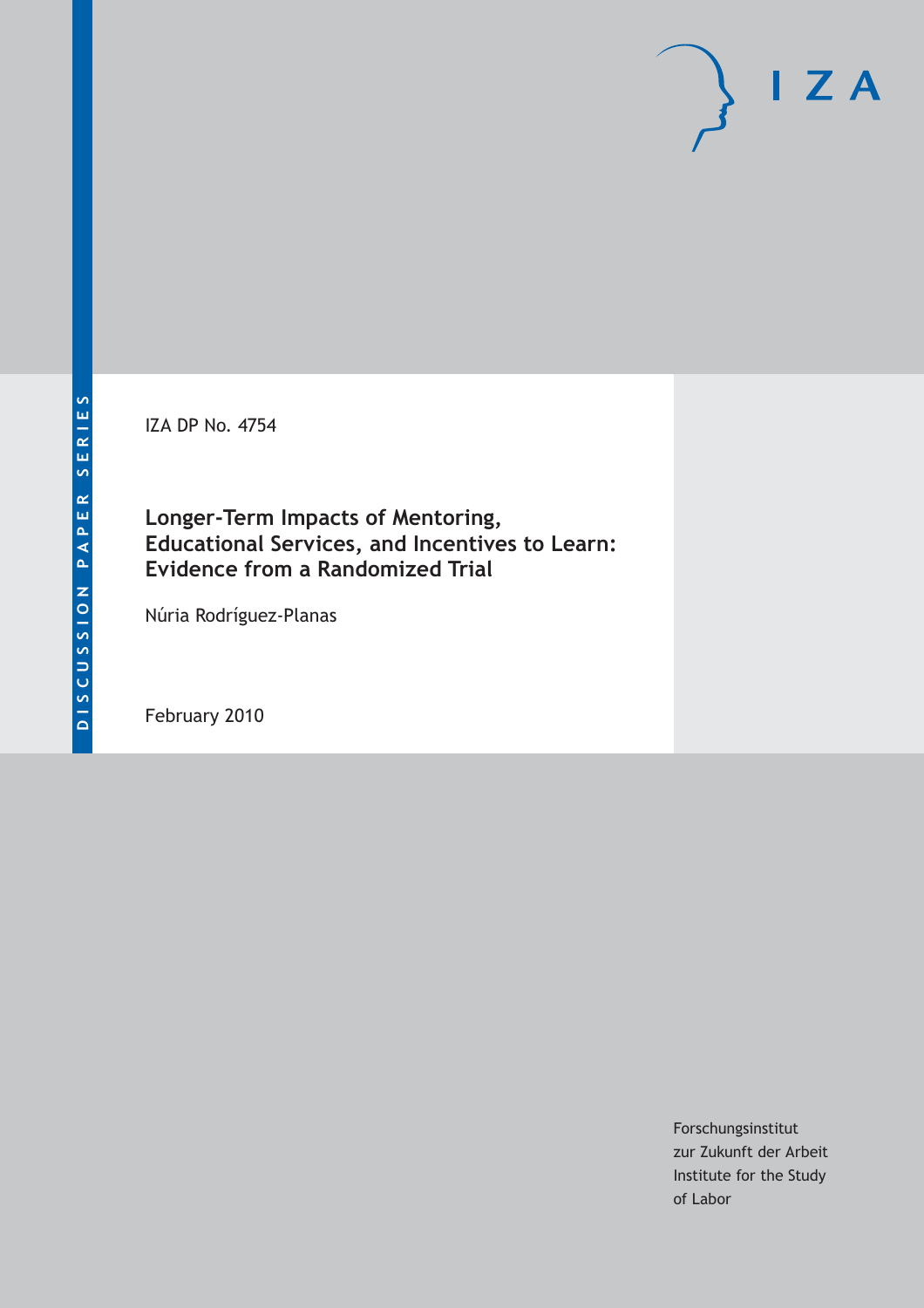# **Longer-Term Impacts of Mentoring, Educational Services, and Incentives to Learn: Evidence from a Randomized Trial**

**Núria Rodríguez-Planas** 

*Universitat Autònoma de Barcelona, MOVE, FEDEA and IZA* 

Discussion Paper No. 4754 February 2010

IZA

P.O. Box 7240 53072 Bonn **Germany** 

Phone: +49-228-3894-0 Fax: +49-228-3894-180 E-mail: iza@iza.org

Any opinions expressed here are those of the author(s) and not those of IZA. Research published in this series may include views on policy, but the institute itself takes no institutional policy positions.

The Institute for the Study of Labor (IZA) in Bonn is a local and virtual international research center and a place of communication between science, politics and business. IZA is an independent nonprofit organization supported by Deutsche Post Foundation. The center is associated with the University of Bonn and offers a stimulating research environment through its international network, workshops and conferences, data service, project support, research visits and doctoral program. IZA engages in (i) original and internationally competitive research in all fields of labor economics, (ii) development of policy concepts, and (iii) dissemination of research results and concepts to the interested public.

IZA Discussion Papers often represent preliminary work and are circulated to encourage discussion. Citation of such a paper should account for its provisional character. A revised version may be available directly from the author.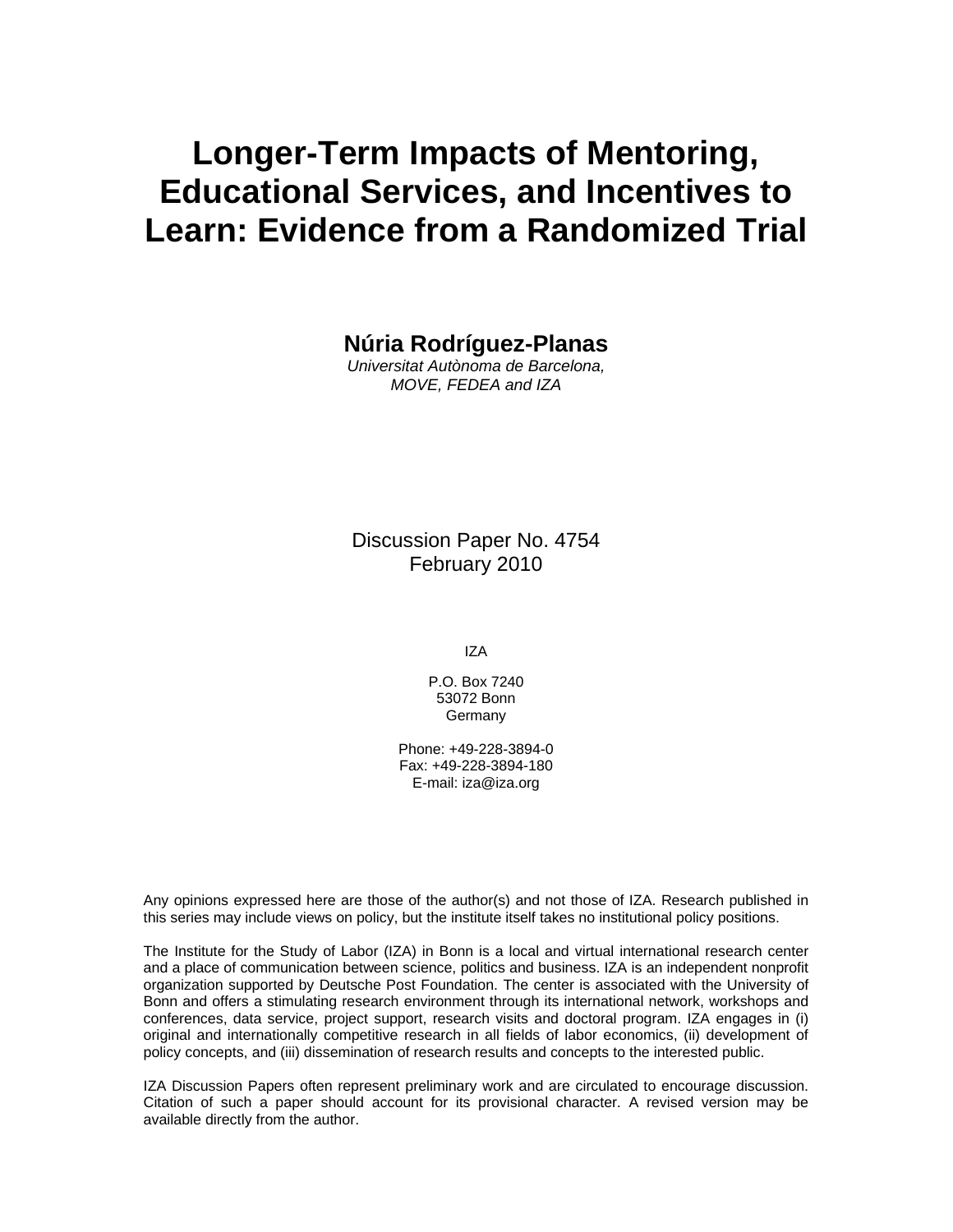IZA Discussion Paper No. 4754 February 2010

## **ABSTRACT**

## **Longer-Term Impacts of Mentoring, Educational Services, and Incentives to Learn: Evidence from a Randomized Trial\***

This paper is the first to use a randomized trial in the US to analyze the short- and long-term educational and employment impacts of an after-school program, the Quantum Opportunity Program, that offered disadvantaged high-school youth: mentoring, educational services, and financial rewards with the objective to improve high-school graduation and post-secondary schooling enrollment. Average impacts reveal that the hefty beneficial educational outcomes quickly faded away. Heterogeneity matters. While encouraging results are found for the younger youth; detrimental long-lived outcomes for males suggest that extrinsic rewards may be crowding out intrinsic motivation. Evidence by sites' funding source, which led to implementation differences, supports this hypothesis.

JEL Classification: C93, I21, I22, I28, J24

Keywords: short-, medium- and long-term effects, after-school programs, intrinsic and extrinsic motivation, educational and employment outcomes

Corresponding author:

-

Núria Rodríguez-Planas Unitat de Fonaments de l'Anàlisi Econòmica Edifici B Universitat Autònoma de Barcelona 08193 Bellaterra **Spain** E-mail: Nuria.Rodriguez@uab.es

<sup>\*</sup> The Quantum Opportunity Program demonstration study was conducted under Contract No. K-5547- 5-00-80-30 from the U.S. Department of Labor or the Ford Foundation. The views expressed herein do not necessarily reflect the policies or opinions of the U.S. Department of Labor. Allen Schirm, Myles Maxfield, Elizabeth Stuart, Allison Mckie, and Laura Castner from Mathematica Policy Research, as well as Vida Maralani from UCLA, and Mary Vencill from Berkeley Policy Associates, made important contributions to the study. I also welcome the useful comments and advice in the analysis and the exposition of the paper from Samuel Bentolila, Caterina Calsamiglia, David Dorn, Bernd Fitzenberger, Michael Lechner, Robert Moffit, Peter Mueser, Kenneth Troske, Uwe Sunde, Conny Wunsch, and participants at seminars at St. Gallen, Switzerland; CEMFI, Spain; and ZEW Mannheim, Germany.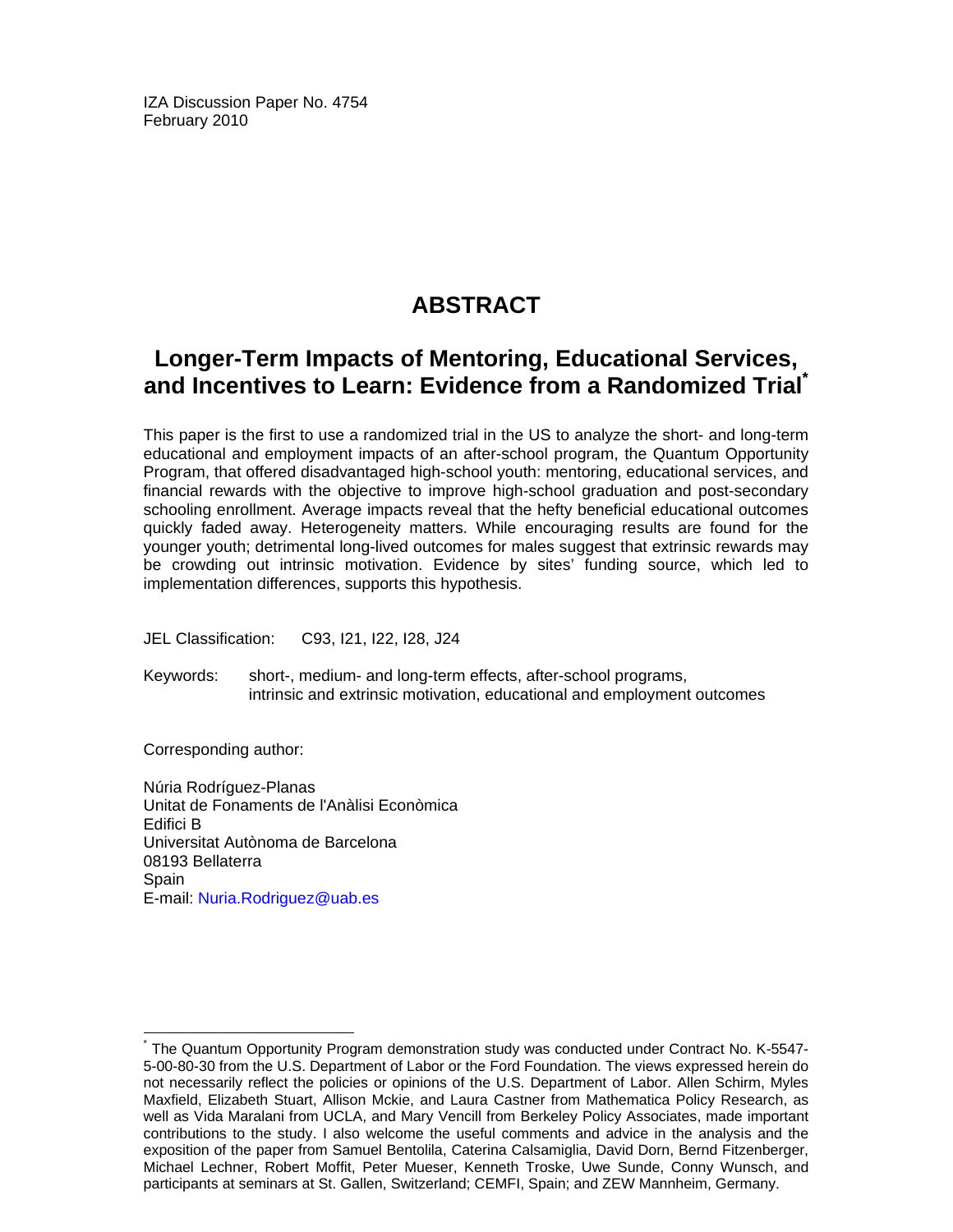#### **I. Introduction**

-

In response to the observed increasing earnings differential between the most and the least educated workers since the late 1970s, policies aiming at improving high-school graduation and postsecondary education enrollment have recently received renewed attention from policy makers, practitioners and researchers. As a consequence, there has been a new wave of interventions whose main objective is to improve the school performance of disadvantaged youth.<sup>1</sup> Most of these interventions involve one or the combination of the following services: (i) a mentoring component; (ii) an educational component; and (iii) a financial incentive component; and they generally find promising results if not for all participants, for some particular subgroups.

 While most of these studies analyze the effects of the interventions during or shortly after the students have been exposed to the program, the evidence on the medium- or longer-term impacts is very scarce. In addition, and probably because of the shorter-term focus, all of these studies look at educational outcomes as opposed to employment outcomes and wages.<sup>2</sup> However, knowing the long-term impacts of these interventions is key to disentangle the following questions: Do the short-term changes generated by the intervention persist or do they quickly fade away? Do they translate into longer-term payoffs as measured by post-secondary schooling, employment, and earnings? These are the questions this paper aims to address for the first time in the United States.

 Using a randomized experimental design, this study evaluates the short-, medium-, and longterm effects of a five-year after-school program, the Quantum Opportunity Program (QOP hereafter), on educational and employment outcomes in the United States. QOP involved the combination of the following three services: a mentoring, an educational, and a financial incentives

<sup>&</sup>lt;sup>1</sup> For experimental or quasi-experimental designed evaluations targeting primary schools, see Jacob and Lefgren, 2004; Banerjee *et al*., 2007; and Kremer *et al*., 2008; and James-Burdumy *et al*., 2008. For studies focusing on high-school youth, see Machin *et al.*, 2004, and 2007; and Lavy and Schlosser, 2005; Angrist and Lavy, 2009; and Holmlund and Silva, 2009. And for evaluations aiming at improving college students' performance, see Bettinger and Long, 2005; Leuven *et al.*, 2003; Angrist *et al*., 2009, and Scrivener *et al.*, 2009. These studies complement the literature on employment and training programs for disadvantaged youth (Bloom *et al.*, 1996; Lalonde, 1995; Kemple and Willner, 2008; Schochet *et al.*, 2008).

<sup>&</sup>lt;sup>2</sup> To the best of my knowledge, only three papers look at longer horizons as in the present paper: Leuven *et al.*, 2003, Bettinger and Long, 2005, and Angrist and Lavy, 2009, measure outcomes three, four and five years after the end of the intervention, respectively. Angrist *et al.*, 2009, focus on the impacts of three types of treatment (one involving financial rewards, another one involving educational services, and the third one combining the other two) on grades and academic standing of college students in Canada; Leuven *et al.*, 2003, study the impacts of financial rewards on academic achievement of college students in Amsterdam; and Angrist and Lavy, 2009, measure longterm impacts of ever attending college for high-school students who received merit awards for passing the Bagrut in Israel. Using a randomized assignment design, the current paper is the first to look at college completion, employment and earnings among the evaluations aiming at improving school performance.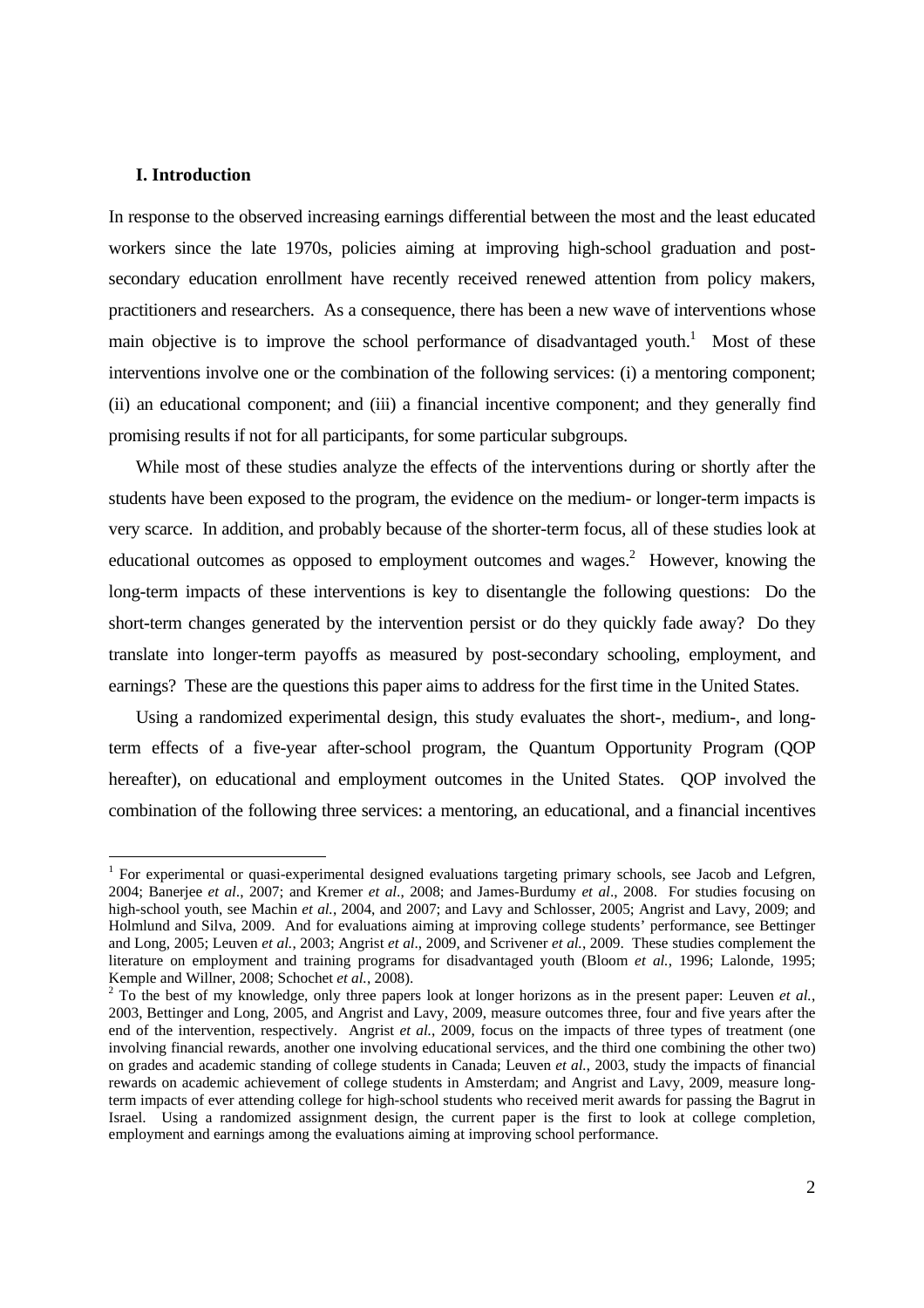component. The program's main objectives were to increase the likelihood that youth completed high-school and engaged in post-secondary education or training. The outcome variables involved high-school completion, post-secondary education or training enrollment and completion, and employment and earnings measured at three points in time: (i) during the fifth year of the demonstration while the students were still in, or just completing, high school; (ii) three years later when most sample members were about 21 or 22 years old; and (iii) five years after the end of the demonstration when most sample members were about 24 or 25 years old. To examine the effectiveness of this program, the Department of Labor and the Ford Foundation funded this demonstration in seven sites across the United States between 1995 and 2001.

This paper presents impact findings from this evaluation.<sup>3</sup> Similar to recent studies, QOP appears to be quite effective in the short-run in terms of increasing the likelihood of high-school graduation and of attending college by 17.5% and 23%, respectively.<sup>45</sup> However, we find that these initial large gains are short-lived. All average positive effects of QOP on high-school completion and post-secondary education enrollment quickly fade away, and five years after the end of the program, QOP has no statistically significant educational or employment impacts on its enrollees. The reason is that control group members eventually caught up to the QOP group in terms of high school completion and post-secondary enrollment. These results suggest that, while QOP help youth take advantage of opportunities to get ahead in life, it is unclear as to whether helping disadvantaged youth get through the system quicker is helpful in the longer-run.

We find that heterogeneity matters. QOP's subgroup analysis reveals the following four

 3 See Maxfield *et al.*, 2003 and 2003b;, Schirm *et al.,* 2003; Schirm and Rodríguez-Planas, 2004; and Schirm *et al.*, 2007 for detail description of program design and implementation as well as thorough analysis of the demonstration's impacts.

<sup>4</sup> Rigorous studies finding *average* beneficial short-term impacts of interventions aiming at improving educational performance of youth include Hahn, 1994; Hahn *et al.*, 1994; Machin, *et al.*, 2004; Jacob and Lefgren, 2004; Lavy and Schlosser, 2005; Bloom and Sommo, 2005; Banerjee *et al*., 2007; Scrivener, *et al.*, 2009; and Kremer *et al*., 2008. All these evaluations—except for Kremer *et al.*, 2008, which evaluated a merit awards program—, studied the effects of a variety of educational services offered to youth. Other rigorous evaluations find positive impacts for certain subgroups *only—*see Bettinger and Long, 2005; Machin *et al.*, 2007, for evaluations of educational services; Leuven *et al.*, 2003; and Angrist and Lavy, 2009, for evaluations of financial rewards; and Angrist *et al*., 2009, for a combination of services and financial rewards.

<sup>&</sup>lt;sup>5</sup> Worth highlighting is the evaluation of the QOP pilot conducted between 1989 and 1993 in five sites with funding from the Ford Foundation (Hahn, 1994; Hahn *et al.*, 1994). While the results from the QOP pilot were slightly more promising than those from the large-scale evaluation demonstration presented in this paper, they were measured at most several months after participants should have graduated from high-school, and therefore it is unclear whether these findings would have persisted over time as youth grew older. Other important differences between the pilot and the demonstration included the sample size, which was smaller in the pilot, and the targeted population, which, in the pilot, were low-income students (as opposed to academically low-performing students as in the demonstration). Finally, results from the Philadelphia site in the pilot were exceptional and frequently this site was the only one to produce statistically significant results.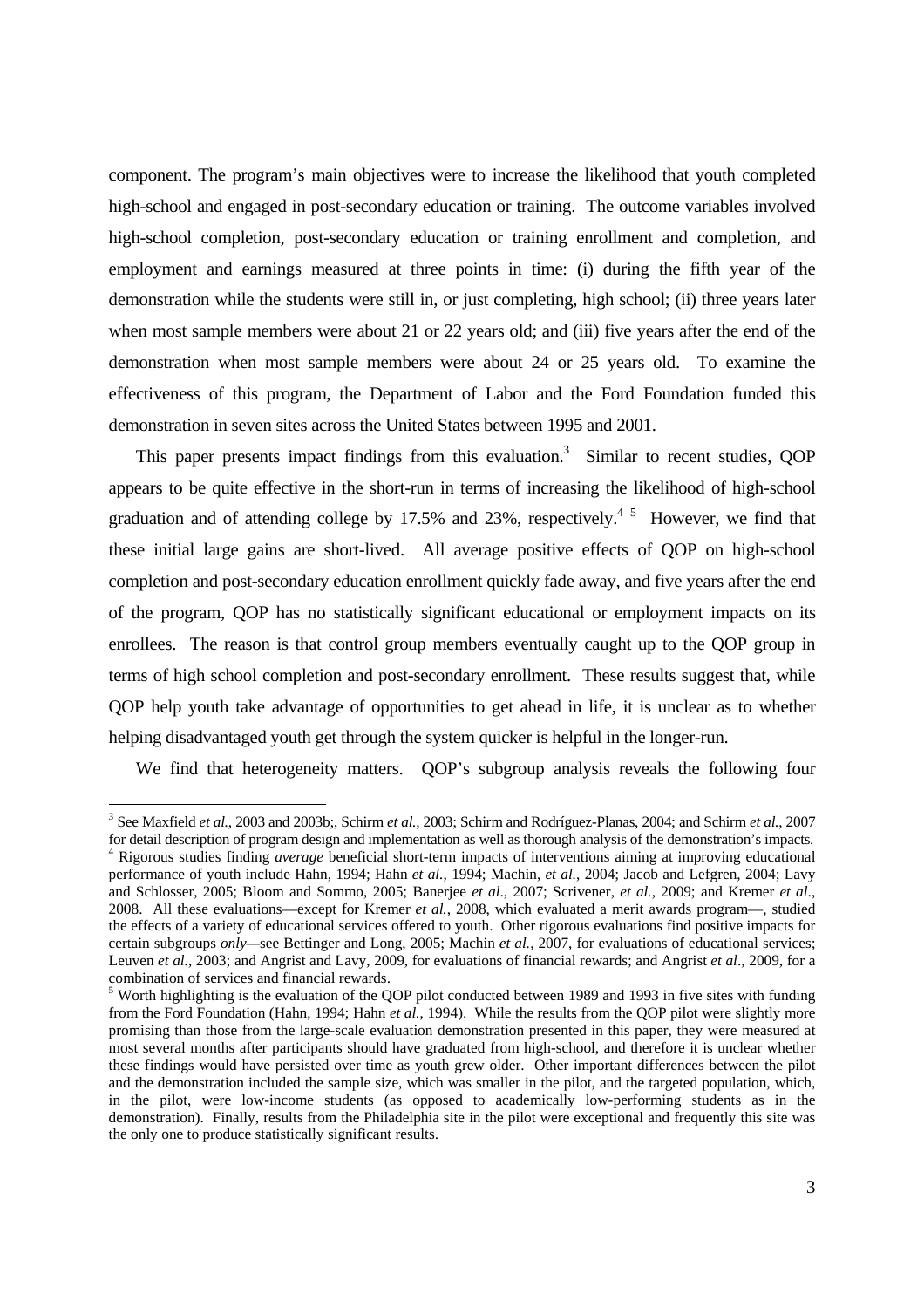interesting insights. First, QOP had long lasting beneficial educational outcomes for the younger enrollees. Second, QOP seemed to help female students by getting them through high school, and into post-secondary training (not necessarily college) quicker than their counterparts in the control group. However, these educational gains were short-lived and the youth from the control group eventually caught up to those in the treatment group. Five years after the end of the program female QOP enrollees had better employment outcomes than control group members, but the opposite was true for educational outcomes (measured as college attendance). Third, QOP had some adverse short-term impacts on males' academic performance. Although these adverse effects were shortlived and QOP enrollees ended up with higher GED receipt, the longer-term employment impacts continued to be detrimental five years after the end of the program. Finally, we found a differential impact by classifying sites according to their funding source, which led to differential implementation. In those sites that had: (i) high fidelity and expertise implementing the program, (ii) mentors working part-time and compensated by incentive payments based on enrollees' attendance, and (iii) periodic distribution of statements to enrollees with information on their accrual accounts, there was strong evidence of short-lived beneficial educational impacts. In contrast, in those sites with flexible implementation of the program, full-time mentors paid a flat salary, and no periodic distribution of accrual account's information to enrollees, there were long-lasting beneficial post-secondary educational outcomes.

 The two latter findings suggest that financial rewards may replace powerful and enduring "intrinsic motivation" (the individual's desire to perform the task for its own sake) with short-lived "extrinsic motivation". If so, we may observe that there are detrimental or no short-term effects of the financial rewards or that the initial positive effects are short-lived and quickly fade away. These results are consistent with educators, sociologists and psychologists' beliefs that rewards can be counterproductive if they undermine intrinsic motivation. They are also in line with a substantial body of laboratory and field experimental evidence that indicates that contingent rewards can sometimes conflict with intrinsic motivation. For instance, Deci, 1975, found that those college students who were not paid to work for a certain time on an interesting puzzle, played with the puzzle significantly more in a later unrewarded "free-time" period and reported a greater interest in the task than paid subjects. This experiment was replicated for high-school students in tasks involving verbal skills (Kruglanski, Friedman and Zeevi, 1971), and for preschool children in activities involving drawing with new materials (Lepper, Greene and Nisbett, 1973). More recently,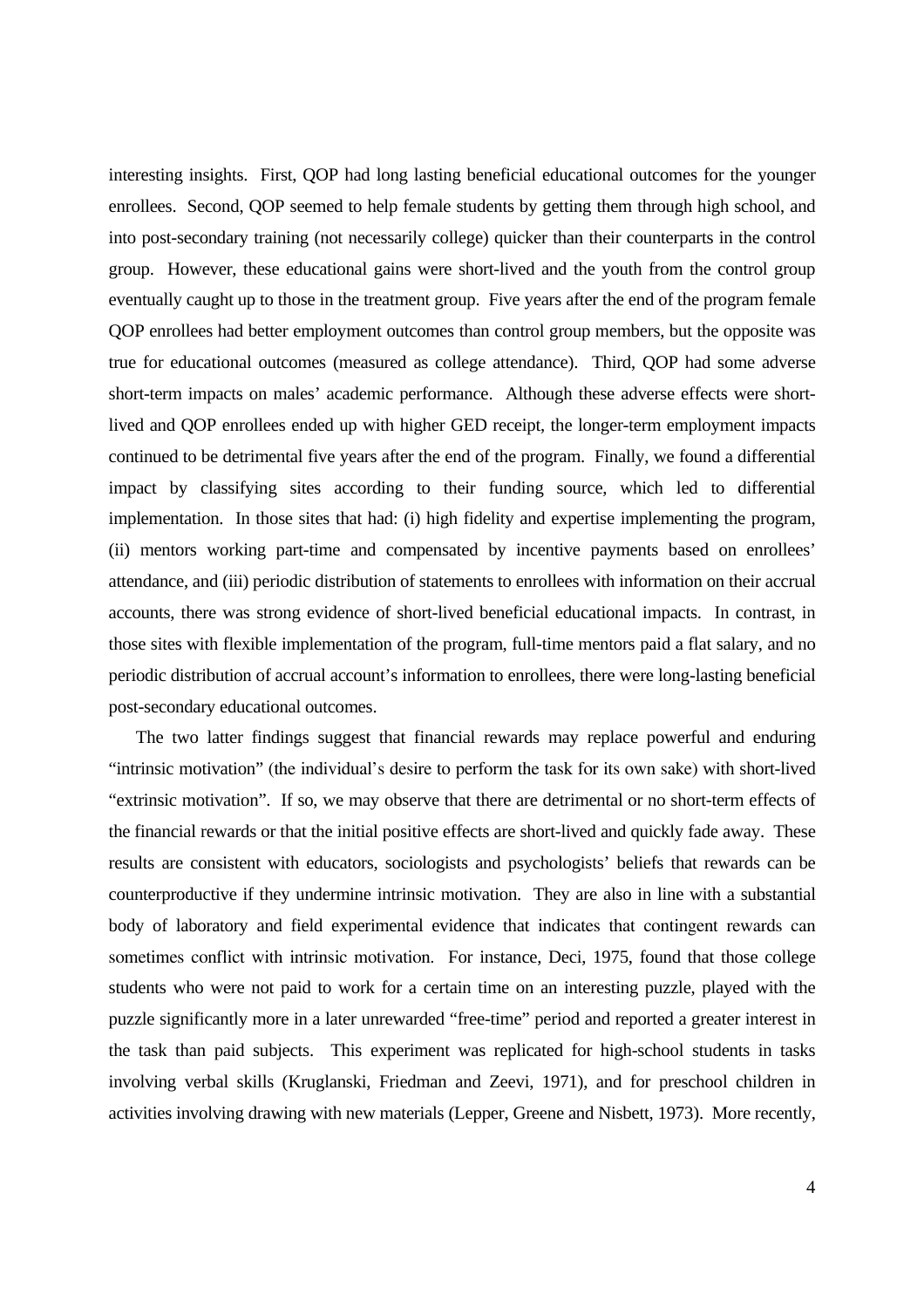Gneezy and Rustichini, 2000, found that students who were collecting donations door-to-door actually visited fewer houses and collected less money when they were paid a small commission. Other experiments finding that people who were not paid at all exerted greater effort than those who were paid a small amount include Wilson, Hull and Johnson, 1981; Kohn, 1993; Frey and Jegen, 2000; and Heyman and Ariely, 2004, among others.<sup>6</sup>

This paper contributes to the literature in at least two important ways. First, the promising findings for the younger youth contribute to the debate over whether investments in the later stages of a child's development have positive payoffs. The results suggest that the earlier the intervention the better—consistent with many academics and practitioners' beliefs that early childhood interventions are preferred (Currie, 2001; Currie and Thomas, 2001; Krueger and Whitmore, 2001; Garces *et al.*, 2002; and Carneiro and Heckman, 2003). In addition, they provide some hope for high-school interventions—if they are implemented on the entering class of freshmen students—, and in contrast with most findings from service-oriented dropout-prevention programs that present quite discouraging results (Dynarski and Gleason, 2002). Recently two rigorous studies have also found positive returns for interventions offering educational services targeted to youth at a relatively late stage of schooling (Machin, McNally and Meghir, 2004; and Lavy and Schlosser, 2005). In contrast with the present paper, both of these studies use a quasi-experimental design, present only short-term impacts of the services offered, and focus on high-school students in Israel and the United Kingdom, respectively.

 Second, this paper adds to the growing interest in student incentive programs in primary and secondary education.<sup>7</sup> While most of the recent evaluations have looked at the short-term effects of financial rewards (Kremer *et al.*, 2008; and Angrist *et al*., 2009), very few have analyzed the longerterm impacts (Leuven *et al.*, 2003; and Angrist and Lavy, 2009), and none have looked at employment and earnings performance of youth. In addition, these earlier studies focus on primary

 $\overline{a}$ 

<sup>6</sup> See Bonner *et al*., 1996; Herwig and Ortmann, 1998; Jenkins *et al*., 1998; Camerer and Hogarth, 1999; Deci *et al.*, 1999; and Cameron *et al.*, 2001, for thorough reviews of the effects of financial incentives in experiments.

 $\frac{1}{2}$  Such types of interventions are currently being offered in many countries. For instance, three high-schools are offering such types of incentives in Créteil, a suburb of Paris, France (El País, 2009). In the United States, the Education Innovation Laboratory at Harvard is in the process of implementing four evaluations offering financial rewards with the objective of improving academic performance of youth, such as Capital Gains in Washington DC, Spark and Million Motivation Campaign in New York, and The Paper Project in Chicago (Fryer, 2006). Other interventions involving incentive programs in primary and secondary education are also taking place in the Baltimore City Public School District (Ash, 2008); and in Texas (Jackson, 2007). Finally, other related international examples include Progresa in Mexico (Behrman *et al*., 2000; and Schultz, 2004), Familias en Acción program in Colombia (Attanasio *et al.,* 2006), or the Education Maintenance Allowance in the United Kingdom (Dearden, Emmerson, Frayne, and Meghir, 2005).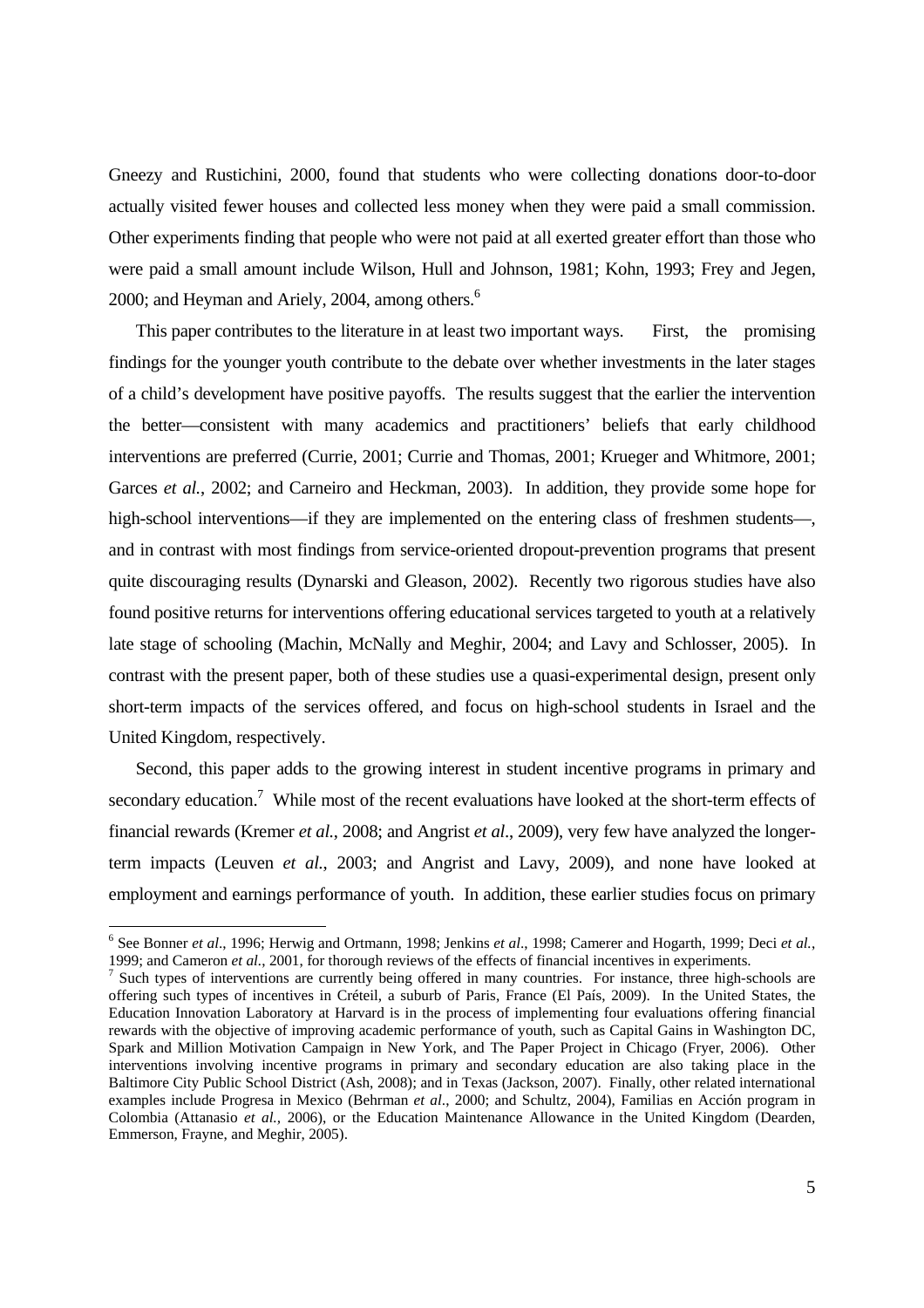students in Kenya (Kremer *et al.*, 2008); high-school students in Israel (Angrist and Lavy, 2009); and college students in Canada (Angrist *et al.*, 2009) and in The Netherlands (Leuven *et al*., 2003). To the best of my knowledge, this is the first randomized evaluation in the United States to study the effects of financial rewards on disadvantaged high-school students' performance using a rich variety of outcomes. It is also the first real-world context randomized evaluation in the area of youth's educational outcomes to provide evidence that the short-term benefits in response to rewards may well fade away or even be detrimental—as feared by cognitive psychologists and behavioral economists. Earlier evidence has either found beneficial short-term effects of financial rewards (Kremer *et al.*, 2008);<sup>8</sup> or longer-term positive results for some subgroups but no effect for others (Angrist and Lavy, 2009; and Angrist *et al.*, 2009).<sup>9</sup> To the best of my knowledge, Leuven *et al.*, 2003, is the only real-world context study to find explicit evidence consistent with external rewards crowding out intrinsic motivation for the least able students both in the short-term and in the longer-run. Unfortunately, their small sample sizes limit statistical precision, complicating inference.<sup>10</sup> Does this mean that one should discard student incentive programs as a way to increase effort and performance of students? Clearly not. In fact the findings by age highlight that financial incentives do not generate adverse effects among the younger youth in the longer run, raising the need for further research using experimental designs to answer whether and how cash incentives work to motivate students.<sup>11</sup>

 This paper is organized as follows. The next section describes the program implementation and the data. Section III provides a theoretical background motivating the intervention. Section IV explains the evaluation framework and analyzes the results. Section V concludes with

-

<sup>&</sup>lt;sup>8</sup> Other studies using a quasi-experimental approach also find beneficial effects of financial rewards on academic performance (Ashworth et al., 2001; Dearden, Emmerson, Frayne, and Meghir, 2005; Dynarski, 2003 and 2008; and Cornwell Mustard and Sridhar, 2006). Similarly, Angrist *et al.,* 2002, and Angrist *et al*., 2006, have also found that vouchers for private secondary school students conditional on their maintaining a satisfactory level of academic performance led to academic gains, one possible channel being the incentives associated with conditional renewal of scholarships.

<sup>&</sup>lt;sup>9</sup> Angrist and Lavy, 2009, find beneficial lasting effects on college attendance among girls who were relatively close to success 5 years after the end of the program. Angrist *et al*., 2009, find lasting improvements for college freshmen women in Canada when educational services, peer advising and financial services are combined. Using a regression discontinuity design, Garibaldi *et al.*, 2007, find that gradually increasing tuition payments in response to delayed completion had substantial effects on Italian college women.

 $10$  Leuven *et al.*, 2003, find positive (negative) long lasting effects on academic achievement for the academically strong (weak) students. Non-experimental studies have found that U.S. scholarships lead students to get better grades but to take less ambitious course loads (Binder, 2002, Cornwell *et al.*, 2002, Cornwell *et al.*, 2006).

<sup>&</sup>lt;sup>11</sup> The Innovation Education Laboratory at Harvard University is currently implementing two evaluations, Capital Gains in Washington DC, and Spark in New York, that are offering financial rewards for school performance to primary students.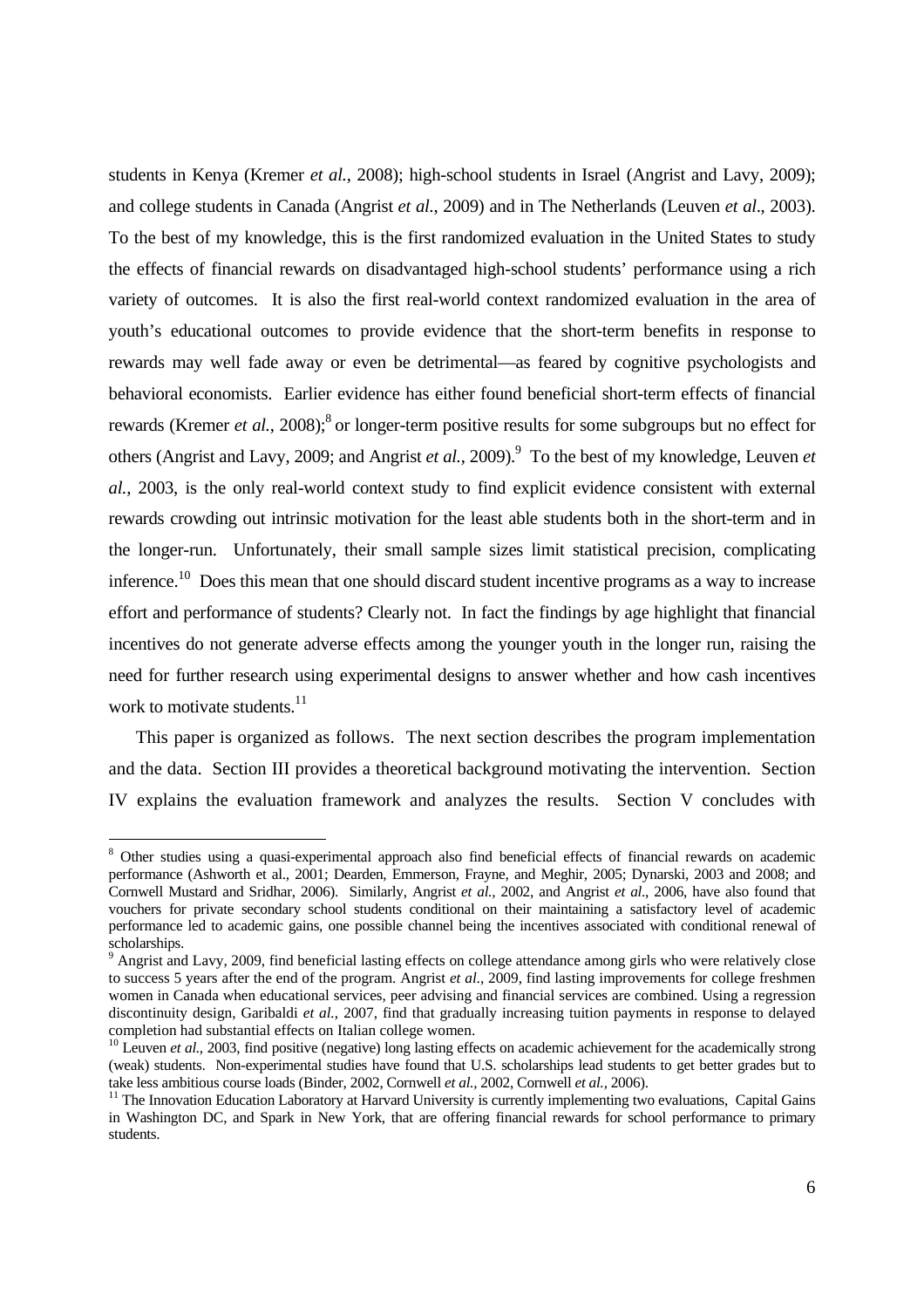suggestions on how to improve program design and evaluation.

## **II. The Quantum Opportunity Program Demonstration Project**

#### *Program Description*

-

QOP differed from other interventions aiming at improving disadvantaged youth educational outcomes in at least two important ways. First, it was an intensive, long-term after-school program aiming to overcome the many serious challenges facing disadvantaged youth. It lasted five years and was offered year-round to low-achieving students from low performing highschools entering in  $9<sup>th</sup>$  grade in 1995 in the United States.<sup>12</sup> It should therefore not come as a surprise that it was an expensive program. At almost \$25,000 per enrollee for the whole demonstration, QOP has been the most expensive Federal youth program offered. By comparison, the operating costs of the also-expensive Job Corps were approximately \$16,500 per participant in 1998 (Schochet *et al.*, 2008).

Second, QOP offered more comprehensive services than other programs. While most programs offer mentoring, educational services, or financial rewards, QOP offered all these services combined. As we shall discuss below, although the core of the QOP model was intensive case management and mentoring, its educational and development services, on the one hand, and the financial rewards, on the other, were similar in design and intensity as those (currently) implemented in other evaluations.

Case managers had small caseloads of only 15 to 25 youth and were to develop with each youth a highly personal, long-lasting connection that mirrored the relationship between a teenager and a nurturing, supportive older relative. As such, the case manager would make every effort to sustain a strong relationship with the youth regardless of behavior or status, including if the youth disengaged from the program, dropped out of school, became incarcerated, or moved out of the area. Case managers were also to manage the provision of supportive services for addressing all barriers to success that enrolled youth faced, whether related to school, family, or friends.<sup>13</sup>

In addition to case management, the program engaged youth in: (i) developmental activities

<sup>&</sup>lt;sup>12</sup> Enrollees who graduated on time received some mentoring and assistance in enrolling in postsecondary education or training between graduation and the end of the fifth year of the demonstration.

 $<sup>13</sup>$  These barriers could be addressed either directly by the case manager or by referral to a community resource, such</sup> as a substance abuse program or local agencies that provide housing, food, income support, or child care.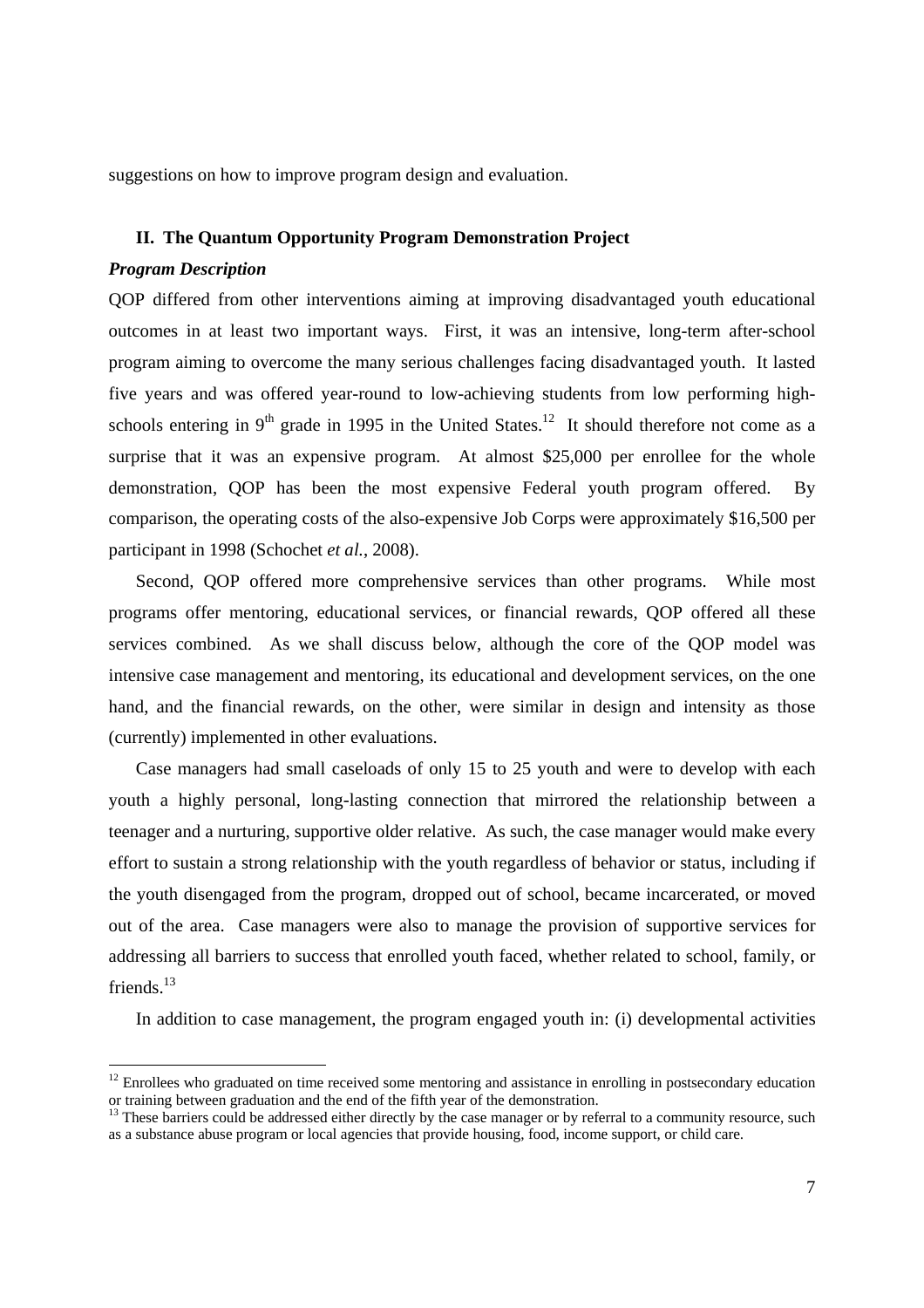that aimed to develop their social and employment-readiness skills; (ii) community service activities to develop a sense of community belonging, trustworthiness, and respect; and (iii) educational services to improve their academic performance. Examples of such types of activities are displayed in Table 1.

Finally, youth received a stipend of \$1.25 for every hour devoted explicitly to educational activities, developmental activities (excluding recreational activities), and community service. A matching amount was promised to the youth when he or she earned a high school diploma or GED *and* enrolled in post-secondary education or training (including vocational training or military service).<sup>14</sup> The idea was to encourage the student to not only work hard in the present but also to recognize the larger goal of high-school graduation and post-secondary education enrollment. In addition, bonuses hours (50 extra hours, for example) were given when an enrollee achieved a significant milestone, such as earning a B average or higher on his or her report card. The extra hours resulted in an increased stipend payment and accrual account contribution.

## *Target Population and Sample Selection*

-

In the summer of 1995, QOP was implemented in eleven high schools across seven sites in the United States.<sup>15</sup> In each of these schools, entering  $9<sup>th</sup>$  grade students—except those with a GPA from  $8<sup>th</sup>$ -grade above the 66<sup>th</sup> percentile—, were randomly assigned to OOP or a control group.<sup>16</sup> Youth assigned to the program group were enrolled in QOP. Youth assigned to the control group could not enroll in QOP, but could enroll in other youth programs offered in the community. Thus the counterfactual is *other* available programs that the study population would enroll in if QOP were not an option. Random assignment involved four steps as described in

<sup>&</sup>lt;sup>14</sup> This is a similar design to the one currently applied in The Paper Project, which rewards high-school students for core class grades, in that half of the reward is given to the student immediately, the other half is distributed at graduation.

 $15$  DOL awarded demonstration grants to implement this QOP model in five sites: Cleveland, Ohio; Fort Worth, Texas; Houston, Texas; Memphis, Tennessee; and Washington, DC. The Ford Foundation funded two sites: Philadelphia, Pennsylvania and Yakima, Washington. Six of the seven demonstration sites operated QOP between 1995 and 2000; the Washington, DC, site began on year later and operated the program through summer 2001. A local community-based organization (CBO) implemented the QOP model in each site. Each CBO teamed with one, two, or three high schools for a total of eleven high schools participating in the demonstration. Each program enrolled 50, 80, or 100 students.

 $16$  The target group in the OOP demonstration was youth who met four eligibility criteria: (1) were beginning ninth grade in a high school selected for the QOP demonstration, generally schools with dropout rates of 40 percent or more; (2) were not repeating ninth grade; (3) were not so disabled that the school viewed participation in the program as inappropriate; and (4) had a grade point average (GPA) from the eighth grade below the  $67<sup>th</sup>$  percentile among the students in the school meeting the first three requirements.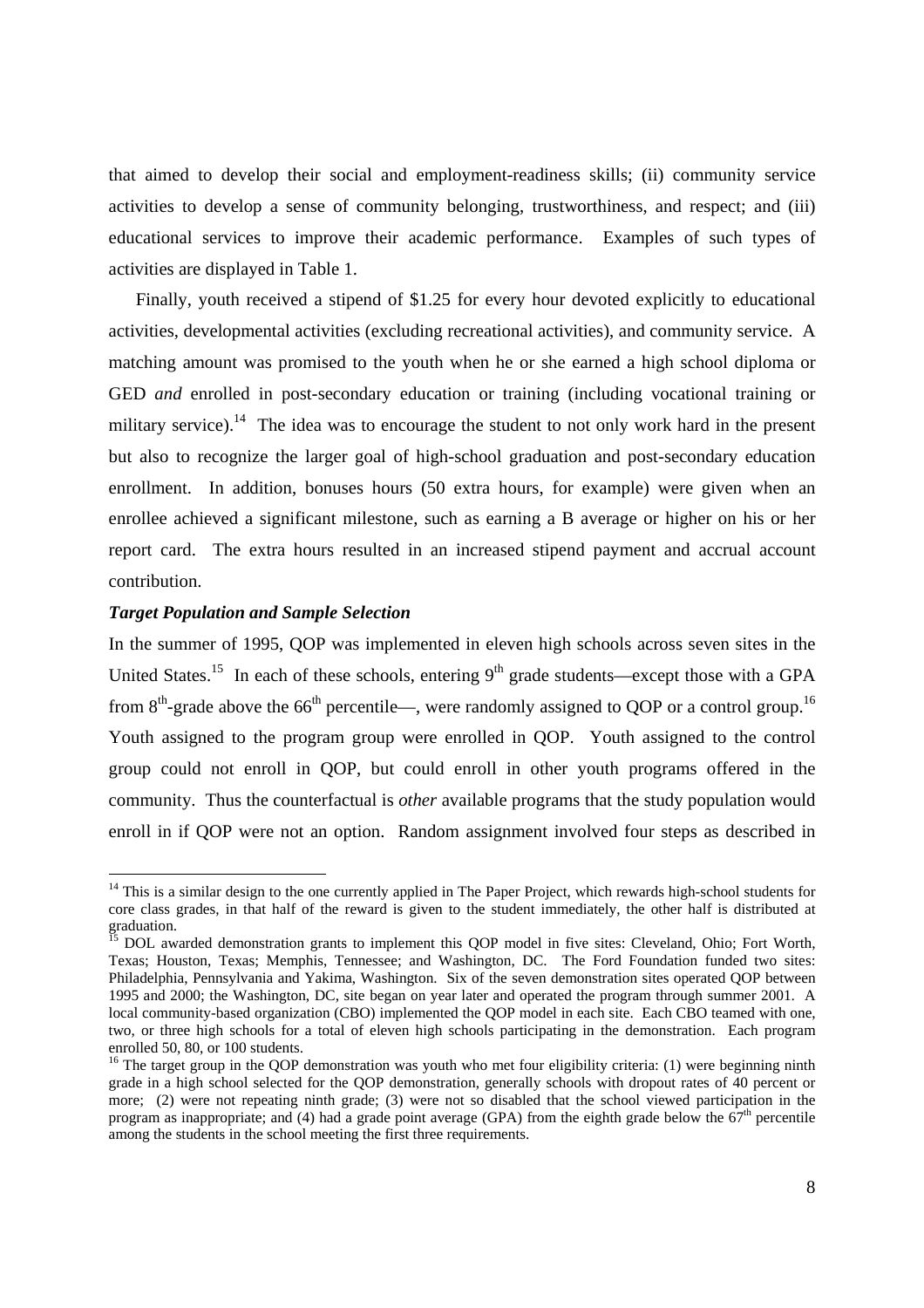Table 2. The final sample for the QOP demonstration consists of 1,069 students, 580 in the QOP group and 489 in the control group. As expected, random assignment produced treatment and control groups whose distributions of characteristics prior to random assignment were similar. There were few significant differences by status on baseline (pre-random assignment) characteristics, as shown in Table 3 below. The only statistically significant difference was the proportion of youth in the middle third of the distribution, which was a bit larger for the control group.

 As discussed with more detail in Section IV.3., spill-over effects did not seem to be an issue in this intervention for the following two reasons. First, although QOP provided tutoring and computer-assisted instruction to its enrollees, it was not designed to influence the structure, policies, or operation of the high schools with which local QOP programs were associated. Second, QOP did not operate within the school or within school hours. Instead it was an afterschool program, and its activities were scheduled *outside* the high-schools from 3 to 6 pm during weekdays, and for one half day over the weekend. That said, QOP could still have stimulated control group members to work harder because they knew that some of their classmates were receiving additional help. In the results section, we discussed why we do not think this may have occurred.

## *The database*

One of the highlights of the QOP demonstration was its intense data collection. The evaluation was designed to estimate the short-, medium-, and long-term impacts of the program by collecting survey data on youth's outcomes at four different points in time, as shown in Table 4. Most of the analysis is based on data from a series of three telephone surveys, two of which were conducted two and five years *after* the end of the program.

In addition, by the usual standards for observational evaluation studies, this data set is exceptionally rich and informative, as it contains information on math and reading achievement tests, high-school completion status, engagement in post-secondary education and training, employment (including earnings and benefits), risky behaviors, and resiliency factors (see Maxfield *et al.*, 2003b; Schirm and Rodríguez-Planas, 2004, and Schirm *et al.*, 2006 for thorough analysis of QOP's impacts on resilience factors and risky behaviors). Finally, data on program implementation, participation, and costs, as well as (baseline) information on the youth (including their  $8<sup>th</sup>$ -grade GPA) and high-school transcripts from *all* the high schools a sample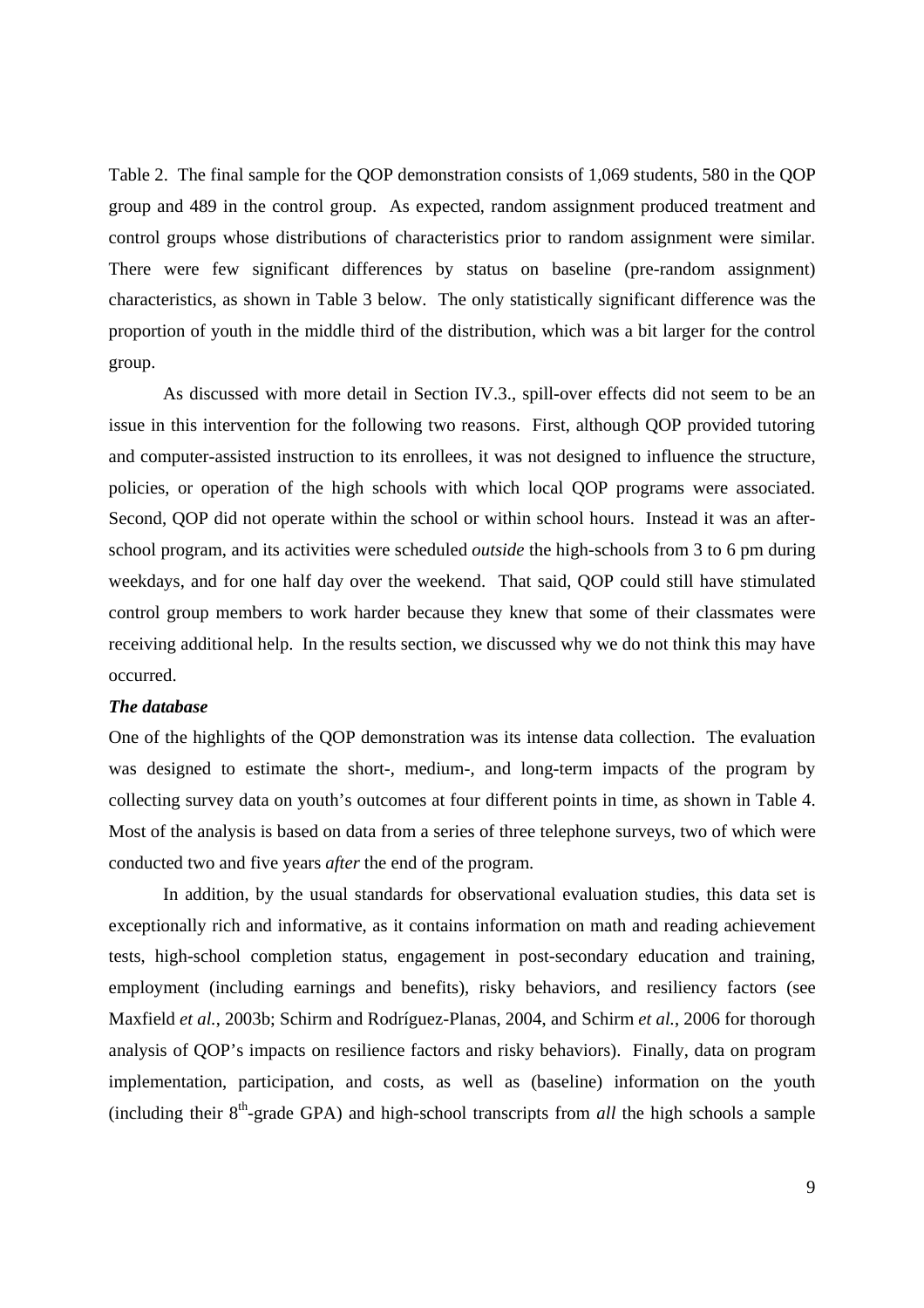member attended were obtained.

There are three drawbacks with the data at hand. First, due to data collection costs, no baseline survey was collected. As a consequence, the pre-program information available is reduced to the characteristics displayed in Table 3. Albeit the limited baseline information available, it is important to highlight that  $8<sup>th</sup>$ -grade GPA, which is a good proxy for youth's cognitive and non-cognitive skills, as well as unobserved ability, is available.<sup>17</sup> Second, as these are (mainly) survey data, differential non-response between treatment and control group members could potentially bias the results.<sup>18</sup> All of the estimates in the paper adjust for survey non-response to ensure that the sample of respondents reflects the experiences of all sample members, as explained in the Appendix and in Maxfield, *et al.*, 2003b; Schirm et al., 2003; and Schirm *et al.*, 2006. In addition, a thorough sensitivity analysis on whether (and if so how) nonresponse may be affecting the results is also provided in the Appendix. Overall, I do not find evidence that differential non-response bias between treatment and control group is driving the results. Third, data on participation were recorded for the purpose of computing periodic stipend payments and accrual contributions for each enrollee, making its research use difficult for the following two reasons. First, given that mentoring time did not count toward stipends or accrual account contributions, data on time spent being mentored were not recorded. Second, bonus hours (given for achieving significant milestones) could not be distinguished from regular hours, and thus result in overestimates of the amount of time spent on program activities for some enrollees. While this prevents me from using participation hours to apply quasi-experimental methods to estimate the impacts by subgroups based on their predicted probability of participating, analysis of these data does provide some reliable information on how much these services were taken, and who was likely to be taking them, as discussed below.<sup>19</sup>

## *Implementation of QOP and Service Use*

-

In many respects, the sites were successful in implementing QOP. As designed, QOP served

<sup>&</sup>lt;sup>17</sup> The main pre-program variable that is missing (compared to similar evaluations) is parent's education level. Fortunately, this variable is likely to be correlated with pre-program GPA, which we do have.

<sup>&</sup>lt;sup>18</sup> The survey effort is equiparable to that of other studies (Schochet *et al.*, 2008; Banerjee *et al.*, 2007; and Kremer *et al.*, 2008, among others). As such, the response rate to the in-person survey and the 1<sup>st</sup> telephone surveys was 84%. For each of the surveys, the response rate for the QOP group exceeded the response rate for the control group by 7 percentage points. The response rate to the  $2^{nd}$  and  $3^{rd}$  telephone survey was 75% and 76%—80% (77%) for the QOP group and 70% (74%) for the control group in the  $2<sup>nd</sup>$  (3<sup>rd</sup>) telephone survey.<br><sup>19</sup> As explained in Section IV.1., because the decision to participate in the different activities may be related to

potential outcomes, all of the analysis is based on randomly-assigned intention to treat.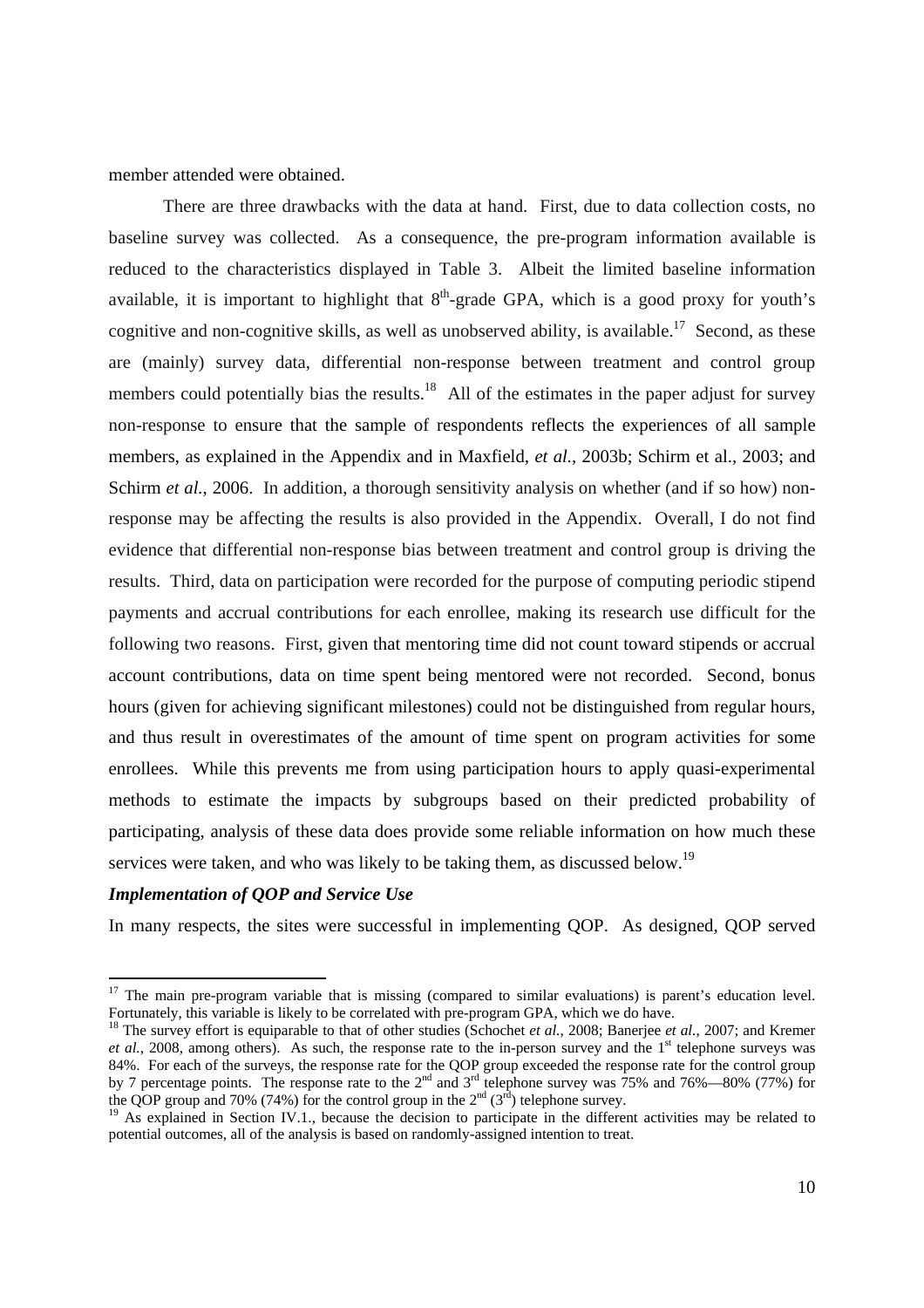youth who faced many barriers to academic success. In addition, the core component of QOP case management and mentoring—was also well implemented across the sites.<sup>20</sup> Case managers were hired for the whole length of the program and with prior expertise on social services.<sup>21</sup> Most of them reported developing close mentoring relationships with the majority of the youth assigned to them, and they all provided access to services regardless of an enrollee's behavior or status (such as becoming incarcerated, moving to another community, or dropping out of high school) as originally planned by the program.

Although the educational, community services, and development activities component fell short of the targeted original design, the participation achieved was still a substantial investment of time—especially compared to other similar youth programs.<sup>22</sup> The initially planned target consisted of 750 hours of services annually (equally distributed among the three different activities), which (if achieved) would have represented about three-quarters of the hours required for in-school instruction per year.<sup>23</sup> As it was, the average amount of time (708 hours) enrollees spent on QOP activities during the first four years—including summers—corresponds to about 72% of an extra school year, still a substantial investment of time (in addition to the time spent with the mentor), as shown in Table  $5.^{24}$  Finally, the fact that OOP did not achieve its extremely ambitious target is not a concern in terms of the external validity of this evaluation as if the program were to be implemented on a broader scale, it is likely that its implementation would not differ much from how it was implemented during the demonstration.

Finally, enrollee stipends were well implemented and appeared to be an effective way to attract the enrollees to program activities in the first year or two of the demonstration. As enrollees aged and could earn much more per hour by working, case managers found that other incentives, such as recognition, attention, and prizes, could replace the stipends. By the end of the demonstration, accrual account balances ranged from a few hundred dollars to nearly

1

 $20$  For a thorough description on how well these and other features of the QOP model were implemented in the demonstration sites see Maxfield *et al.*, 2003a.<br><sup>21</sup> Most case managers stayed with the program for several years, and many stayed for the entire five years of the

demonstration. Unfortunately, no information on sex, race or ethnicity of mentors was collected.

 $22$  For instance, the average participation in QOP activities (excluding mentoring) was more than half of the average instruction time received by Job Corps participants, the (by far) most intense education and training program for disadvantaged youths in the United States (Schochet *et al.*, 2008).

<sup>&</sup>lt;sup>23</sup> In 2000, the average number of instructional hours spent in public school by 15-year-old youth was 990 hours (U.S. Department of Education 2005; Table 26-2).

 $24$  Because OOP services in Period 5 differed substantially from those of the first four periods, I report trends over the first four periods. In Period 5, QOP offered enrollees who had graduated from high school only mentoring services and hours spent being mentored were not recorded.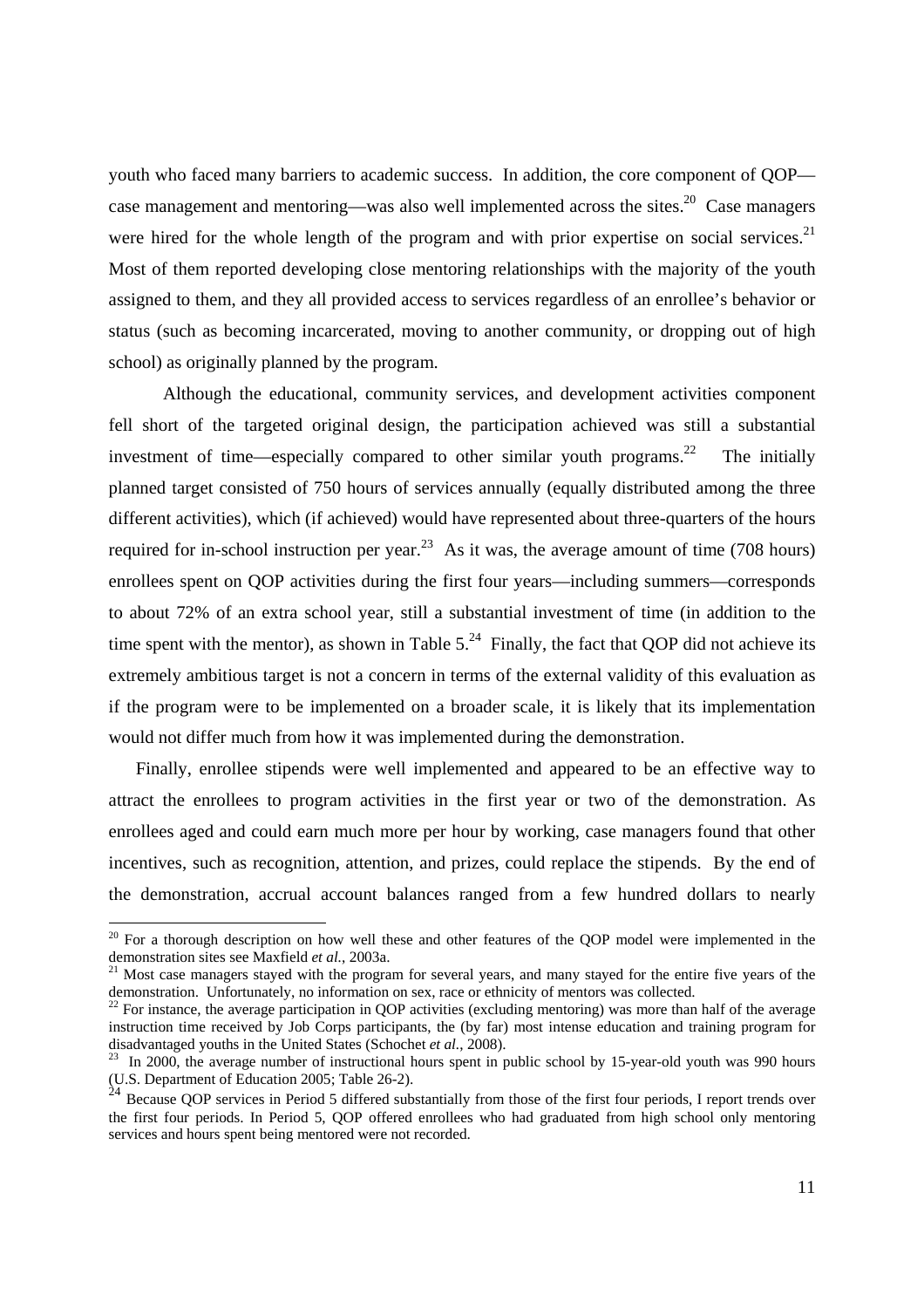\$10,000, with most being in the range of \$1,000 to \$3,000.<sup>25</sup> Final payments were made directly to the enrollee rather than to the postsecondary institution or to the enrollee's parents. The size of QOP's financial rewards is comparable to the ones currently being offered in ongoing evaluations, such as, Capital Gains, where the average student will earn \$750 per year; Spark, where  $7<sup>th</sup>$  graders can earn up to \$500 per year; or The Paper Project, where the average student will earn \$800 per year (up to a maximum of \$2,000 per year).

 Table 5 shows that enrollees spent an average of 76 hours per year on education, 77 hours on developmental activities, and 24 hours on community service (in addition to time they spent with their mentor).<sup>26</sup> Not surprisingly, the average time spent on QOP activities fell steadily from 247 hours in the first year of the demonstration to 103 hours in the fourth year. About 30% (20%) of those who had participated in QOP activities early during the demonstration and then stopped participating before the end of the fourth year reported to do so because they left high school (worked). Similarly, among the reasons given for reducing participation in QOP activities over time were having a job (40%), family responsibilities—including own child— (20%), and other after-school activities—such as sports— $(13\%)$ .<sup>27</sup> It is important to highlight, however, that almost the totality of QOP youth engaged in QOP activities, as all but 1% of enrollees spent some time on QOP activities in the first year. As youth grew up, those not engaging in QOP activities in the fourth year amounted to 26%. Among the reasons given for not participating more in QOP activities were the lack of interest (25%) and their time commitment to a job (15%).

Analysis of baseline characteristics of QOP enrollees with higher and lower levels of participation reveals that those who attended more QOP activities during the demonstration tended to have higher grades at baseline, and be age 14 or younger upon entering the  $9<sup>th</sup>$  grade

 $\overline{a}$ 

 $25$  Although some may question how much of financial rewards may have helped QOP youth enroll into college, numerous studies examining the impact of various types of tuition and financial aid policies on college-going show that students respond to changes in college cost (Leslie and Brinkman, 1988; Cornwell, Mustard, Cameron and Heckman, 1993; and Kane, 1998; Sridhar 2006; Dynarski, 2003; and Deming and Dynarski, 2009). A consensus estimate associates a \$1,000 change in college costs with an approximately 5 percentage point difference in college enrollment rates. Moreover, according to a recent study by Kane, 2007, there would be differential effects by race, being stronger for African American.

 $26$  In the case of community services, the lower intake was due to enrollees' lack of interest in this type of activities and case managers' belief that enrollees needed other QOP services more. Most sites decided to reallocate their resources away from community service to mentoring, case management, and educational activities.

 $27$  This information was retrieved from the paper survey that was taken at the time youth were between 18 and 19 years old.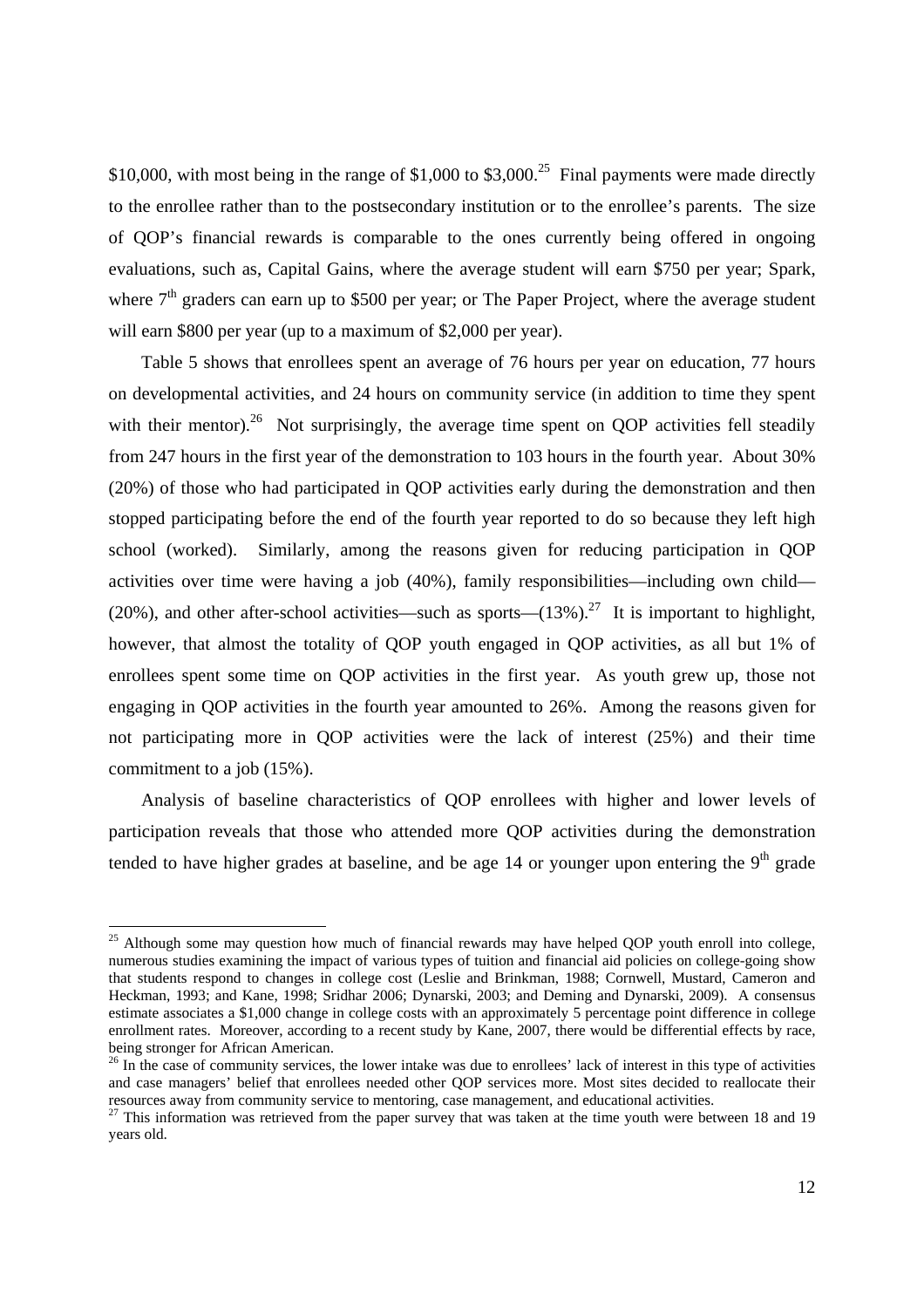than those with lower participation.<sup>28</sup> In addition, males were more likely to be among the heavy users (as measured by participating more than 1,500 hours during the demonstration) and the light users (as measured by participating 100 or fewer hours).

## **III. Theoretical Background**

 This section presents the theoretical background motivation of this intervention by looking at three mechanisms: mentoring, educational services, and financial rewards.

#### *Mentoring*

-

Frequently, the problem with academic failure is not necessarily due to the students' lack of cognitive skills, but instead due to (i) weak non-cognitive skills;<sup>29</sup> or (ii) personal, family, and social barriers that interfere with youth's ability to attend school and do well there (Finn, 1989).<sup>30</sup> From psychologists' perspective, building strong positive relationships with extra familial adults (mentors) promotes resiliency among at-risk youth because mentoring facilitates adolescents' capacity to benefit from the support of parents and other providers, and influences positively the youth's perceptions of self-worth and their beliefs about their competence as learners and their valuing of school (Rhodes, Grossman, and Resch, 2000). According to this view, the effects of mentoring ought to be stronger on younger youth and those more at-risk. This is so because younger children are more malleable and receptive than older ones, implying that activities aiming to improve their social and emotional skills ought to have a greater impact the sooner they are imparted to the child and the improved environment (Heckman, 2000; Currie, 2001). The mentoring view also expects greater gains among the most "at-risk" by virtue of individual or environmental circumstances because they are those for whom mentoring can make more of a difference in terms of emotional development (Rhodes, 1994; Hall, 2003). Finally, when strong personal relationships are built, the long-term positive effects of these relationships ought to be long lasting since the benefits from socialization and the integration into mainstream society will foster further personal and emotional development.<sup>31</sup>

<sup>&</sup>lt;sup>28</sup> Notice that caution is needed when trying to infer from these results as it is likely that bonus hours for good grades may well be concentrated among the more able youth, that is those with higher  $8<sup>th</sup>$ -grade GPA. <sup>29</sup> By non-cognitive skills I refer to self-esteem, motivation, tenacity, trustworthiness, and perseverance.

<sup>&</sup>lt;sup>30</sup> Examples of personal, family or social barriers are being a teenage mother, not having a family car (or unavailability of parents to drive students to school), being hungry, or having some drug abuse problem, among others.

 $31$  Rigorous studies on the effectiveness of mentoring programs find that they have positive but modest effects on the young people that participate in them, and that the most disadvantaged or at-risk seem to benefit the most from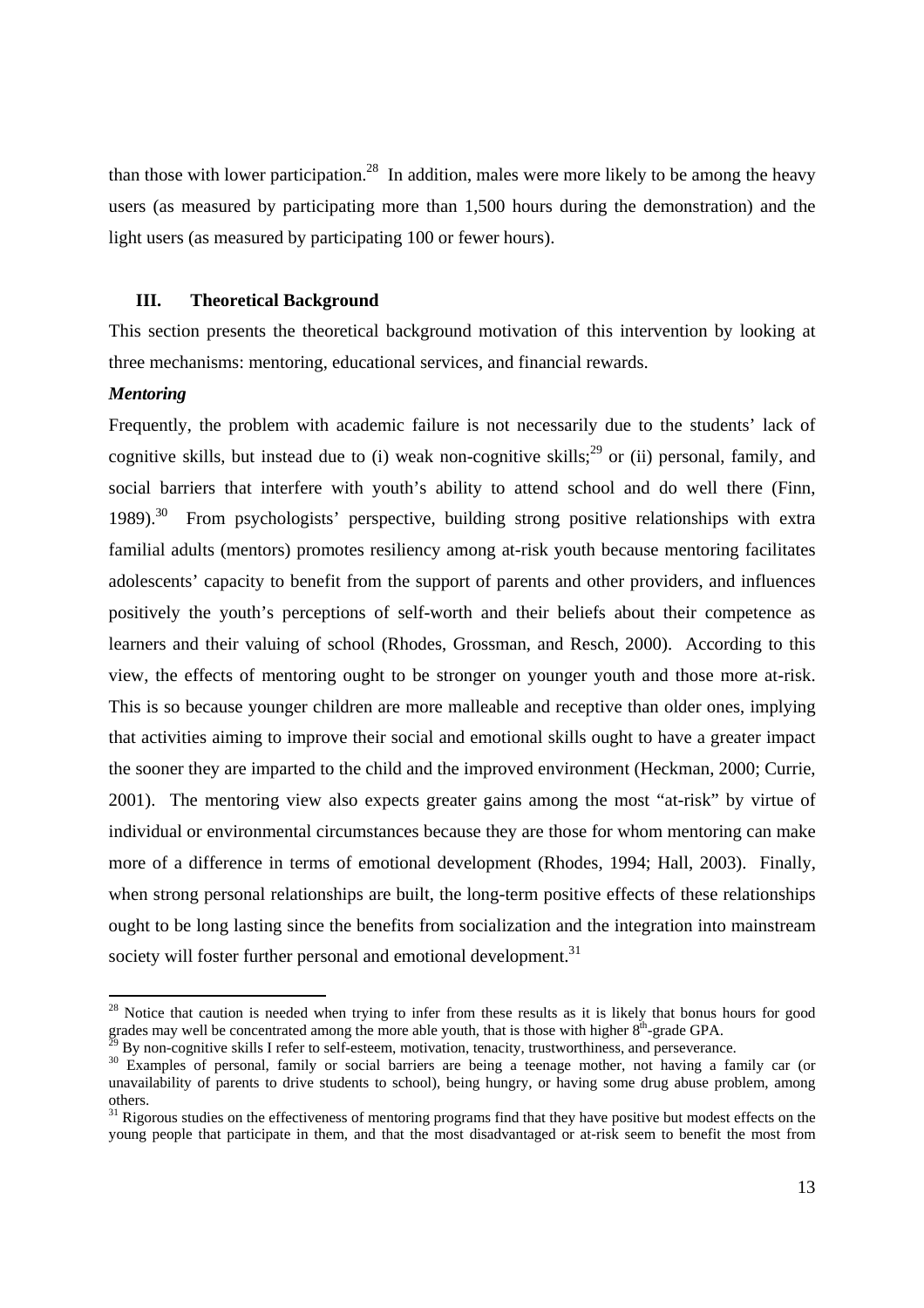## *Human Capital Theory*

The lack of academic preparation or poor study skills represents a major challenge for many teenagers' academic success and high-school completion. To improve their school performance and prevent them from dropping out of high-school, there are many academic support services offered to low-achieving at-risk youth based on the premise that augmenting instruction time ought to increase the students' cognitive skills and help them get back on track.<sup>32</sup> Just as in the case for mentoring programs (but for different reasons), the human capital theory predicts that the younger the individual the stronger the effect of the educational program. This is because younger individuals have a longer time to recoup their investment than older ones, for the same level of investment at each age, implying that the return to human capital will be higher for the former than the latter (Becker, 1964). However, in contrast with the mentoring view, the human capital model predicts a stronger effect of an educational program on the higher ability youth. This is so because human capital has a fundamental dynamic complementarity feature that implies that skills acquired early on make later learning easier (Heckman, Lochner and Taber, 1998a, and Heckman, 2000).

Whether the effects of academic support services are long-lived will depend on the nature of the knowledge acquired. A priori, the human capital model predicts that the learning ought to be long-lived. However, the improvement in knowledge will be short-lived if: (i) the learning is transitory—"declarative knowledge" (facts about the world) are much more likely to be quickly and subsequently forgotten than "procedural knowledge" (a repertoire of skills, rules and strategies for using declarative knowledge to solve problems); (ii) the learning is mechanical for instance, it mainly involves improvement in test-taking techniques; or (iii) there is a Hawthorne effect—i.e., individuals do not learn but it seems like it because they improve their test performance due to an increase in effort and attention caused by their gratefulness towards the services received. Alternatively, the acquired knowledge may also fade away overtime if there is no continuous reinforcement and the learning that occurred gets swamped by the churning that takes place as youth grow older (Banerjee *et al.*, 2007).

them—see Dubois *et al.*, 2002, and Jekielek *et al.*, 2002, for thorough reviews on the effectiveness of mentoring programs; and Grossman and Tierney, 1998, for a random assignment evaluation of one of the most well known mentoring program in the United States, Big Brother/Big Sister.

<sup>&</sup>lt;sup>32</sup> Academic services take various forms, such as remedial instruction, summers schools, computer-assisted learning, and academic counseling, among others.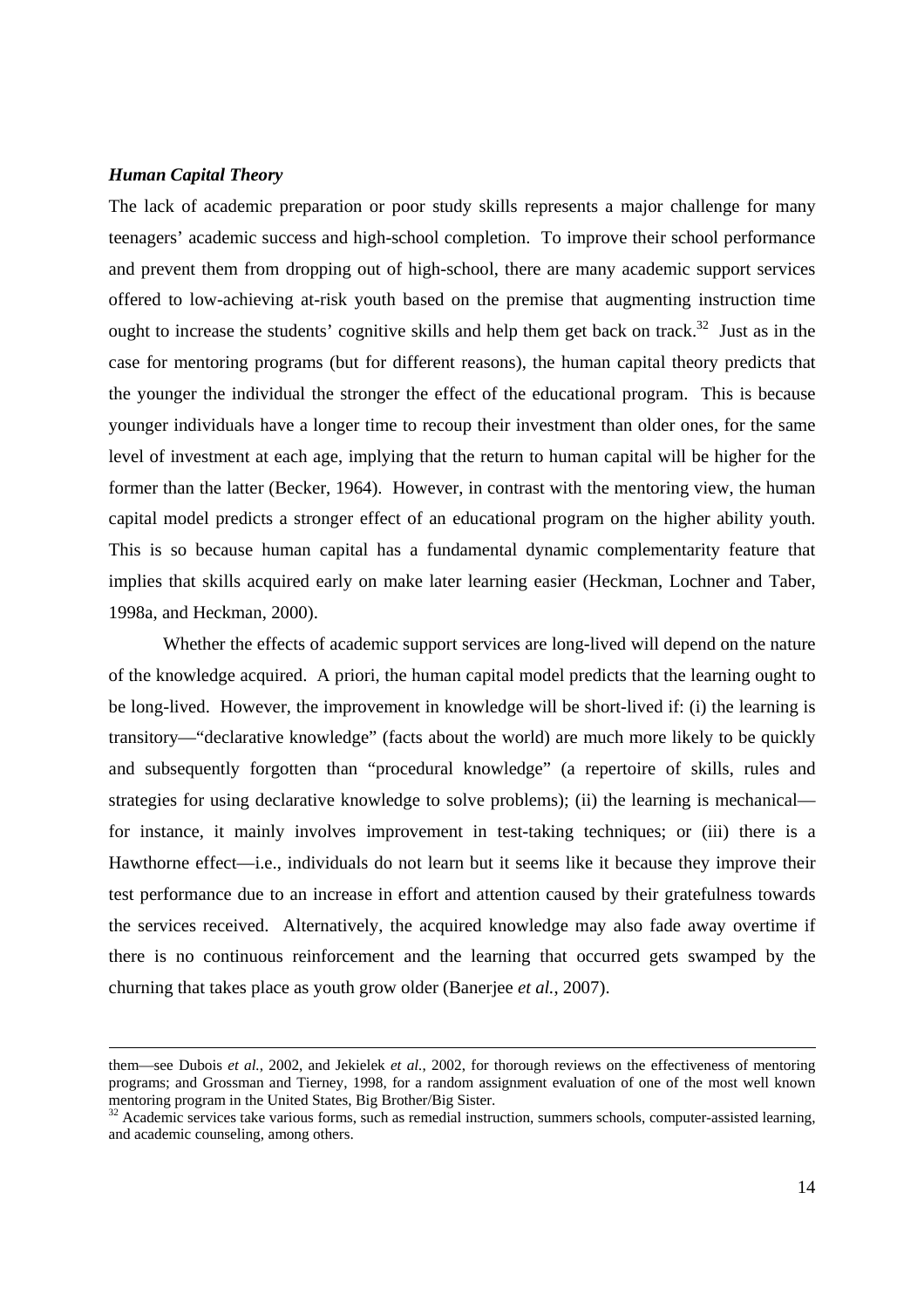#### *Financial Incentives Awards*

Students may exert suboptimal study effort if they overly discount the future (Greene, 1986; Nurmi, 1991, Gruber, 2001), if they have time inconsistent preferences, such as hyperbolic discounting (Green *et al.*, 1994; Kirby, 1997; Laibson, 1997, Bettinger and Slonim, 2007), or if they perceive overly high education costs or overly low expected returns (Eckstein and Wolpin, 1999). In such cases, standard economic models predict that financial incentives ought to increase individual study effort and improve performance under the assumption that performance is positively related with effort (Smith and Walkers, 1993; Gibbons, 1997; and Lazear, 2000). Similarly, behaviorist psychology also predicts that rewards improve performance, albeit for different reasons, namely financial reward offered for an unpleasant activity will reduce the aversion towards that activity, leading to long-run positive effects on performance (Skinner, 1953). According to these theories, the effects of financial rewards ought to be long-lived, especially if they create a studying habit behavior, if they reduce distaste for studying, or if they increase human capital (and therefore lower the subsequent education costs).

 However, the positive effect of financial rewards on behavior has been seriously questioned both in economics and psychology. The economists' argument is that this prediction may fail because factors other than money and effort may enter into the decision of the agent. Such factors include the signaling consequences of accepting very small compensations for a task, social norms that prescribe a behavior independently of financial rewards, or reciprocity, among others (see Titmuss, 1970, and 1971; Frey, 1994; Frey and Oberholzer-Gee, 1997; Kohn, 1993, and Benabou and Tirole, 2003, among others). The cognitive psychology school also challenged the conclusion of behaviorist psychologists by arguing that financial incentives can interfere with enduring "intrinsic motivation" with short-lived "extrinsic motivation" that ultimately reduces effort and achievement (Kruglansky *et al.*, 1973; Deci *et al*., 1973; Lepper and Greene, 1978; and Kohn, 1999). If so, we may observe that there are no short-term effects of the financial rewards or that the initial positive effects are short-lived and quickly fade away, eventually becoming negative. In contrast with the earlier models, these theories do *not* predict positive long-run effects of the financial rewards, as *weak reinforcers* in the short term may have *hidden costs*, in that they become negative reinforcers once they are withdrawn, and can even lead to detrimental long-run effects.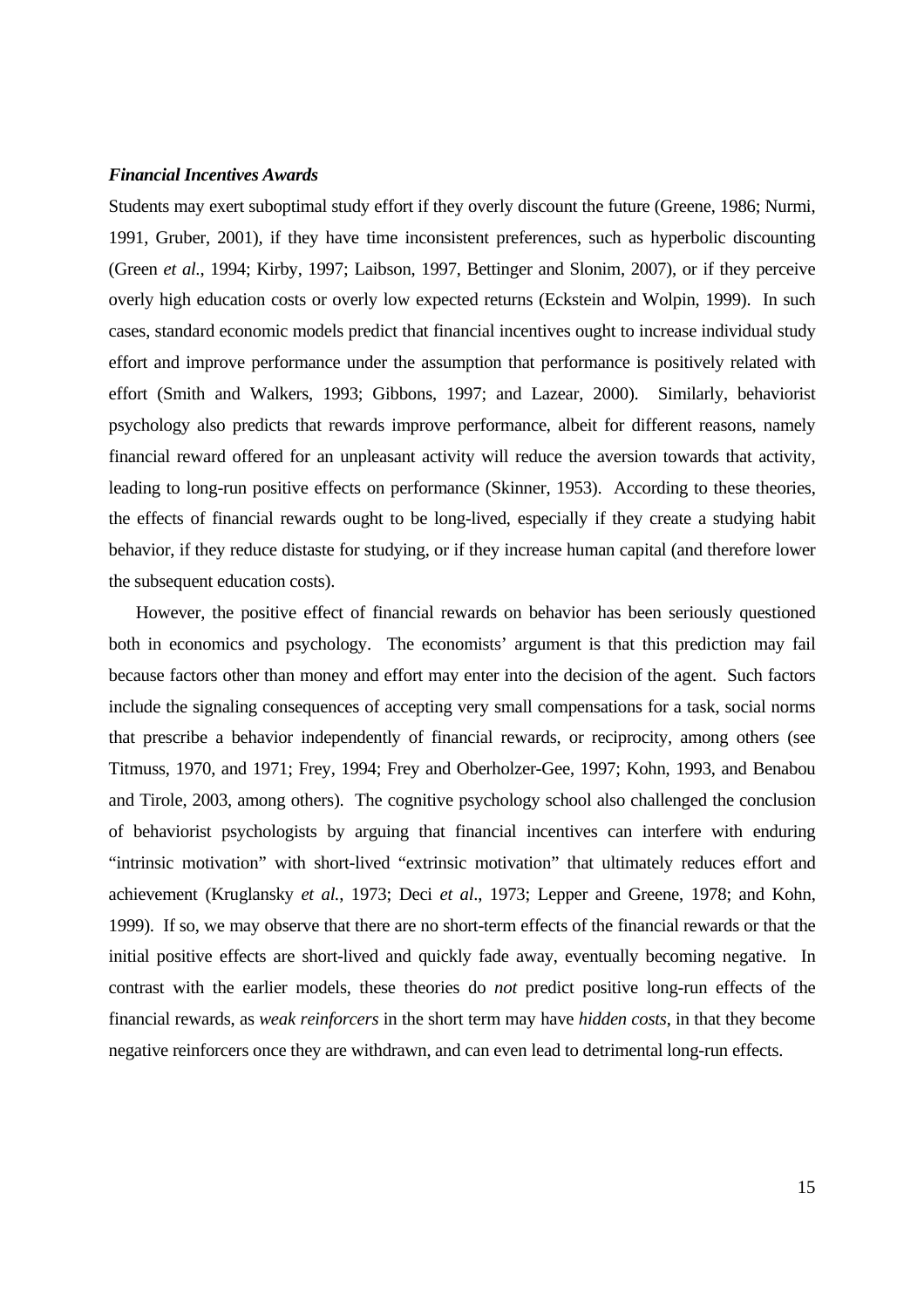### **IV. Results**

## **IV.1. Evaluation Framework**

The estimates reported below are intention-to-treat effects that make no adjustments for remaining involved or service participation in QOP. They were estimated by computing differences in mean outcomes between the youth who were assigned to the QOP group (regardless of whether they remained involved in QOP and of how much they participated in QOP activities) and the youth in the control group. Weights were used in all calculations to adjust for the survey non-response and sample design, as explained in the Appendix. In addition, a thorough discussion on the sensitivity analyses performed is also available in the Appendix. More specifically, the results are robust to (i) non-response bias (Tables A.2 and A.3); and (ii) using regression models to control for baseline characteristics (Table A.4). Overall, the results are robust the various sensitivity tests performed.

## **IV.2. Measurement of Performance Outcomes**

The analysis in this paper focuses in three types of outcomes: those that measure youth's highschool performance, those that measure youth's post-secondary education, and those that measure youth's employment.<sup>33</sup> The outcomes have been measured at three different points in time: (i) during the fifth year of the demonstration while the students were still in, or just completing, high school; (ii) over seven years after the start of the program—or over two years after the end of the program; and (iii) ten (five) years after the start (end) of the demonstration. Control group means for the different outcomes are summarized in Appendix table A.1.

## **IV.2. Impact Results for the Full Sample**

-

Table 6 presents average estimates of the effect of QOP measured at three points in time. Similar to recent studies, QOP appears to be quite effective in the short-run (as shown in column 1). Estimates of high-school completion and enrollment in post-secondary education measured during the last year of the demonstration, show that QOP increased by 7 percentage points the mean high-school graduation rate and by 6 percentage points the mean likelihood of attending

<sup>&</sup>lt;sup>33</sup> Achievement test scores are expressed as percentiles in the distribution of scores for tenth graders in the United States. Post-secondary education includes two- and four-year college, vocational or technical school, and the armed forces. Earnings are coded as zero if the person is reported not working. This measure of earnings is one of *realized* earnings and is frequently used in the literature, despite being a crude measure of productivity—since earnings are only observed for employed individuals.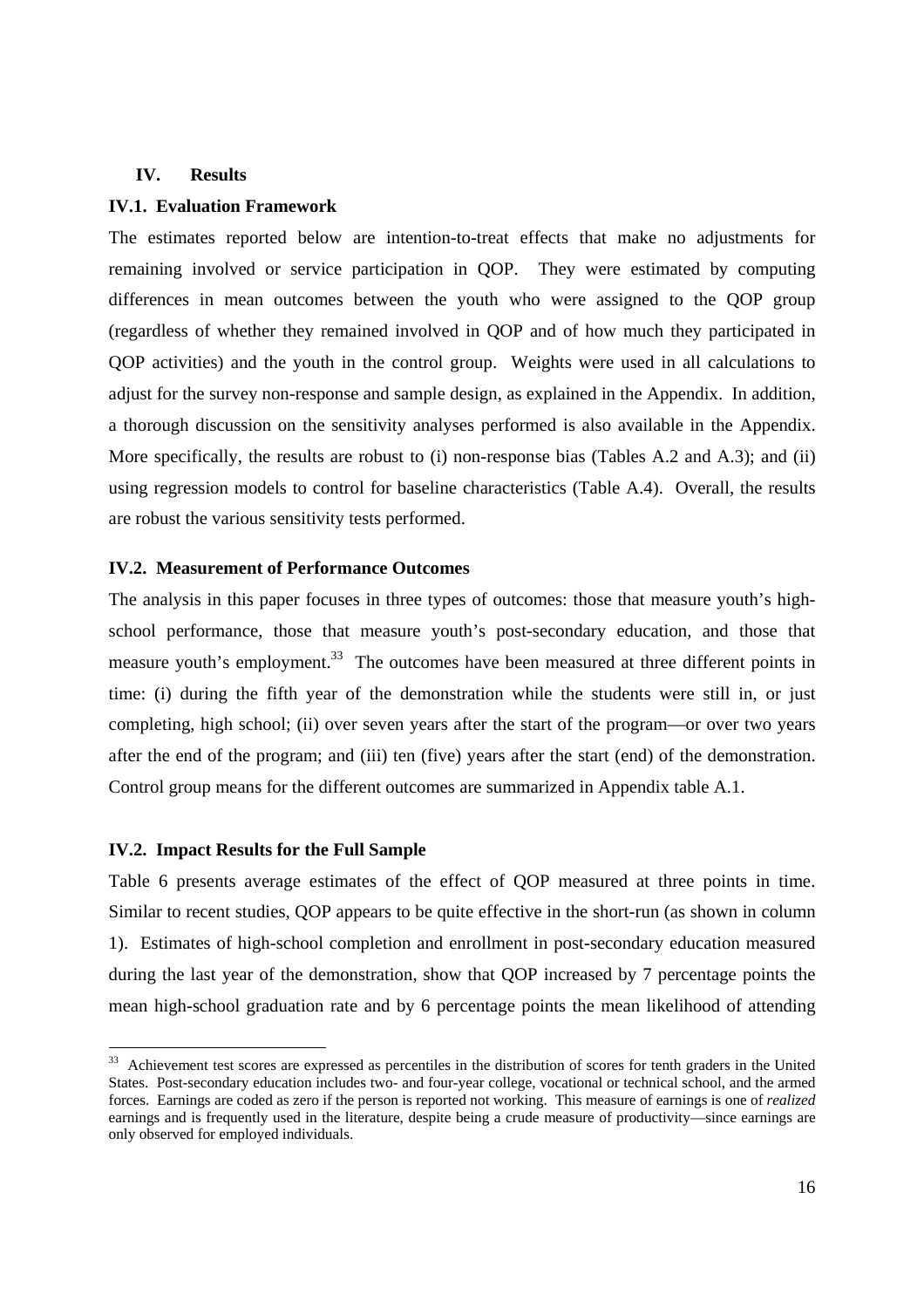(or accepted in) college or post-secondary education, implying an improvement of 17.5% and 23%, respectively. Beyond the statistically significant impacts on high-school graduation and post-secondary education enrollment, QOP did not significantly improve achievement test scores, grades, or credits earned (not shown). Although QOP might not have raised grades if QOP enrollees were taking more challenging courses than the youth in the control group, it ought to have increased standardized test scores if it had an impact on improvement of youth's achievement. These results are not far from those found by Lavy and Schlosser, 2005, who find an increase in the probability of earning a matriculation certificate of 12 percentage points (corresponding to a 22% improvement). As in QOP, Lavy and Schlosser, 2005, found no effects on achievements.34

 An important consideration in the evaluation of educational interventions is whether or not the changes generated by the interventions persist over time and last beyond the period in which the intervention is administered. To investigate this question, column 2 in Table 6 reports the estimates two years after the end of the program (and three after the youth's scheduled highschool graduation time), and show that the initial large gains are short-lived.<sup>35</sup> All average positive effects of QOP on high-school completion and post-secondary education enrollment have faded away three years later. The results on high-school graduation are explained by a larger number of control group members earning a high-school diploma between the  $1<sup>st</sup>$  and  $2<sup>nd</sup>$ telephone survey. While the likelihood of earning such a degree for QOP enrollees has increased by 10 percentage points (to 57%) during this time, the control group's percentage increased by 16 percentage points (to 56%).

At the time of the  $2<sup>nd</sup>$  telephone survey, some advantage remains for OOP youth as they are 7 percentage points (9 percentage points) more likely than youth from the control group to have ever attended college (post-secondary education), implying a 23% (17%) improvement. At the same time, QOP has a negative effect on employment, as participants were 7 percentage points less likely to have a job two years after the end of the program (representing a 10% reduction in the likelihood of working). This negative impact on employment may be due to the usual locking-in effects of training programs—as QOP participants are 4 (not statistically significant)

-

 $34$  Although they did find that program participants gained on average two additional credits without lowering their average store.

<sup>&</sup>lt;sup>35</sup> Medium-term high-school diploma or GED estimates differ somewhat from those in our initial 2004 report (Schirm and Rodríguez-Planas, 2004). The estimates reported here have been updated with more complete and accurate data collected after the  $2<sup>nd</sup>$  telephone survey.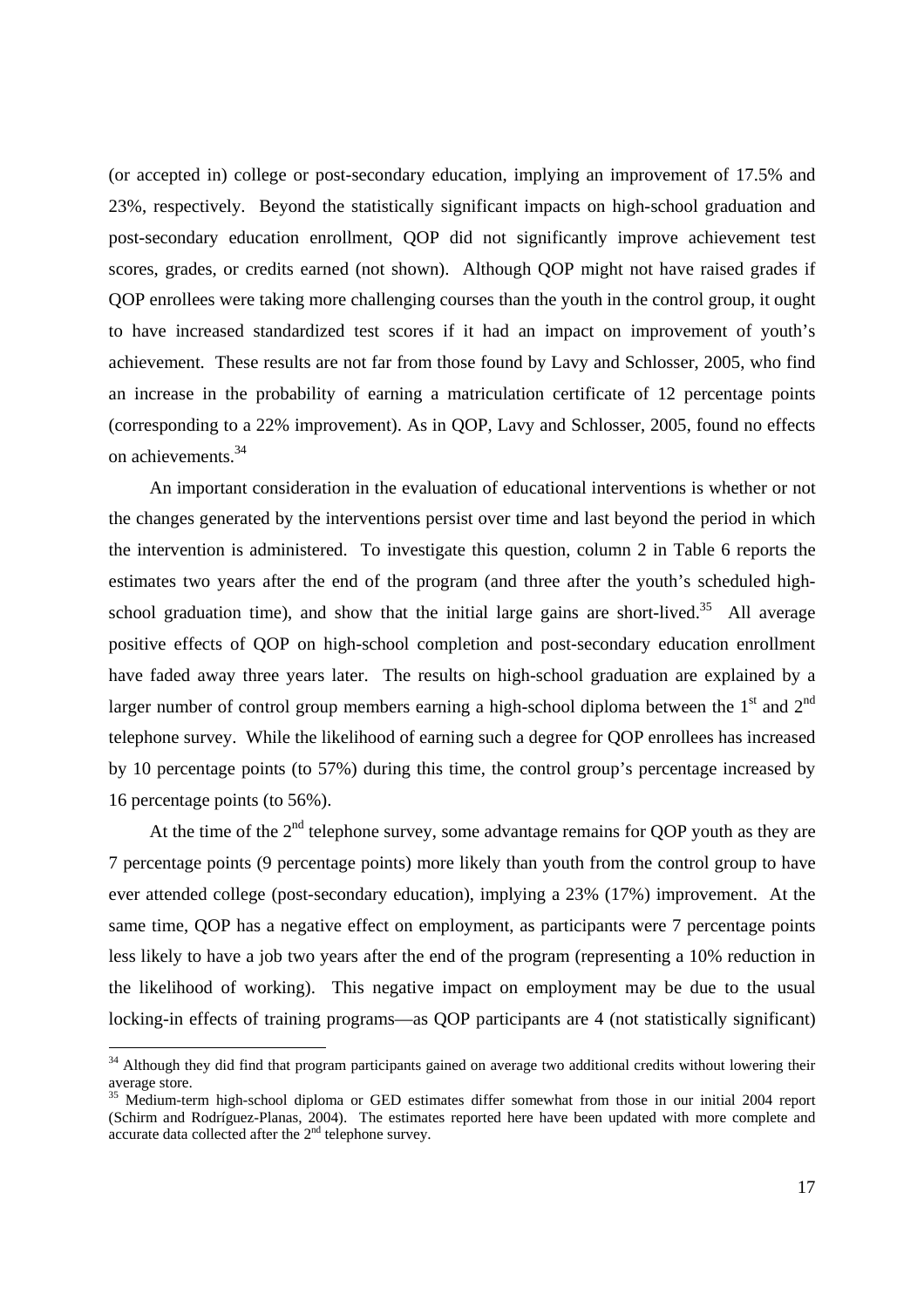percentage points more likely to be attending post-secondary education.<sup>36</sup> An alternative interpretation is that these detrimental medium-term results are consistent with external financial rewards crowding out intrinsic motivation. Further analysis on longer-term impacts and subgroup analysis will help interpreting these average results.

 Column 3 of Table 6 reports the longer-term average impacts of QOP. Clearly, QOP had no long-term effect on education or employment outcomes, suggesting that the medium-term detrimental effects of QOP on employment were likely to be locking-in effects. Worth highlighting are the positive (albeit not significant) effects of QOP on the likelihood of ever attending college or post-secondary education (a 4 and 6 percentage points, implying a 12% and 11% improvement) and the detrimental (non-significant) effects on total earnings in the past 12 months (a 4% decrease).

 The departure of the long-term findings from the short- and medium-term ones, with no impacts on post-secondary attainment, seems to be primarily due to a larger number of control group members than QOP enrollees engaging in postsecondary education in the two years between the  $2<sup>nd</sup>$  and  $3<sup>rd</sup>$  telephone surveys. While the percentage of QOP enrollees who were ever engaged in any post-secondary education or training increased by only 1 percentage point (to 62 percent) during this time, the control group percentage increased by 3 percentage points (to 56 percent). Similar differences are seen for college enrollment, with the gap between the QOP enrollees and the control group narrowing by 3 percentage points between the two surveys. The changes seen over time are perhaps not surprising given that many students do not engage in post-secondary education directly after high school. For example, over 10% of 1999-2000 bachelor's degree recipients enrolled in college more than 2 years after high school graduation (U.S. Department of Education 2003).

What do we learn from the short-, medium- and long-term average impacts of OOP? It seems that QOP affected the timing of completing high-school and participating in postsecondary education. However, the control group members had caught up to the QOP group in terms of high-school graduation by the  $2<sup>nd</sup>$  telephone survey and in terms of post-secondary enrollment by the  $3<sup>rd</sup>$  telephone survey. These results are consistent with short-term evidence on resiliency factors, which show that youth in QOP reported to be 7 percentage points (19%) more likely (and significantly so) to have an influential adult helping them to "take advantage of

1

 $36$  For a discussion on locking-in effects in the training literature, see Kluve 2006.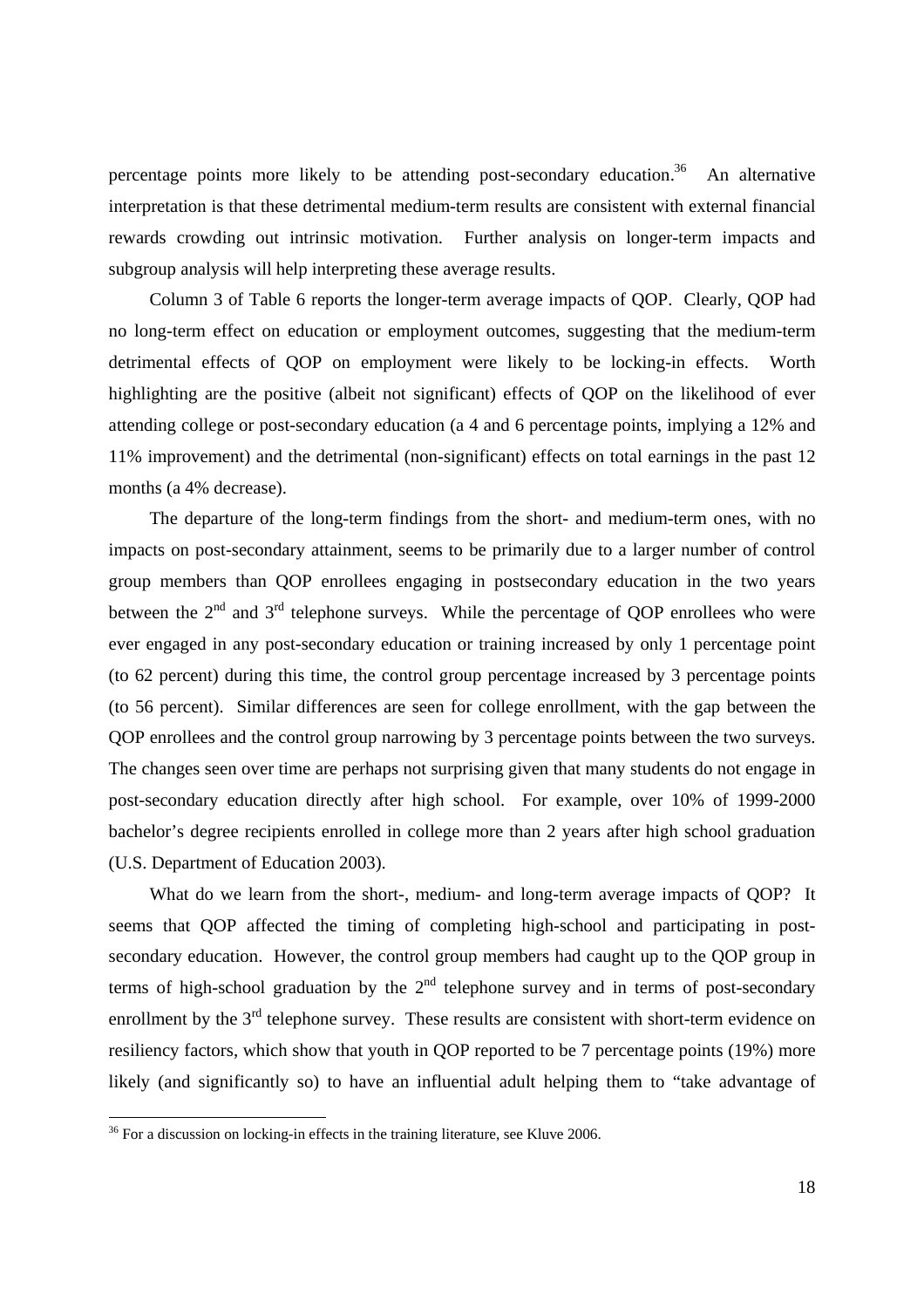opportunities to get ahead" in life. However, it is unclear as to whether helping at-risk youth finish school and begin post-secondary education earlier is helpful in the longer-run (as shown by the lack of educational and employment results five years after the end of the program). They suggest that for disadvantaged youth taking a bit longer to graduate from high school and to enroll in post-secondary education may well have beneficial effects, in line with findings from Cascio and Lewis, 2006, that an additional year of formal schooling among minority teenagers went a long way in building helpful skills for the labor market.<sup>37</sup>

 An alternative and complementary explanation is that QOP may have reduced intrinsic motivation and that these adverse effects could persist after the incentive was removed. Using self-reported attitudes and behaviours, we found evidence of detrimental effects on several measures of intrinsic motivation, as such, we found that QOP did not significantly improve enrollees' outlook on the future and a clear sense of right and wrong, but it did significantly increase by 6% the fraction of youth dissatisfied with their physical appearance at the end of the demonstration. In addition, QOP significantly increased the likelihood of risky behaviours both in the short-term (by increasing drinking and the use of illegal drugs) and in the long-run (by increasing the likelihood of being arrested or committing a crime)—as shown in Appendix table A.6.38 While it is difficult to disentangle the mechanisms through which QOP operated, subgroup analysis in the next section will enable us to explore further the hypothesis of the detrimental effects of financial rewards.

#### *Spill-Over Effects*

-

 As previously discussed in Section II, we did not expect for this intervention to have spillover effects because it was an after-school program that operated outside the school and outside of school hours. That said, potential spill-over effects could have bias downward the results if the intervention had had beneficial effects on the members of the control group.<sup>39</sup> To explore the

 $37$  It is important to keep in mind that QOP was offered to disadvantaged youth from low-performing high-schools. The consequences of falling behind a grade and remaining one additional year in high-school may well be very different in this population than for the average student in the U.S.

<sup>&</sup>lt;sup>38</sup> The significant benefitial effect of QOP on binge drinking when youth were in their early twenties is mainly driven by a surprisingly and extremely low probability among QOP youth from the Philadelphia site (only 5% of QOP youth reported binge drinking in the Philadelphia compared to a 28% average in the other six sites. Moreover, in the Philadelphia site the percentage of youth reporting binge drinking when they were in their late teens and in their mid-twenties was 19% and 23%, respectively).

<sup>&</sup>lt;sup>39</sup> Any potential spill-over effects are likely to be a greater problem in the short-term, while students have just recently finished school or are in their last year, than in the longer-term where students are likely to have moved on with their lives.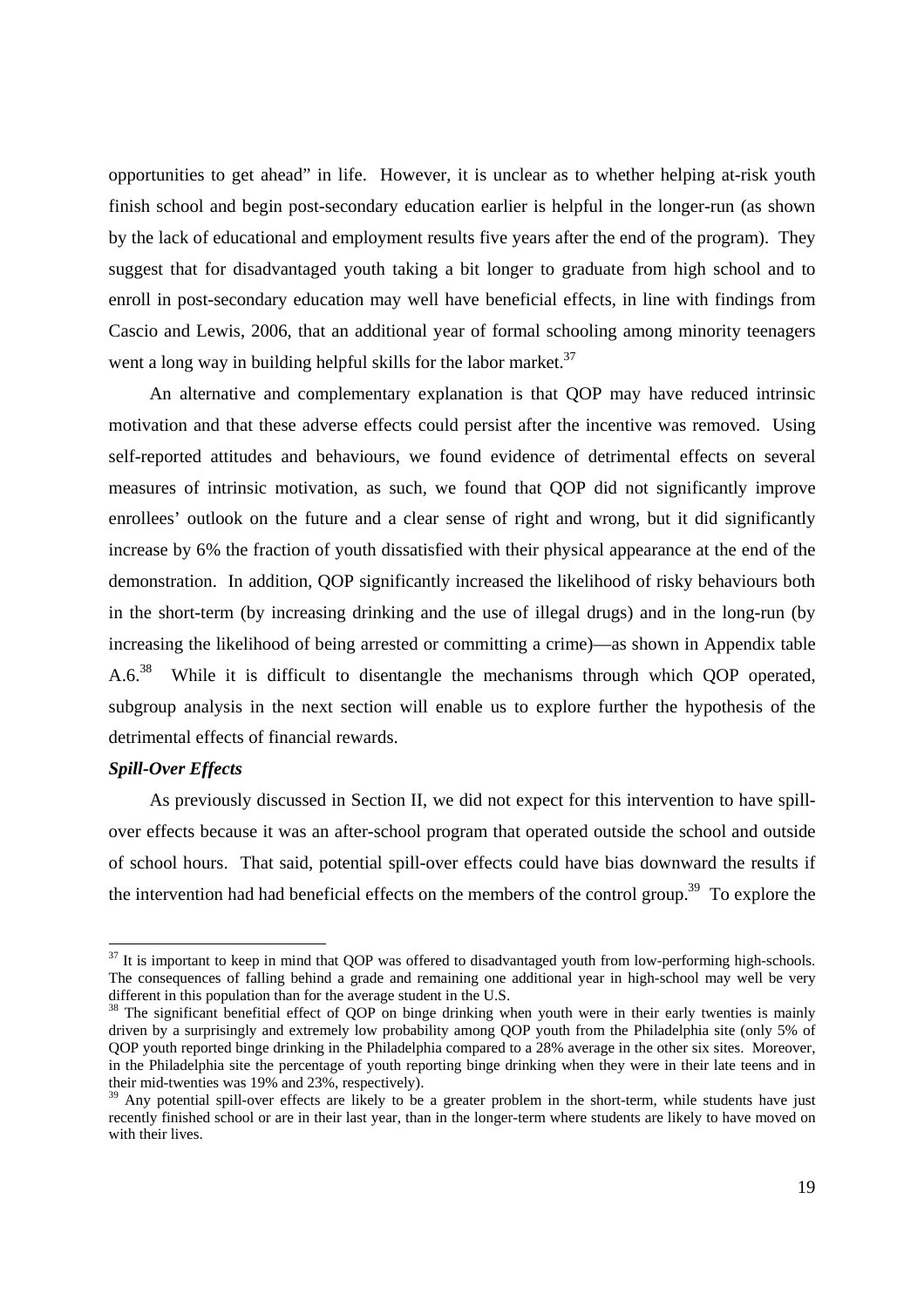extent of spill-over effects, we first compared control group outcome means to national averages for youth who had exhibited poor  $8<sup>th</sup>$ -grade academic performance using data from the National Education Longitudinal Study of 1988 that has followed a cohort of students who where  $9<sup>th</sup>$ graders in the 1997-1998 school year. If there were any spill-over effects, our control group means may have outperformed the national averages. However, we did not find any evidence of this. For instance, the likelihood of receiving a high-school diploma (or GED) 5 to 6 years after scheduled high school graduation was 60% (or 75%) for our control group, below, but not far from, the national average of 67% (or 79%) for similarly disadvantaged youth. Similarly, within 5 to 6 years of scheduled high school graduation, 56% of control group members had engaged in some type of post-secondary education or training, not far from the national average of 58% for disadvantaged students (U.S. Department of Education 2002b). Second, we looked at whether the beneficial short-term impacts were smaller in those schools where QOP students represented a larger fraction of the GPA-eligible  $9<sup>th</sup>$  graders in the school.<sup>40</sup> We did not find any increasing or decreasing monotonic pattern between the QOP impacts in the schools and the relative size of the treatment group within the entering  $9<sup>th</sup>$ -grade school population, suggesting that the spill-over effects are not important.

#### **IV.3. Heterogeneity among Individuals**

 So far, the paper has focused on the average effect of the program. This section explores whether the impacts vary with the socio-economic characteristics of its participants. Tables 7 through 9 show subgroup program impact estimates by age at  $9<sup>th</sup>$  grade, gender, and sites' funding source, respectively.<sup>41</sup> Impacts for subgroups defined by youth characteristics were estimated by comparing the average outcomes of QOP and control group members in the subgroup of interest. The discussion of the results presented below focus on those impacts that are significantly different from zero, unless otherwise noted.

## *Impacts by Age when Entering 9th Grade*

-

Most of the youth in the QOP demonstration were 13 to 15 years old when the demonstration

<sup>&</sup>lt;sup>40</sup> While in two schools, about half of the GPA-eligible youth were assigned either to the treatment or the control group; in the other seven schools, the ratio of QOP students to the GPA-eligible students ranged between one tenth and a third. As GPA-eligible youth were those in the bottom two-thirds of the  $8<sup>th</sup>$ -grade distribution, QOP students represented between 6% and one third of the schools'  $9<sup>th</sup>$  grade entering cohort.

<sup>&</sup>lt;sup>41</sup> In the Appendix section A.IV, impact estimates for subgroups defined by youth's  $8<sup>th</sup>$ -grade GPA are also presented and discussed.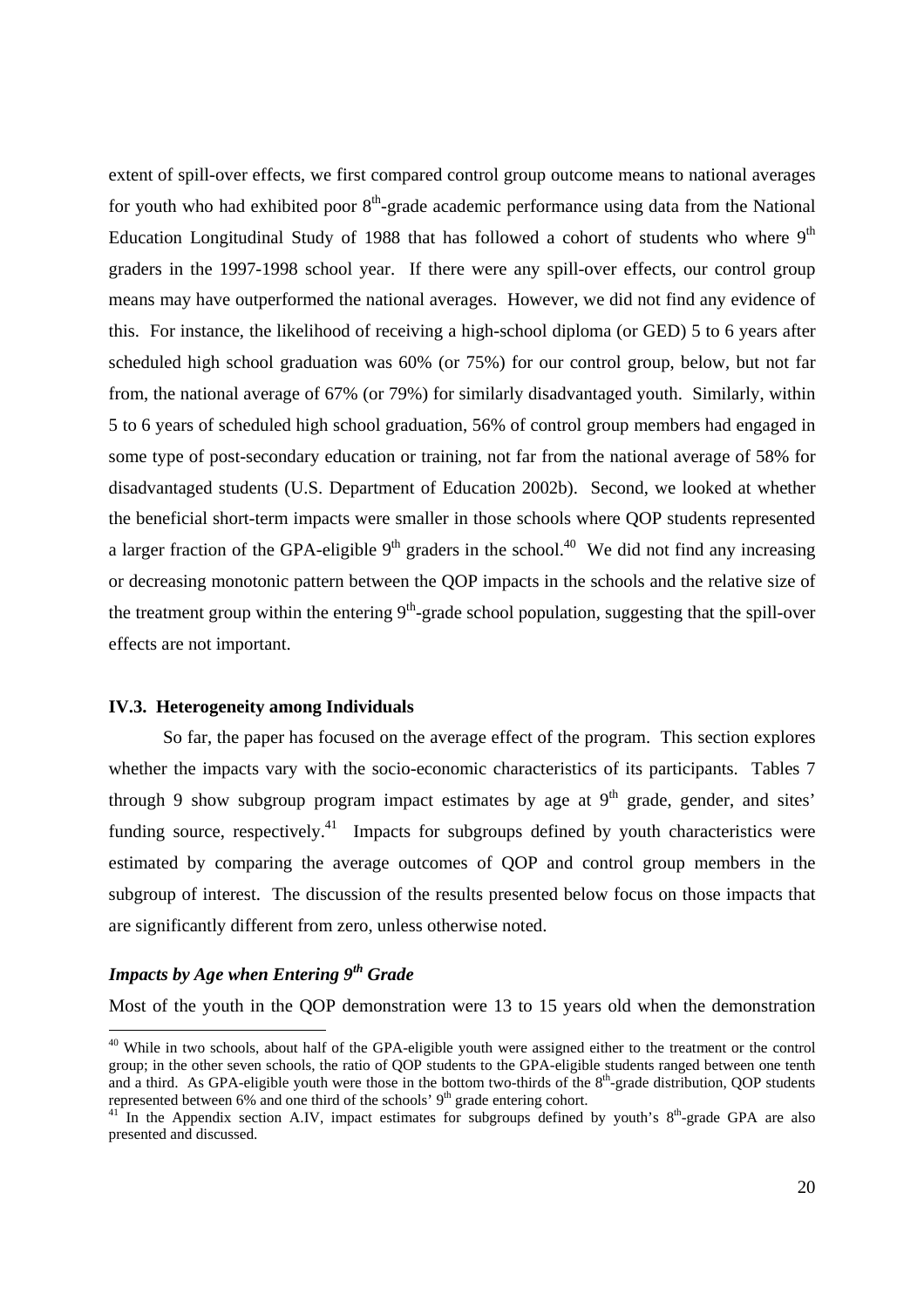began. Youth aged 14 years old or younger (about two thirds of QOP enrollees) were those who had begin 9<sup>th</sup> grade on time, whereas youth older than 14 years old had been most likely previously held back in school (although not in the  $9<sup>th</sup>$  grade). Table 7 considers the effects of heterogeneity with respect to age by dividing youth into two groups, based on whether they were older than 14 years old when they entered  $9<sup>th</sup>$  grade or not. The estimates show that QOP was effective for the younger enrollees, while no significant effects were found for the older ones. Although this differential result by age holds all along, the short-term impacts are not statistically significantly different from each other. In contrast, there is a statistically significant differential treatment effect by age in the medium- and long-run.

 In the short-run, QOP increased by 12 percentage points the likelihood that younger enrollees graduated from high-school. Although this effect is slightly reduced in the longer-term, it remains sizeable, persistent, and statistically significant. Five years after the end of the program, younger QOP participants were 7 percentage points more likely to have a high-school degree and 6 percentage points more likely to have a high-school degree or a GED than younger members of the control group.<sup>42</sup> QOP also had a long-lived positive impact on post-secondary education attendance of younger enrollees as it increased their likelihood of attending college or postsecondary education by 7 percentage points in either case in the short-term, and it increased the likelihood of having ever attended college by 12 percentage points two years after the end of the program, and of having ever attended post-secondary education by 10 percentage points five years after the end of the program.

 Although the medium-term employment impacts of QOP on younger enrollees are negative and statistically significant—QOP reduced the likelihood of being employed and of having a good job (defined as a job with health insurance) by 9 and 14 percentage points, respectively, the fact that they come hand in hand with positive and sizeable (non-significant) impacts of QOP on college attendance seems to suggest that the employment effects of QOP are due to locking-in effects of training (as opposed to detrimental effects of QOP that could have been driven by extrinsic incentives crowding out intrinsic motivation). This interpretation is confirmed by the longer-term impacts. Although none of the effects of QOP on employment for the younger enrollees are statistically significant, they are all positive reflecting a sharp shift from the effects observed three years earlier and opening the possibility that the returns from higher education

1

 $42$  However, no effects were found on short-term achievement tests, and GPA.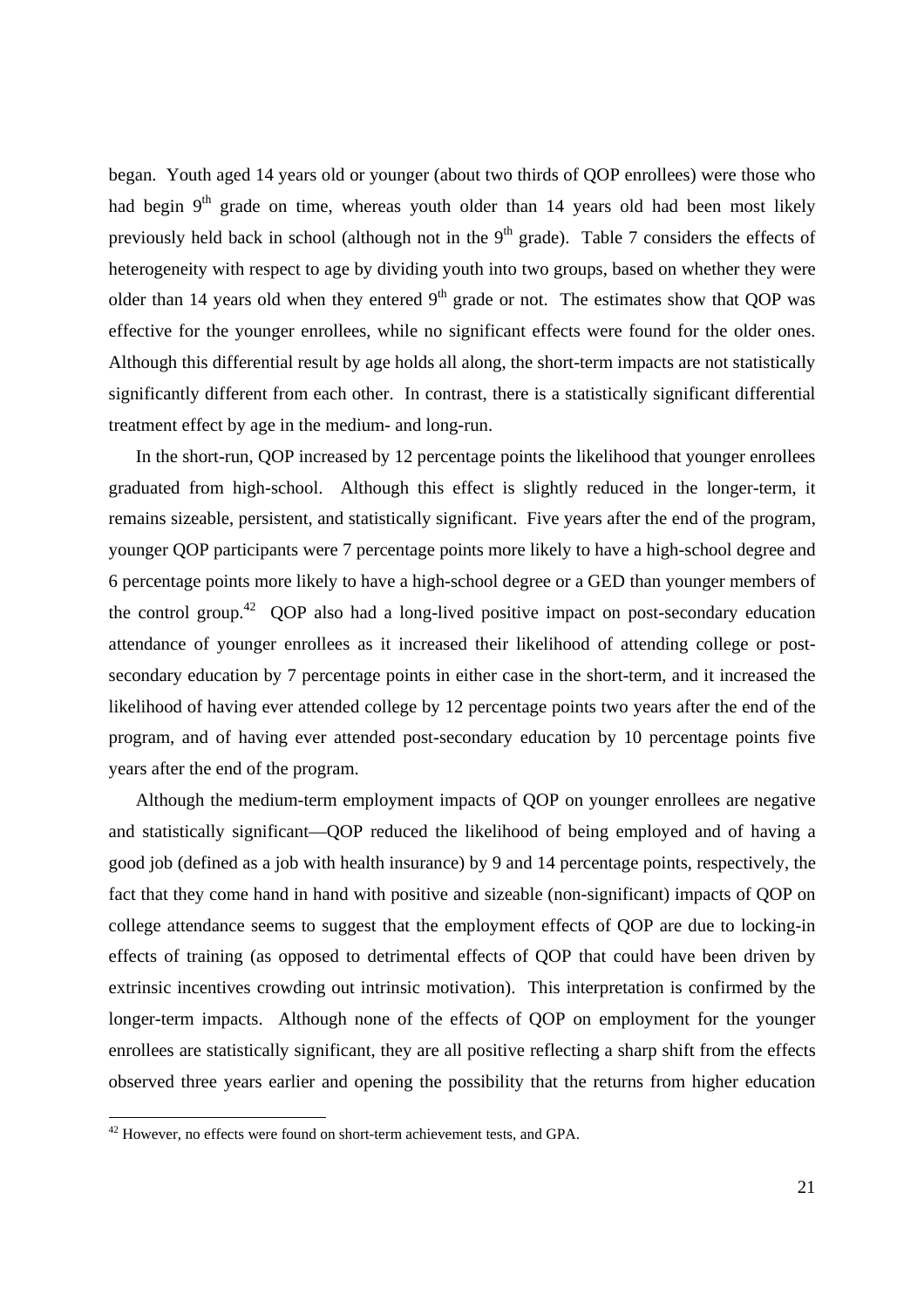achievements are beginning to feed in the employment and earnings outcomes.<sup>43</sup>

 For older enrollees, QOP did not significantly impact high-school completion or postsecondary education or training. While QOP increased the short-term likelihood of attending post-secondary education or working by 10 percentage points for older enrollees, such effect fades away soon thereafter. Finally, although the longer-term effects of QOP on high-school completion and employment are negative, they are not statistically significant, implying no detrimental effects of QOP among this group.

## *Impacts by Sex*

-

Table 8 considers the effects of heterogeneity with respect to sex. As is frequently found in the literature, QOP had a significantly differential effect by sex. Explanations for this differential impact include the fact that young women may have more self-discipline (Duckworth and Seligman, 2006), may be more likely to delay gratification (Silverman, 2003), or may have lower discount rates than young men (Warner and Pleeter, 2001). Such differential pattern was statistically significant in the short-, medium-, and longer-term. The following discussion first summarizes the results for females, and subsequently discusses the findings for males.

While QOP had beneficial short-term effects on educational outcomes for female enrollees, these effects were short-lived. For instance, QOP significantly increased by 9 percentage points the likelihood that a female enrollee graduated from high school during the last year of the program. QOP's other significant short-term impact on females was a 9 percentagepoint increase in the likelihood of engaging in post-secondary education or training, attending high school or a GED class, or working. However, by the time of the  $2<sup>nd</sup>$  survey, when students were in their early twenties, QOP no longer had any effect on females' high-school graduation or completion, indicating that female students from the control group had caught up to treatment group. Similarly, the medium-term impacts of QOP on females' post-secondary education are small and not significant, except for a not negligible statistically significant 10 percentage points increase in the likelihood of ever having attended post-secondary education or training through its effects on the likelihood of attending vocational or technical school, an apprenticeship, or enlisting in the armed forces.

 $43$  This occurs because individuals who delay employment to obtain further education or training may initially have lower earnings upon entering the labor force than similarly aged but less educated individuals who have accrued more work experience (Mincer, 1974).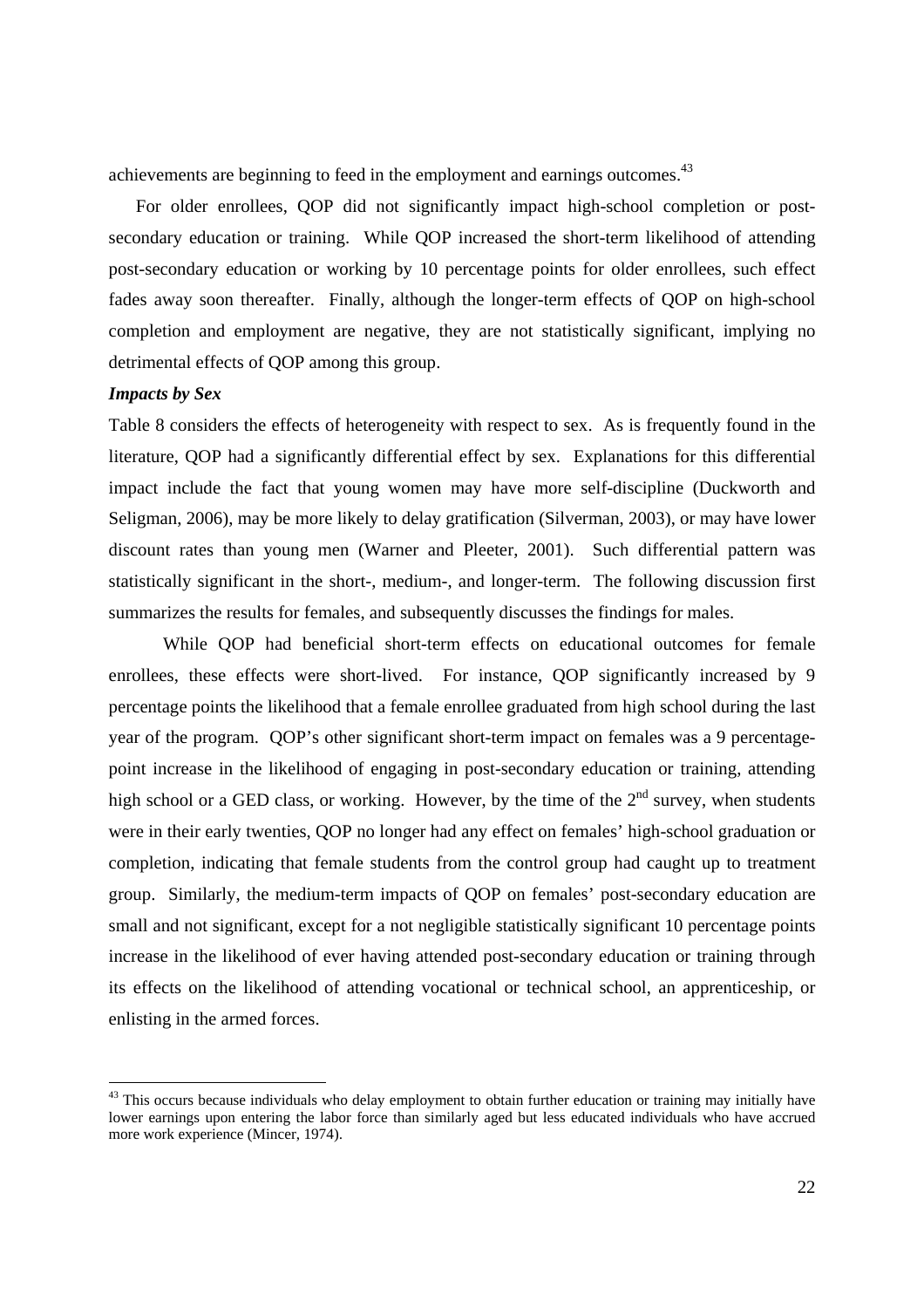The long-term impacts reinforce this notion that QOP got its female enrollees out of high school, into post-secondary training (not necessarily college), and eventually into employment quicker than females from the control group. For instance, five years after the end of the program, QOP female enrollees were 10 percentage points more likely than females from the control group to have a job with health insurance. Although promising, these results call for some caution as they come hand in hand with QOP enrollees being 11 (or 8) percentage points *less* likely to attend college (or post-secondary training) than females from the control group.

 While QOP seemed to have made its female enrollees work through the system faster than non-enrollees, the evidence seems to suggest that QOP worked differently for male enrollees. First, QOP had no beneficial short-term impacts on male students and one significant detrimental effect on high-school achievement: it decreased males' GPA average by 0.13. This detrimental impact of QOP on male enrollees' achievement provides evidence consistent with extrinsic financial rewards crowding out intrinsic motivation. Supporting this interpretation is the evidence that QOP increased males' likelihood of risky behaviors in the short-term. As shown in Appendix table A.7, QOP increased by 7 percentage points the likelihood that males in their late teens binge drank over the month preceding the survey.<sup>44</sup>

 Just as the short-term beneficial educational effects of QOP on females quickly faded away, QOP's detrimental short-term effects on males also seemed to be short-lived. By the time of the  $2<sup>nd</sup>$  telephone survey, when students were in their early twenties, QOP had increased by 7 percentage points males' likelihood of getting a GED diploma, and it had increased by 9 percentage points the likelihood of ever going to college. Again, caution is needed when observing the *negative* 10 percentage points statistically significant effect of QOP on the likelihood of being employed for male enrollees as they are also 6 percentage points (albeit not statistically significantly so) more likely to be attending college.

Longer-term impacts measured by the time of the  $3<sup>rd</sup>$  telephone survey suggest that these medium-term negative effects on employment were long lasting effects, reinforcing the hypothesis of extrinsic motivation crowding out intrinsic motivation. For instance, QOP male enrollees were 15 percentage points less likely to have a job with health insurance by the time of the  $3<sup>rd</sup>$  telephone survey. More concerning are the findings on detrimental criminal activity, which are also supportive of extrinsic rewards crowding out intrinsic motivation. Results from

1

<sup>&</sup>lt;sup>44</sup> "Binge" drinking means drinking five or more drinks in a row.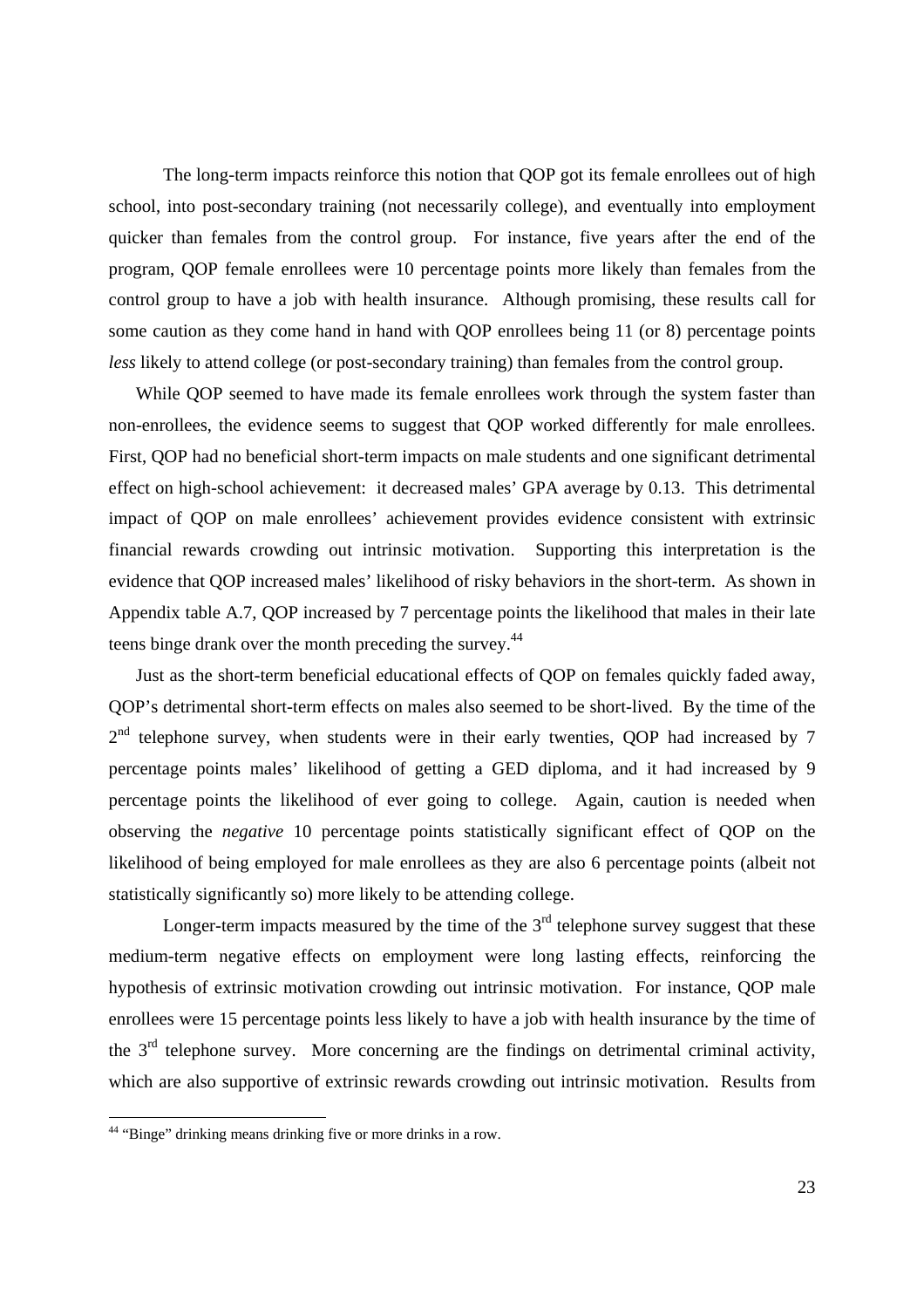Appendix Table A.7 show that QOP increased by 10 and 12 percentage points the likelihood of committing a crime and being arrested or charged, respectively, when youth were in their midtwenties. These results are also consistent with earlier evidence on the low effectiveness of most high-school dropout prevention programs in the United States (Dinarsky and Gleason, 2002). Moreover, they suggest that even if the adverse impacts of financial rewards may seem (a priori) short-lived, recovering from them and catching up is not obvious, as getting a GED diploma does not seem to be a good substitute to a high-school diploma (see Cameron and Heckman, 1993; Boesel *et al.*, 1998, and Heckman and Rubinstein, 2001, for evidence on the low rate of return to a GED certification), and given the longer-term consequences on criminal activity that seem to emerge.

## *Impacts by Funding Source*

Finally, we estimated the impacts by classifying sites according to their source of funding—the Department of Labor (DOL) versus the Ford Foundation—, as shown in Table 9. This analysis led to compare Philadelphia and Yakima to the remaining five sites. Overall, we found that DOL-funded sites performed better than Ford-funded sites in the longer-run.

While Ford-funded sites had short-term beneficial high-school and post-secondary education outcomes, these were short lived as they had faded away by the time of the  $3<sup>rd</sup>$ telephone survey. In the short-term, QOP increased by nearly 2 percentile points the average mathematics achievement test score, and by (a non-statistically significant) 7 percentage points the likelihood of graduating from high-school in Ford-funded sites. QOP also increased by 14 percentage points the likelihood of engaging in post-secondary education or training and by 17 percentage points the likelihood of engaging in postsecondary education or training or working at a good job, that is, a job offering employer-sponsored health insurance. However, by the time of the  $2<sup>nd</sup>$  telephone survey, the high-school graduation impact had faded away (becoming a negative non-statistically significant 6 percentage points estimate), and the only beneficial outcomes (albeit not significant) were a 15 (or 17) percentage points increase in the likelihood of ever attending college (or post-secondary education). By the time of the  $3<sup>rd</sup>$  telephone survey, such large effect on post-secondary education or training impacts had practically faded away.

For DOL-funded sites, QOP increased by 7 percentage points the likelihood of highschool graduation in the short-run, and although this impact decreases and is no longer significant, it remains positive. Moreover, QOP had lasting impacts on post-secondary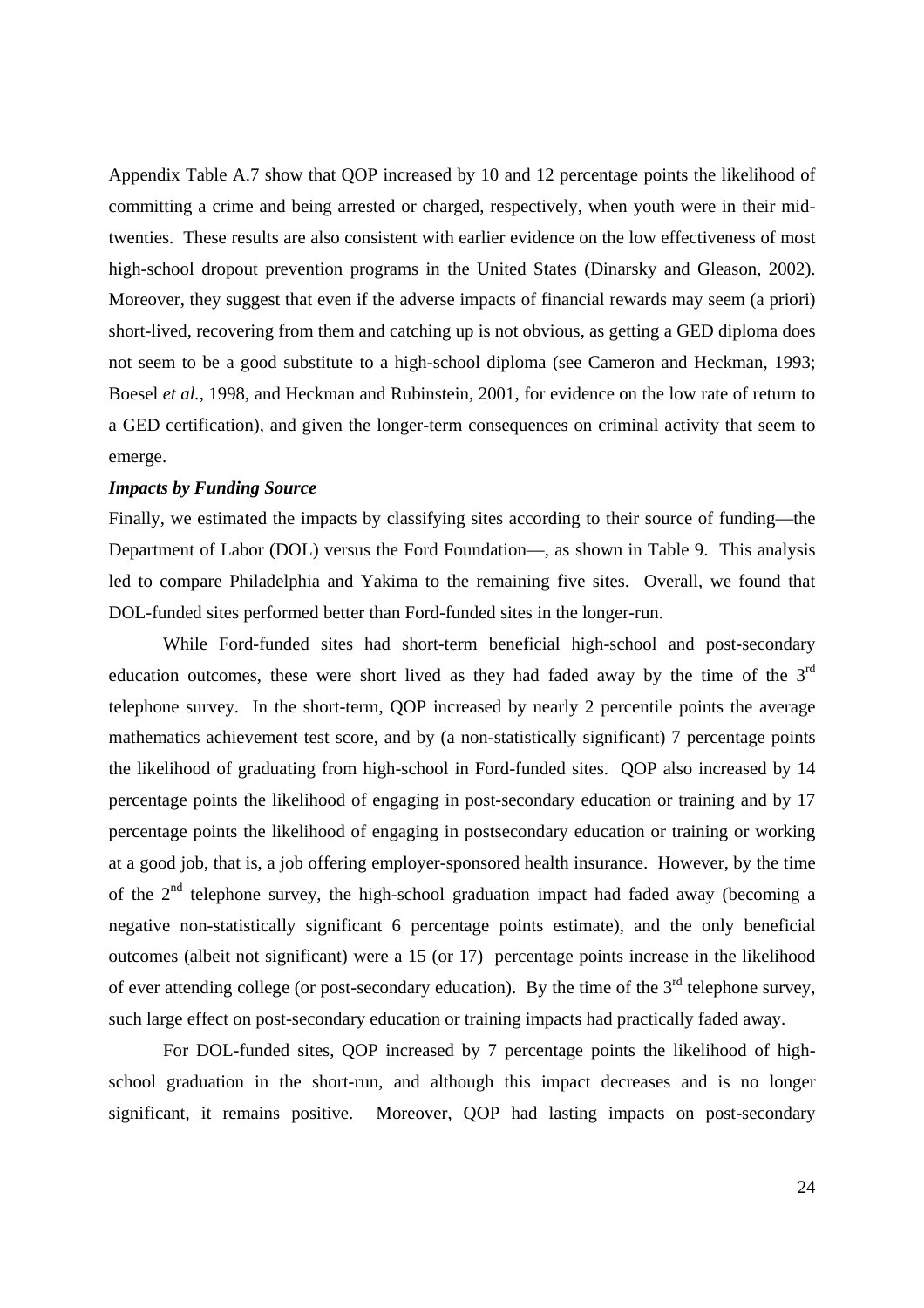education. Five years after the end of the intervention, the DOL-funded sites increased by 8 percentage points the likelihood of enrollees' ever engaging in any postsecondary education and by 7 percentage points the proportion of enrollees who completed at least two years of postsecondary training (not shown).

Differences in implementation between the DOL- and Ford-funded sites might help disentangle the mechanisms behind these results. We identified three main differences between DOL- and Ford-funded sites. First, because the Ford Foundation was one of the designers of the QOP model and was involved in the pilot of QOP in the early 1990s (Hahn *et al*., 1994), Fordfunded sites had a greater depth of understanding of the QOP approach to youth development. This implied that fidelity to the program model was highest in the Ford-sites. In contrast, in the DOL-funded sites the lesser expertise on the QOP program (and its complexity, as it was an unusually intensive program) led to a greater flexibility in the implementation. Second, while case managers in DOL-funded sites were employed full-time and had a flat wage, those in Fordfunded sites worked part-time and therefore had also non-QOP job responsibilities. In addition, they were compensated by incentive payments based on program attendance. Not surprisingly this led to higher levels of enrollees' participation level in the Ford-sites than in DOL-sites. Finally, because of Federal regulation restrictions, accrual accounts did not bear interest at DOLfunded sites and enrollees at those sites did not receive regular statements of their accrual accounts, thereby reducing the incentive value of the accounts.<sup>45</sup> In contrast, Ford-funded sites regularly provided account statements to enrollees with the current accumulated balance and a projection of the amount the enrollee could accumulate by the end of the program if he or she participated in OOP for a specified number of hours per month.<sup>46</sup> While it is not possible to identify which element (or combination of elements) explains the differential results by funding source, all in all, the implementation differences between DOL- and Ford-funded sites seem to suggest that, where the financial rewards were better implemented (through incentives on QOP staff and periodic information on the amount of the rewards), the large beneficial short-term outcomes were short-lived suggesting that external incentives reduced intrinsic motivation. This result is supported by greater short- and longer-term significant detrimental effects on several

-

<sup>&</sup>lt;sup>45</sup> DOL-funded sites relied on case managers to emphasize to enrollees the importance of accrual accounts. However, case managers typically did not have the information to calculate current balances or to project potential balances.

<sup>&</sup>lt;sup>46</sup> Expenditures per enrollee across sites vary between \$18,000 and \$49,000, with the two Ford sites having the highest expenditures with \$23,000 in Yakima and \$49,000 in Philadelphia.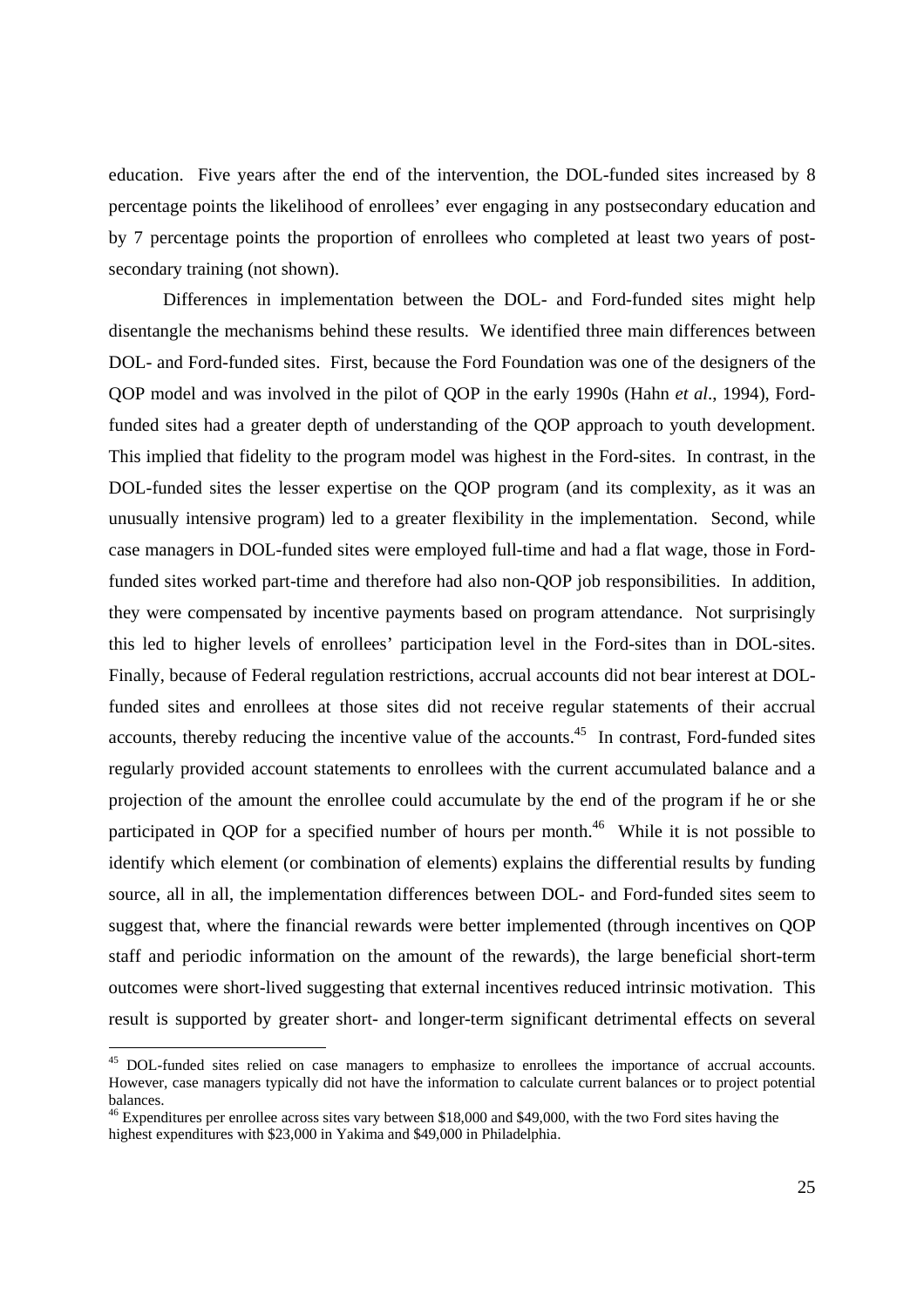measures of intrinsic motivation, as shown in Appendix Table A.7—such as, greater substance abuse in the  $1<sup>st</sup>$  telephone survey, greater criminal activity both in the  $1<sup>st</sup>$  and  $3<sup>rd</sup>$  telephone survey, or poorer self-reported health (not shown)—, in Ford-funded sites than in DOL-funded sites (despite the small sample sizes, many of these differences in impacts between sites were statistically significantly so).<sup>47</sup>

#### **V. Conclusion**

-

Recently, a new wave of interventions whose main objective is to improve the educational outcomes of disadvantaged youth has found promising results if not for all participants, for some particular subgroups. While most of these studies analyze the effects of the interventions during or shortly after the students have been exposed to the program, this paper investigates not only the short-term, but also the medium- and longer-term impacts of a five-year intensive after-school program on at-risk youth in the United States using a randomized experimental design. The paper focuses on both educational and employment outcomes: (i) during the last year of the demonstration, while the students were still in, or just completing, high school; (ii) three years later when most sample members were about 21 or 22 years old; and (iii) five years after the end of the demonstration.

 When estimating the average effects of the program, the study finds that the beneficial shorter-term effects of QOP on high-school completion and post-secondary education enrollment quickly fade away. The short-lived program benefits are disappointing given the program's cost of \$25,000 per enrollee for the full five years of the demonstration. However, the subgroup analysis reveals that heterogeneity matters. First, QOP had lasting beneficial effects on younger youth, giving some hope for interventions in secondary school education. Second, QOP's beneficial effects on female students quickly faded away, as youth from the control group eventually caught up to those of the treatment group. Third, QOP had detrimental short-term impacts on male students' academic achievement. And although, QOP led to higher GED diploma in the longerterm, it also implied detrimental employment outcomes five years after the end of the intervention, suggesting that financial rewards had detrimental effects on intrinsic motivation. Additional

 $47$  As explained in footnote 38 above, the significant benefitial effect of QOP on binge drinking when youth were in their early twenties in the Ford sites is mainly due to a surprisingly and extremely low probability among QOP youth from the Philadelphia site.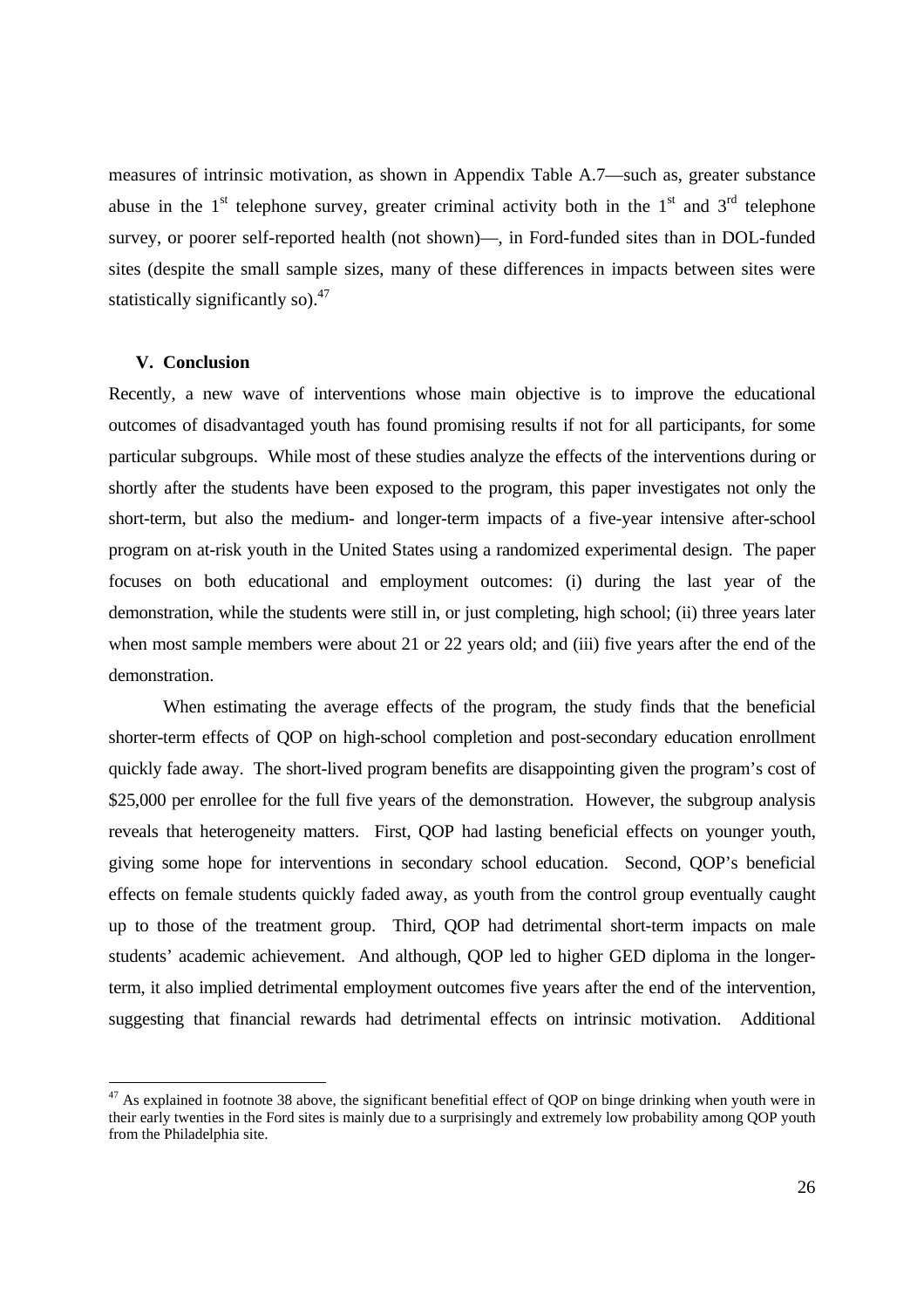evidence by sites' funding source, which led to important implementation differences, supports the hypothesis of short-lived extrinsic motivation.

 This paper adds to the growing interest in student incentive programs in primary and secondary education, and is the first real-world context randomized evaluation in the area of youth's educational outcomes to provide evidence that the short-term benefits in response to rewards may well fade away—as feared by cognitive psychologists and behavioral economists. Its results are in line with those found in field and laboratory experiments previously reviewed in the introduction (Deci, 1975; Kruglanski, Friedman and Zeevi, 1971; Lepper, Greene and Nisbett, 1973; and Gneeze and Rustichini, 2000, among others), and suggest that further research on whether and how cash incentives work to motivate students is needed, especially among the younger and more malleable ones.

 In addition, this study suggests the following three recommendations for future program design and evaluation.<sup>48</sup> First, the findings in this paper highlight the relevance of measuring impacts at different points in time that include not only educational, but also employment outcomes. Only by following youth over time, can we know whether the short-term impacts persist, how they evolve in the medium-term, and whether they translate into employment outcomes in the longer-run. Moreover, observing impacts over time enables us to better identify the mechanisms through which different components of the program may work.<sup>49</sup> Second, this paper highlights that heterogeneity matters and that evaluations ought to be designed such that sample sizes are large enough to identify for whom the program works, as these has important implication for future policy targeting. In addition, heterogeneity analysis combined with economic theory and institutional knowledge may help disentangle the mechanisms through which programs work. However, (and third) to truly identify channels, evaluations ought to be designed to test alternative mechanisms, as is currently and increasingly done in evaluations in developing countries (Duflo, Dupas, and Kremer, 2009; Abhijit Banerjee, Rukmini Banerji, Esther Duflo, and Stuti Khemani, 2008; Duflo, Kremer, and Robinson, 2009, among others).50

-

<sup>&</sup>lt;sup>48</sup> Clearly, the proposed suggestions are costly and, frequently, budgetary restrictions call for middle ground solutions.

<sup>&</sup>lt;sup>49</sup> While follow-up survey data is extremely expensive, administrative long-term data ought to be cheaper, easier to access and with fewer measurement and response problems (although also more limited in the range of outcome information available).

<sup>50</sup> To the best of my knowledge, Angrist *et al*., 2009, are the only ones to analyze an experimental evaluation designed to improve academic performance assigning separate types of services to different treatment groups. They find evidence of lasting improvements for college freshmen women in Canada only when education, peer advising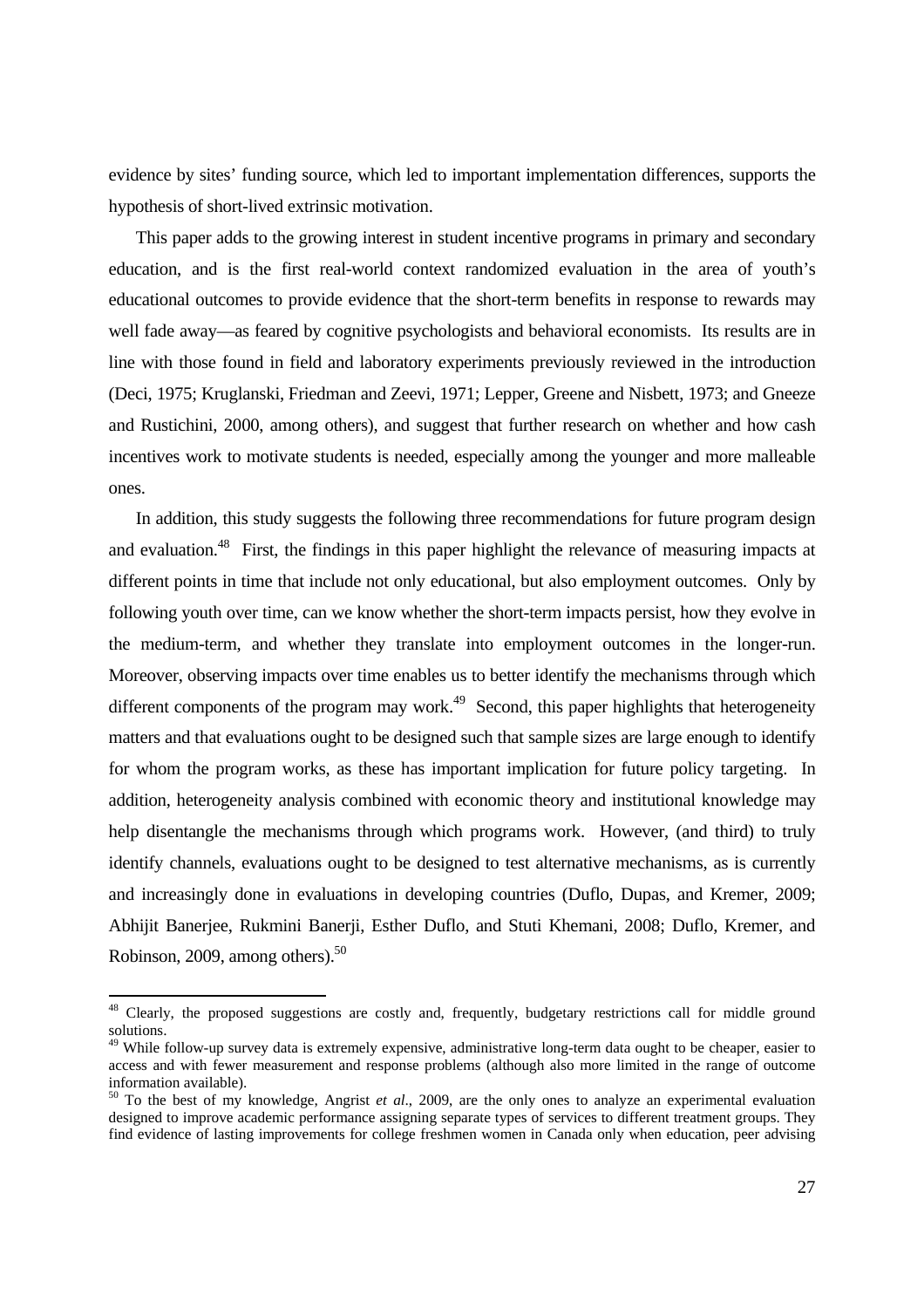and financial services are combined.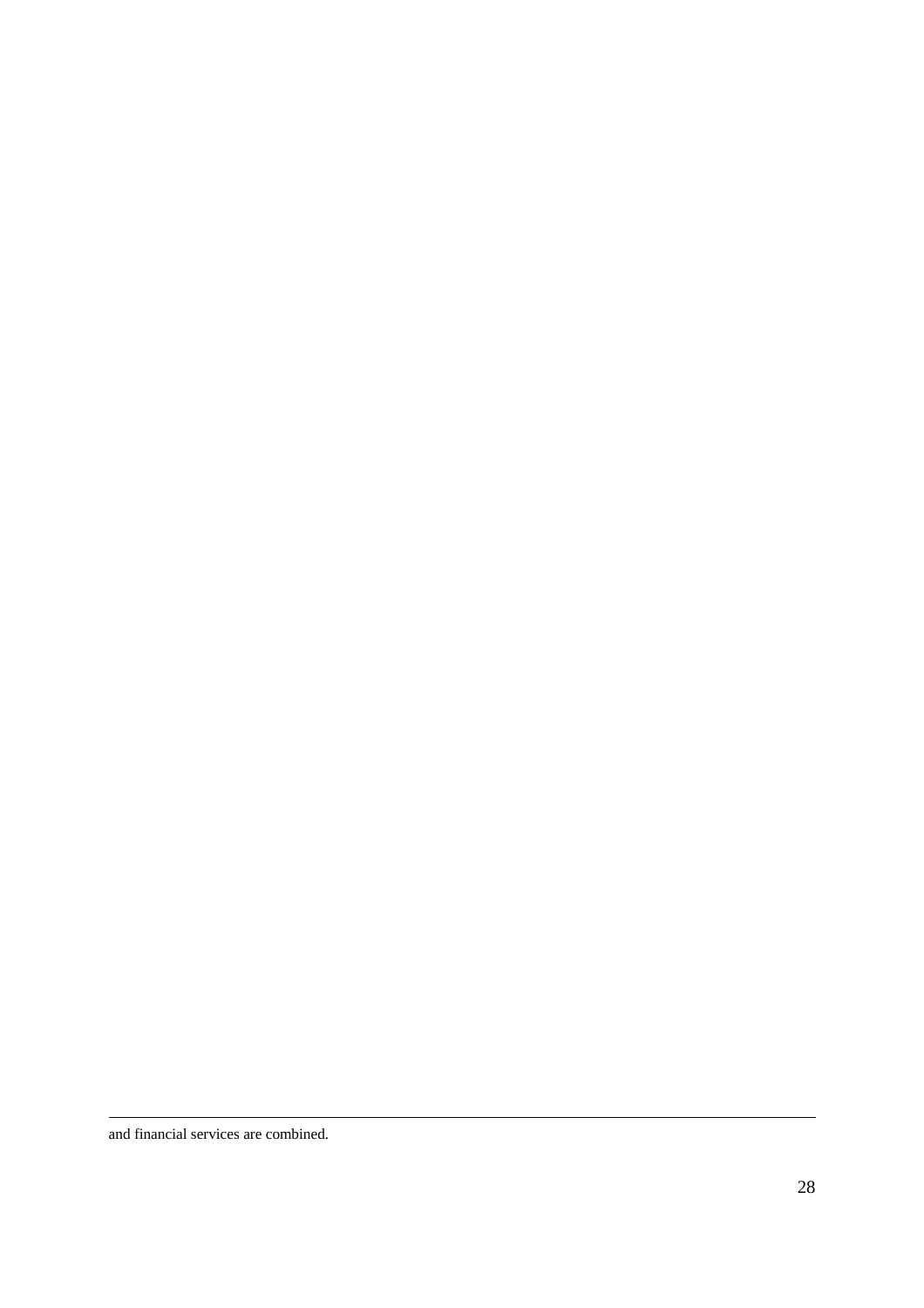QOP's Developmental Activities, Community Services and Educational Services

| Activity             | Examples of such types of activities                                                                                                                                                                                                                                                                                 |
|----------------------|----------------------------------------------------------------------------------------------------------------------------------------------------------------------------------------------------------------------------------------------------------------------------------------------------------------------|
| Developmental        | Life skills activities/ discussion topics (such as, family planning,<br>nutrition, personal hygiene, managing anger, avoiding drug<br>behaviors, among others); pre-employment training; cultural<br>activities; and recreational activities.                                                                        |
| Community services   | Visits to the residents of a local nursing home, or volunteering at a<br>local food bank.                                                                                                                                                                                                                            |
| Educational services | Academic assessment, development of individualized education<br>plans, one-on-one tutoring, and computer-assisted instruction in<br>specific coursework as well as basic reading and mathematics.<br>Making the youth aware of, and helping them plan for, college and<br>other postsecondary education or training. |

## TABLE 2

## Random Assignment Protocol

| Step 1 | Generate a list of all eligible 9 <sup>th</sup> graders at each participating school.     |
|--------|-------------------------------------------------------------------------------------------|
| Step 2 | Because the number of eligible students was larger than the target sample size in all but |
|        | two schools, the second step was to randomly select students who would participate in     |
|        | the evaluation (in either the program or control group) from among all eligible students. |
|        | This minimized the burden of the evaluation on students, parents, and schools.            |
| Step 3 | Obtain consent for participation in the study from students' parents. We obtained         |
|        | consent from 98% of the study sample.                                                     |
| Step 4 | Randomly assign students within each school to either the QOP group or the control        |
|        | group.                                                                                    |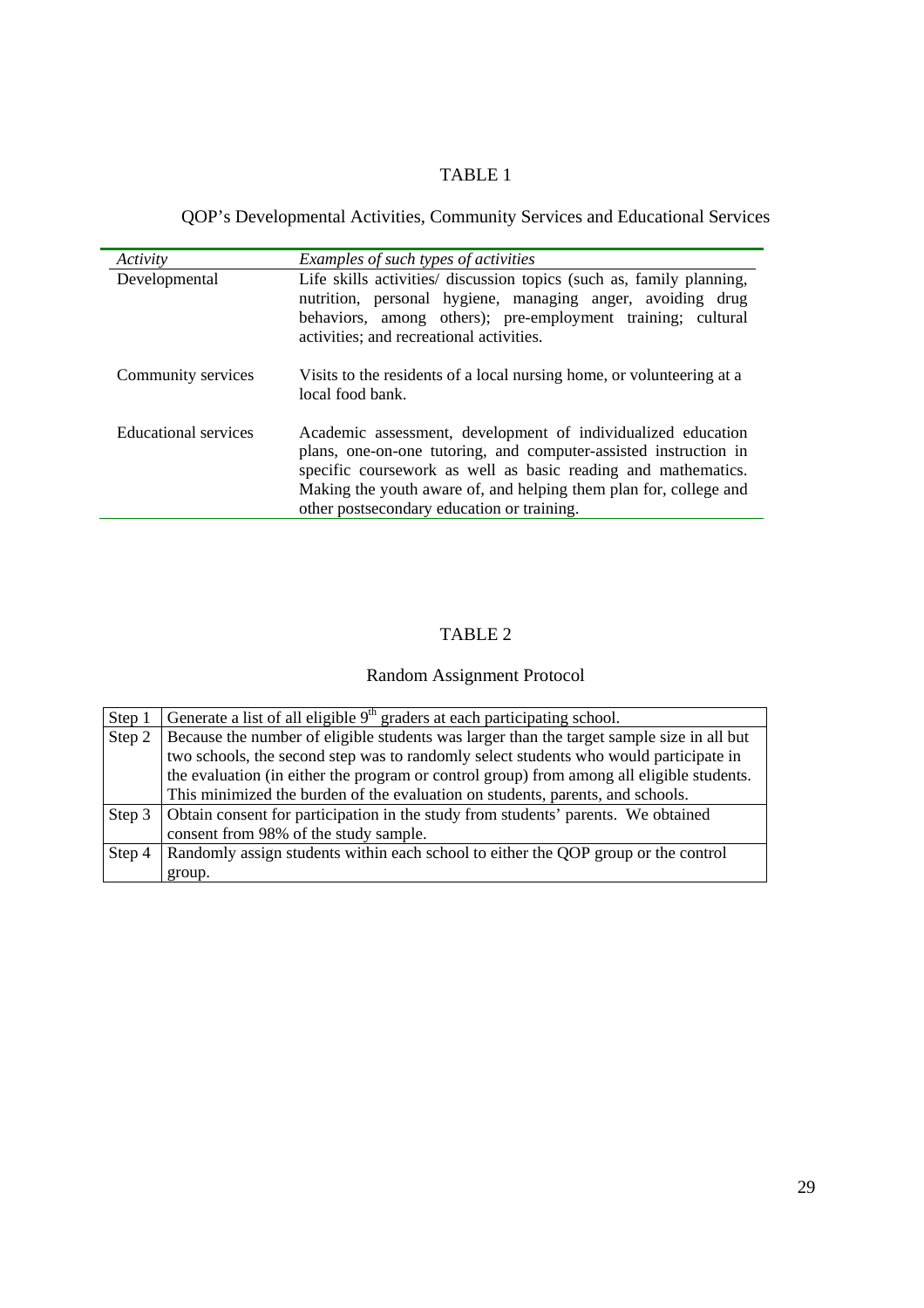## Group mean baseline characteristics by treatment group

| (Percentages)                           |                               |                      |  |  |  |  |
|-----------------------------------------|-------------------------------|----------------------|--|--|--|--|
|                                         | QOP group<br>$\left(1\right)$ | Control group<br>(2) |  |  |  |  |
| Pre-program Characteristics             |                               |                      |  |  |  |  |
| Male                                    | 52                            | 56                   |  |  |  |  |
| Age when entering $9th$ grade           |                               |                      |  |  |  |  |
| < 14                                    | 11                            | 11                   |  |  |  |  |
| 14                                      | 53                            | 57                   |  |  |  |  |
| >14                                     | 36                            | 31                   |  |  |  |  |
| Hispanic                                | 26                            | 26                   |  |  |  |  |
| <b>Black</b>                            | 68                            | 68                   |  |  |  |  |
| Rank based on 8 <sup>th</sup> grade GPA |                               |                      |  |  |  |  |
| Bottom third                            | 37                            | 34                   |  |  |  |  |
| Middle third                            | $31^{\dagger}$                | $36^{\dagger}$       |  |  |  |  |
| Top third                               | 32                            | 30                   |  |  |  |  |
| Sample size                             | 580                           | 489                  |  |  |  |  |

*Note*: † Significantly different from the mean for the other group at the 90% confidence level, two-tailed test

## TABLE 4

## Timing of QOP implementation and survey data collection

| QOP demonstration implementation |                    |                  |                | Post-demonstration |                 |  |
|----------------------------------|--------------------|------------------|----------------|--------------------|-----------------|--|
| Fall 1995                        | Spring 1999        | November1999-    | September 2000 | September 2002-    | January-        |  |
|                                  | On time            | <i>June</i> 2000 |                | April 2003         | September 2005  |  |
|                                  | graduation         |                  |                |                    |                 |  |
| Youth entered                    | Paper survey on    | $1st$ telephone  | End of the     | $2nd$ telephone    | $3rd$ telephone |  |
| $9th$ grade                      | resiliency factors | survey           | program        | survey             | survey          |  |
|                                  | and                |                  |                |                    |                 |  |
|                                  | Achievement        |                  |                |                    |                 |  |
|                                  | tests in math and  |                  |                |                    |                 |  |
|                                  | reading            |                  |                |                    |                 |  |

*Note:* All events occurred one year later for the Washington DC site with the exception of the two postdemonstration surveys, which were collected at the same time in the DC site than in the other sites.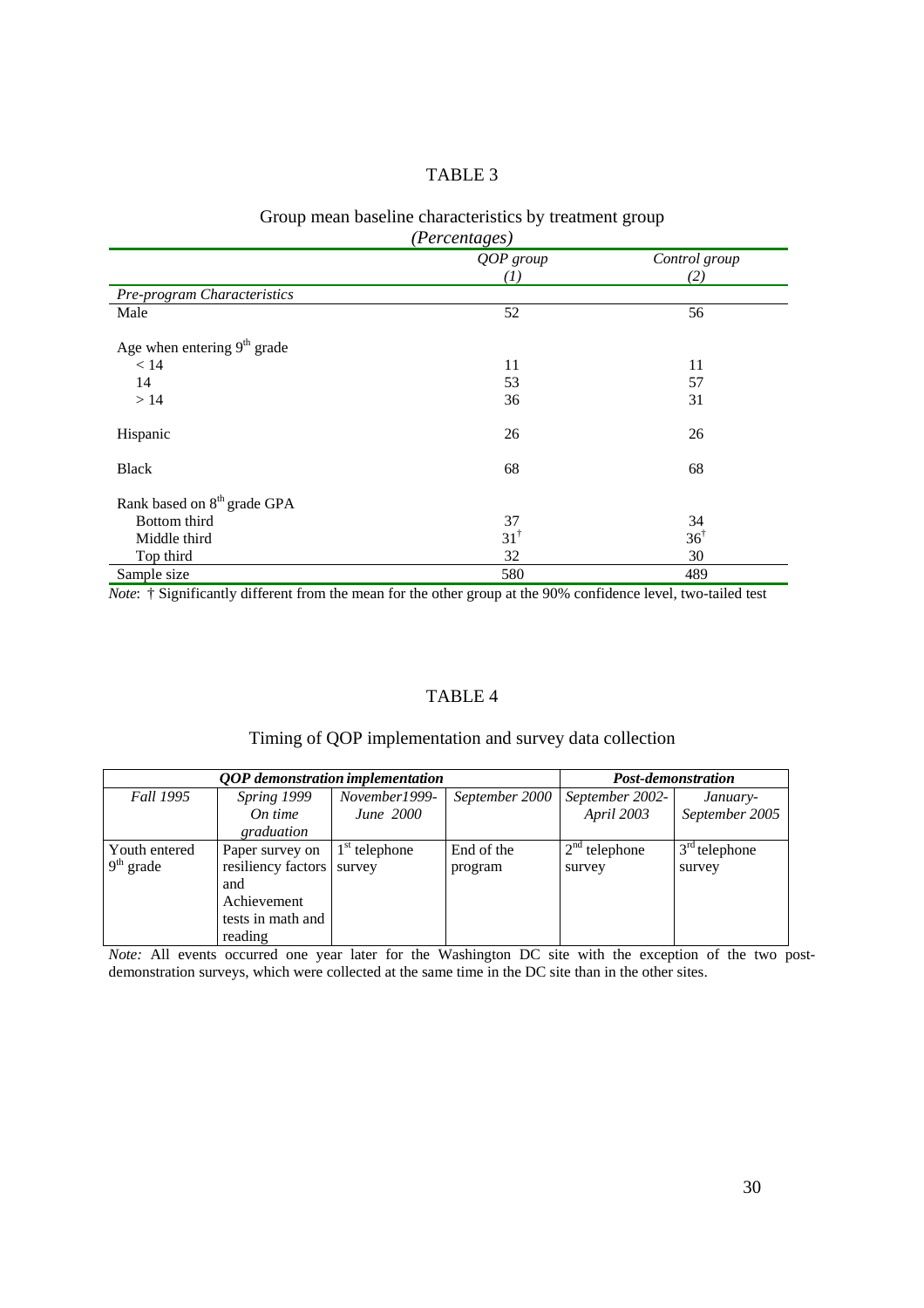## Participation in QOP Activities

|                                                         | <i>Cumulative Years</i><br>1 through $4$ | Year 1 | Year 4   |
|---------------------------------------------------------|------------------------------------------|--------|----------|
| Average Number of Hours                                 | 708                                      | 247    | 103      |
| Average Hours on Educational Activities                 | 305                                      | 110    | 40       |
| Average Hours on Developmental<br>Activities            | 306                                      | 105    | 41       |
| <b>Average Hours on Community Service</b><br>Activities | 97                                       | 32     | 22       |
| No Hours of Participation (percent)                     |                                          |        | 26       |
| More Than 100 Hours (percent)                           | 88                                       | 73     | 29       |
| More Than 375 Hours (percent)                           | 62                                       | 23     | 11       |
| More Than 750 Hours (percent)                           | 36                                       |        | $\theta$ |
| More Than 1,500 Hours (percent)                         | 13                                       | 0      | 0        |

*Source*: QOP Demonstration Management Information System (MIS).

*Note*: Because QOP services in Period 5 differed substantially from those of the first four periods, I report trends over the first four periods. In Period 5, QOP offered enrollees who had graduated from high school only mentoring services, and hours spent being mentored were not recorded.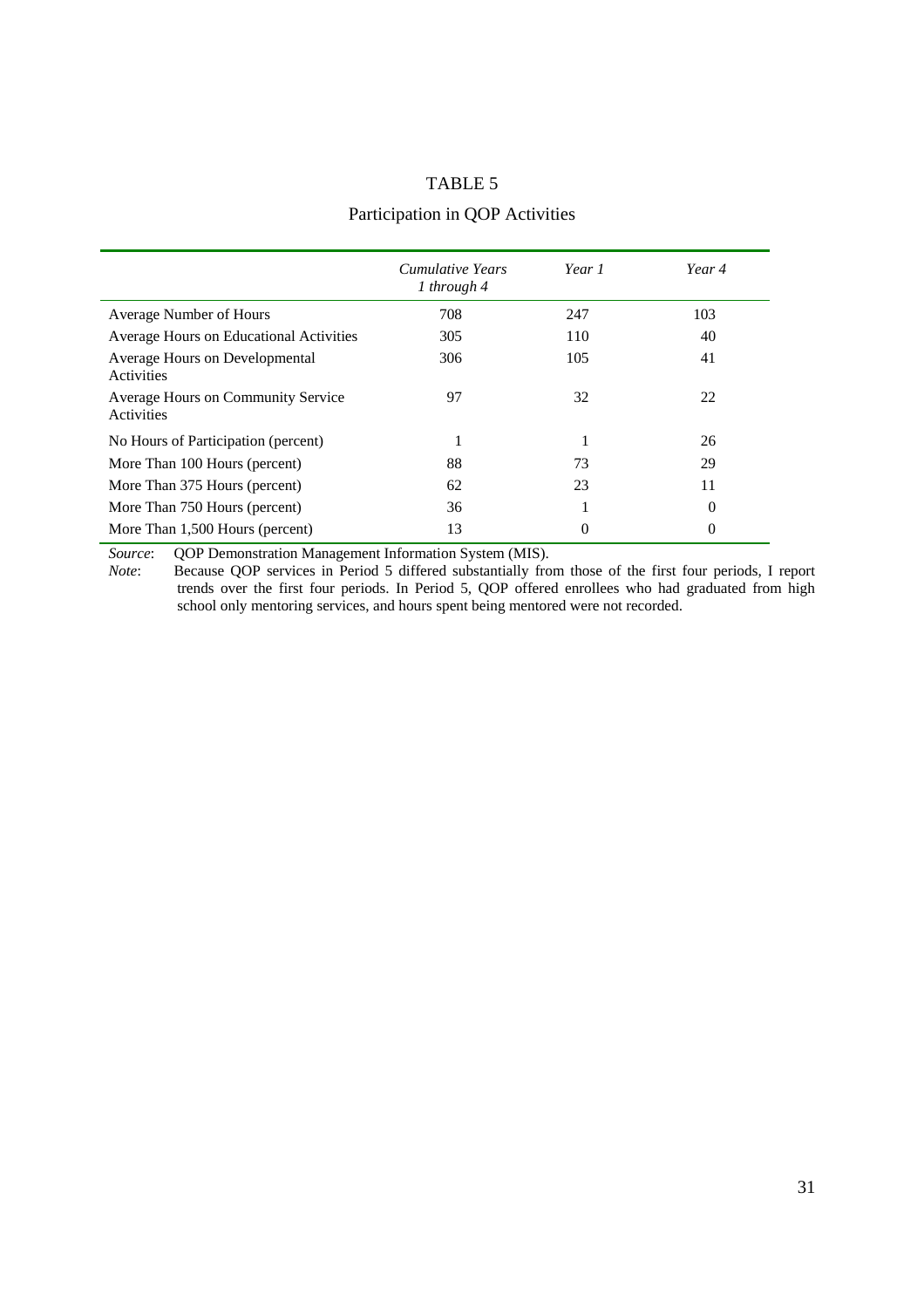|                                                  | (I ercentuge points except where holeu) |                               |                    |  |  |  |
|--------------------------------------------------|-----------------------------------------|-------------------------------|--------------------|--|--|--|
|                                                  | $Ist$ telephone                         | $\overline{2^{nd}}$ telephone | $3^{rd}$ telephone |  |  |  |
| <b>OUTCOMES</b>                                  | survey                                  | survey                        | survey             |  |  |  |
| <b>High-school performance</b>                   |                                         |                               |                    |  |  |  |
| Earned high-school diploma                       | $7*$                                    | $\overline{0}$                | $\boldsymbol{0}$   |  |  |  |
|                                                  | [0.05]                                  | [0.91]                        | [0.91]             |  |  |  |
| Earned high-school diploma or GED                | 5                                       | 2                             | 2                  |  |  |  |
|                                                  | [0.19]                                  | [0.45]                        | [0.45]             |  |  |  |
| Math test scores (percentile)                    | 0.38                                    |                               |                    |  |  |  |
|                                                  | [0.43]                                  |                               |                    |  |  |  |
| Reading test scores (percentile)                 | 0.50                                    |                               |                    |  |  |  |
|                                                  | [0.33]                                  |                               |                    |  |  |  |
| <b>GPA</b>                                       | $-0.06$                                 |                               |                    |  |  |  |
|                                                  | [0.18]                                  |                               |                    |  |  |  |
| <b>Post-secondary training</b>                   |                                         |                               |                    |  |  |  |
| Earned a bachelor's or associate's degree        | --                                      | $-$                           | $-1$               |  |  |  |
|                                                  |                                         |                               | [0.68]             |  |  |  |
| Attending college                                | 3                                       | 1                             | $-4$               |  |  |  |
|                                                  | [0.23]<br>$6*$                          | [0.32]                        | [0.28]             |  |  |  |
| Attending or accepted in college                 |                                         |                               |                    |  |  |  |
|                                                  | [0.08]                                  |                               |                    |  |  |  |
| Attending post-secondary education               | $6*$                                    | $\overline{4}$                | $-1$<br>[0.76]     |  |  |  |
|                                                  | [0.07]<br>3                             | [0.56]<br>$-1$                |                    |  |  |  |
| Attending post-secondary education or<br>working |                                         |                               | 1<br>[0.81]        |  |  |  |
| Attending post-secondary education or            | $[0.22]$<br>5                           | [0.64]                        | $-$                |  |  |  |
| working in a job with health insurance           | [0.19]                                  | 3                             |                    |  |  |  |
| Ever in college                                  |                                         | $7*$                          | $\overline{4}$     |  |  |  |
|                                                  |                                         | [0.08]                        | [0.30]             |  |  |  |
| Ever in post-secondary education                 | --                                      | $9**$                         | 6                  |  |  |  |
|                                                  |                                         | [0.03]                        | [0.14]             |  |  |  |
| <b>Employment</b>                                |                                         |                               |                    |  |  |  |
| Has a job                                        | --                                      | $-7*$                         | $-1$               |  |  |  |
|                                                  |                                         | [0.06]                        | [0.86]             |  |  |  |
|                                                  |                                         |                               |                    |  |  |  |
| Has a job with health insurance                  |                                         | $-2$<br>[0.48]                | $-3$               |  |  |  |
| Has a job that pays more than \$10 / hour        |                                         | $-2$                          | [0.41]             |  |  |  |
|                                                  |                                         | [0.50]                        |                    |  |  |  |
| Has a job with paid-off time                     |                                         |                               | $-2$               |  |  |  |
|                                                  |                                         |                               | [0.53]             |  |  |  |
| Has a job with pension or retirement benefits    | --                                      |                               | $-1$               |  |  |  |
|                                                  |                                         |                               | [0.24]             |  |  |  |
| Ever employed                                    | --                                      |                               | $\boldsymbol{0}$   |  |  |  |
|                                                  |                                         |                               | [0.24]             |  |  |  |
| Total earnings in the past 12 months (dollars)   | --                                      |                               | $-522$             |  |  |  |
|                                                  |                                         |                               | [0.66]             |  |  |  |
| Hourly earnings (dollars)                        | --                                      |                               | $-1.20$            |  |  |  |
|                                                  |                                         |                               | [0.83]             |  |  |  |
| Sample size <sup>a</sup>                         | 893                                     | 788                           | 793                |  |  |  |
|                                                  |                                         |                               |                    |  |  |  |

## TABLE 6 Short-, medium and long-term impacts of QOP  *(Percentage points except where noted)*

*Note*: All figures were calculated using weights to adjust for the sample and survey designs. P-value in parenthesis.

\*, \*\* Estimate significantly different from zero at the 90% or 95% confidence level, two-tailed test. <sup>a</sup> Except for high school diploma or GED, in which data has been complemented with high-school transcript information.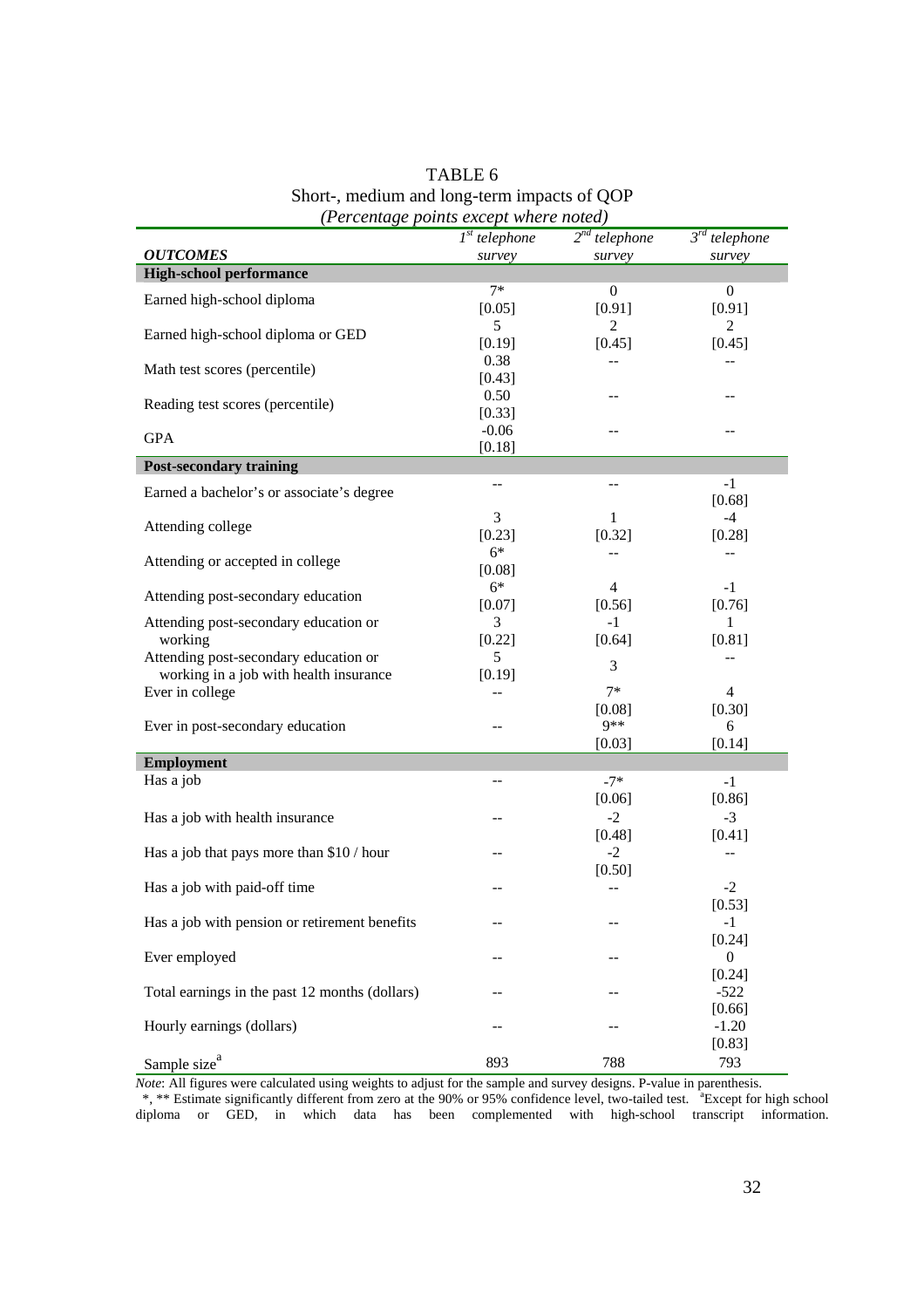| TABLE 7                                             |
|-----------------------------------------------------|
| Short-, medium and long-term impacts of QOP, by age |
| (Percentage points except where noted)              |

|                                                             | Age entering $9th$ grade  |                    |                               |                 |                             |                    |
|-------------------------------------------------------------|---------------------------|--------------------|-------------------------------|-----------------|-----------------------------|--------------------|
| <b>OUTCOMES</b>                                             | Greater than 14 years old |                    | 14 years old or less          |                 |                             |                    |
|                                                             | $Ist$ telephone           | $2nd$ telephone    | $\overline{3^{rd}}$ telephone | $Ist$ telephone | $2nd$ telephone             | $3^{rd}$ telephone |
|                                                             | survey                    | survey             | survey                        | survey          | survey                      | survey             |
| <b>High-school performance</b>                              |                           |                    |                               |                 |                             |                    |
| Earned high-school diploma <sup>a</sup>                     | $\theta$                  | $-8$ <sup>†</sup>  | $-8$ <sup>†</sup>             | $12***$         | $7^{\ast\dagger}$           | $7^{*+}$           |
| Earned high-school diploma or GED <sup>a</sup>              | 6                         | $\theta$           |                               |                 | 6                           | h                  |
| Math test scores (percentile)                               | 0.55                      |                    |                               | 0.72            |                             |                    |
| Reading test scores (percentile)                            | 0.96                      |                    |                               | 0.67            |                             |                    |
| <b>GPA</b>                                                  | $-0.06$                   |                    |                               | $-0.02$         |                             |                    |
| <b>Post-secondary training</b>                              |                           |                    |                               |                 |                             |                    |
| Earned a bachelor's or associate's degree                   |                           |                    | $-2$                          |                 |                             | $\Omega$           |
| Attending college                                           |                           | $-7$ <sup>††</sup> | $-3$                          |                 | $5^{\dagger\dagger}$        |                    |
| Attending or accepted in college                            |                           |                    |                               |                 |                             |                    |
| Attending post-secondary education                          |                           | - 1                | $\Omega$                      |                 | 6                           |                    |
| Attending post-secondary education or working               | $10^{\circ}$              | $\overline{0}$     | $-3$                          |                 | -3                          |                    |
| Attending post-secondary education or working in a job with | 8                         |                    |                               | 6               | $\mathcal{D}_{\mathcal{L}}$ |                    |
| health insurance                                            |                           |                    |                               |                 |                             |                    |
| Ever in college                                             |                           | $-4^{\dagger}$     | $\mathbf{0}$                  |                 | $12^{***}$                  |                    |
| Ever in post-secondary education                            | $\overline{\phantom{a}}$  | $\overline{4}$     | 2                             | $-$             | $10^{**}$                   | $10^{**}$          |
| <b>Employment</b>                                           |                           |                    |                               |                 |                             |                    |
| Has a job                                                   |                           | -5                 | -4                            |                 | $-9^{**}$                   | 3                  |
| Has a job with health insurance                             |                           | $-7$               | $-8$                          |                 | $-14$ <sup>*</sup>          |                    |
| Has a job that pays more than \$10 / hour                   |                           | $\boldsymbol{0}$   |                               |                 | $-2$                        |                    |
| Has a job with paid-off time                                |                           |                    | $-11$ <sup>†</sup>            |                 |                             |                    |
| Has a job with pension or retirement benefits               |                           |                    | $-7$                          |                 |                             |                    |
| Ever employed                                               |                           |                    | - 1                           |                 |                             |                    |
| Total earnings in the past 12 months (dollars)              |                           |                    | $-1524$                       |                 |                             | 465                |
| Hourly earnings (dollars)                                   |                           |                    | $-4.24$                       |                 |                             | $0.99^{\dagger}$   |

*Notes*: All figures were calculated using weights to adjust for the sample and survey designs. Achievement test scores are expressed as percentiles in the distribution of scores for tenth graders in the United States. \*, \*\*, \*\*\* Estimate significantly different from zero at the 90%, 95%, or 99% confidence level, two-tailed test. † Significantly different from the impact for the other subgroups at the 90% confidence level, two-tailed test. <sup>a</sup>High school diploma or GED outcomes have been complemented with high-school transcript information.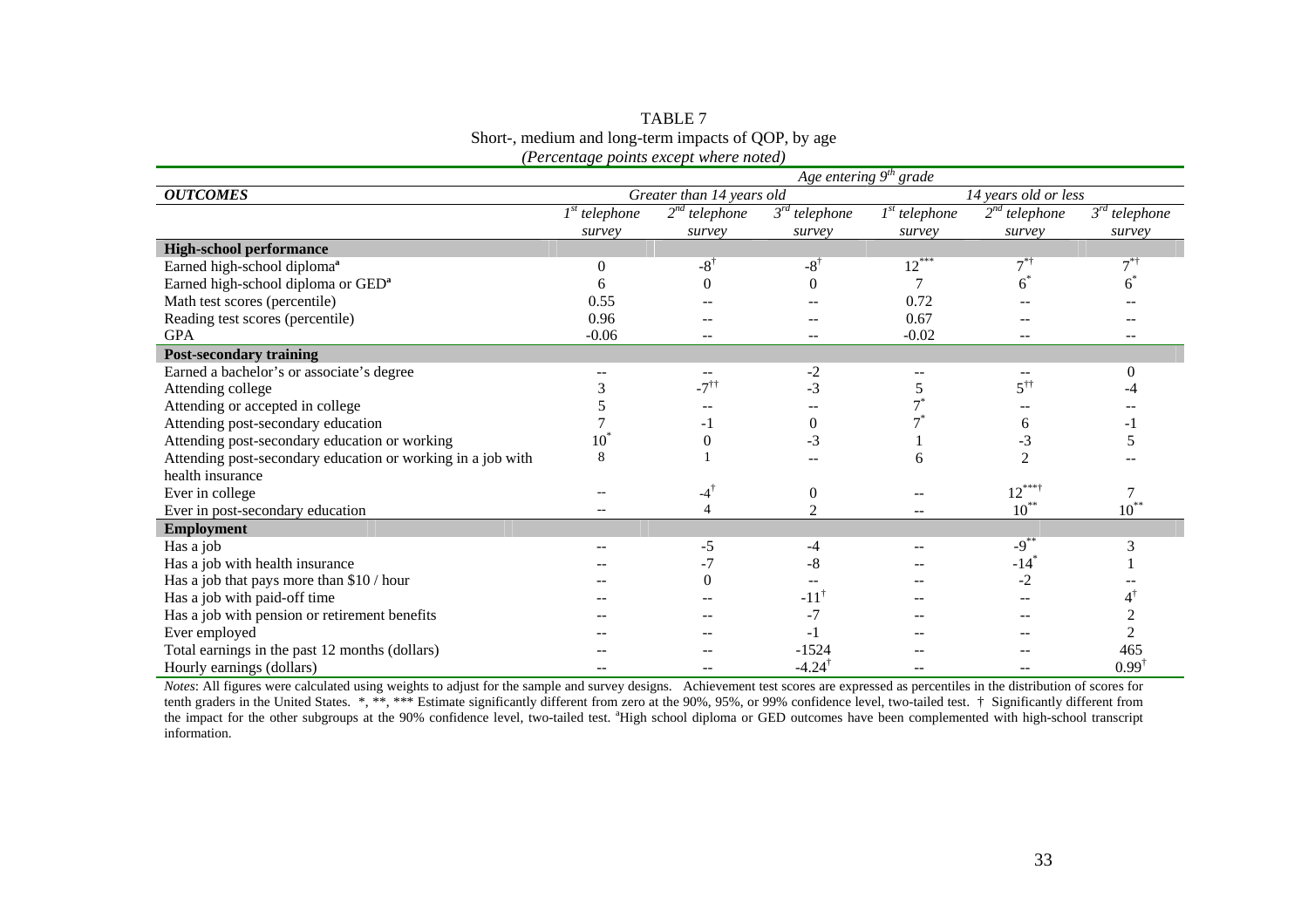| Short-, medium and long-term impacts of QOP, by sex |  |
|-----------------------------------------------------|--|
| (Percentage points except where noted)              |  |

|                                                             |                   | Males           |                       |                 | Females                               |                               |
|-------------------------------------------------------------|-------------------|-----------------|-----------------------|-----------------|---------------------------------------|-------------------------------|
|                                                             | $Ist$ telephone   | $2nd$ telephone | $3^{rd}$ telephone    | $1st$ telephone | $2nd$ telephone                       | $3^{rd}$ telephone            |
| <b>OUTCOMES</b>                                             | survey            | survey          | survey                | survey          | survey                                | survey                        |
| <b>High-school performance</b>                              |                   |                 |                       |                 |                                       |                               |
| Earned high-school diploma <sup>a</sup>                     | 4                 |                 |                       | $9^*$           | $-1$                                  | -1                            |
| Earned high-school diploma or GED <sup>a</sup>              |                   |                 | $\boldsymbol{\tau}^*$ |                 | $-2$                                  |                               |
| Math test scores (percentile)                               | 0.72              |                 |                       | 0.08            |                                       |                               |
| Reading test scores (percentile)                            | 1.10              |                 |                       | 0.06            |                                       |                               |
| <b>GPA</b>                                                  | $-0.13***$        |                 |                       | $-0.02$         |                                       |                               |
| <b>Post-secondary training</b>                              |                   |                 |                       |                 |                                       |                               |
| Earned a bachelor's or associate's degree                   |                   |                 | $-2$                  |                 |                                       | $\Omega$                      |
| Attending college                                           |                   | 6               |                       |                 | $-3$                                  | ***++                         |
| Attending or accepted in college                            |                   |                 |                       |                 |                                       |                               |
| Attending post-secondary education                          |                   | 5               | $4^\dagger$           |                 | 3                                     | $-8^{*}$                      |
| Attending post-secondary education or working               | $-2$ <sup>†</sup> | $-3$            | -2                    | $9***$          | $\overline{c}$                        |                               |
| Attending post-secondary education or working in a job with | $\overline{4}$    | $\overline{2}$  |                       | 6               |                                       |                               |
| health insurance                                            |                   |                 |                       |                 |                                       |                               |
| Ever in college                                             |                   | $9^*$           | 6                     |                 | 3                                     | - 1                           |
| Ever in post-secondary education                            |                   | 6               |                       |                 | $10*$                                 | 6                             |
| <b>Employment</b>                                           |                   |                 |                       |                 |                                       |                               |
| Has a job                                                   |                   | $-10^{*}$       | -7                    |                 | $-2$                                  | 6                             |
| Has a job with health insurance                             |                   | $-5$            | $-15***$              |                 |                                       | $10^{*\dagger\dagger\dagger}$ |
| Has a job that pays more than \$10 / hour                   |                   | $-10^{*+11}$    |                       |                 | $7$ <sup><math>\dagger</math>†*</sup> |                               |
| Has a job with paid-off time                                |                   |                 | $-11$ <sup>*††</sup>  |                 |                                       | $8^{\dagger\dagger}$          |
| Has a job with pension or retirement benefits               |                   |                 | $-11$ <sup>*††</sup>  |                 |                                       | $9*$                          |
| Ever employed                                               |                   |                 |                       |                 |                                       | $-0$                          |
| Total earnings in the past 12 months (dollars)              |                   |                 | $-1,479$              |                 |                                       | 868                           |
| Hourly earnings (dollars)                                   |                   |                 | 1.41                  |                 |                                       | $-0.68$                       |

*Notes*: All figures were calculated using weights to adjust for the sample and survey designs. Achievement test scores are expressed as percentiles in the distribution of scores for tenth graders in the United States. \*, \*\*, \*\*\* Estimate significantly different from zero at the 90%, 95%, or 99% confidence level, two-tailed test. †, ††, ††† Significantly different from the impact for the other subgroups at the 90%, 95% or 99% confidence level, two-tailed test. <sup>a</sup>High school diploma or GED outcomes have been complemented with high-school transcript information.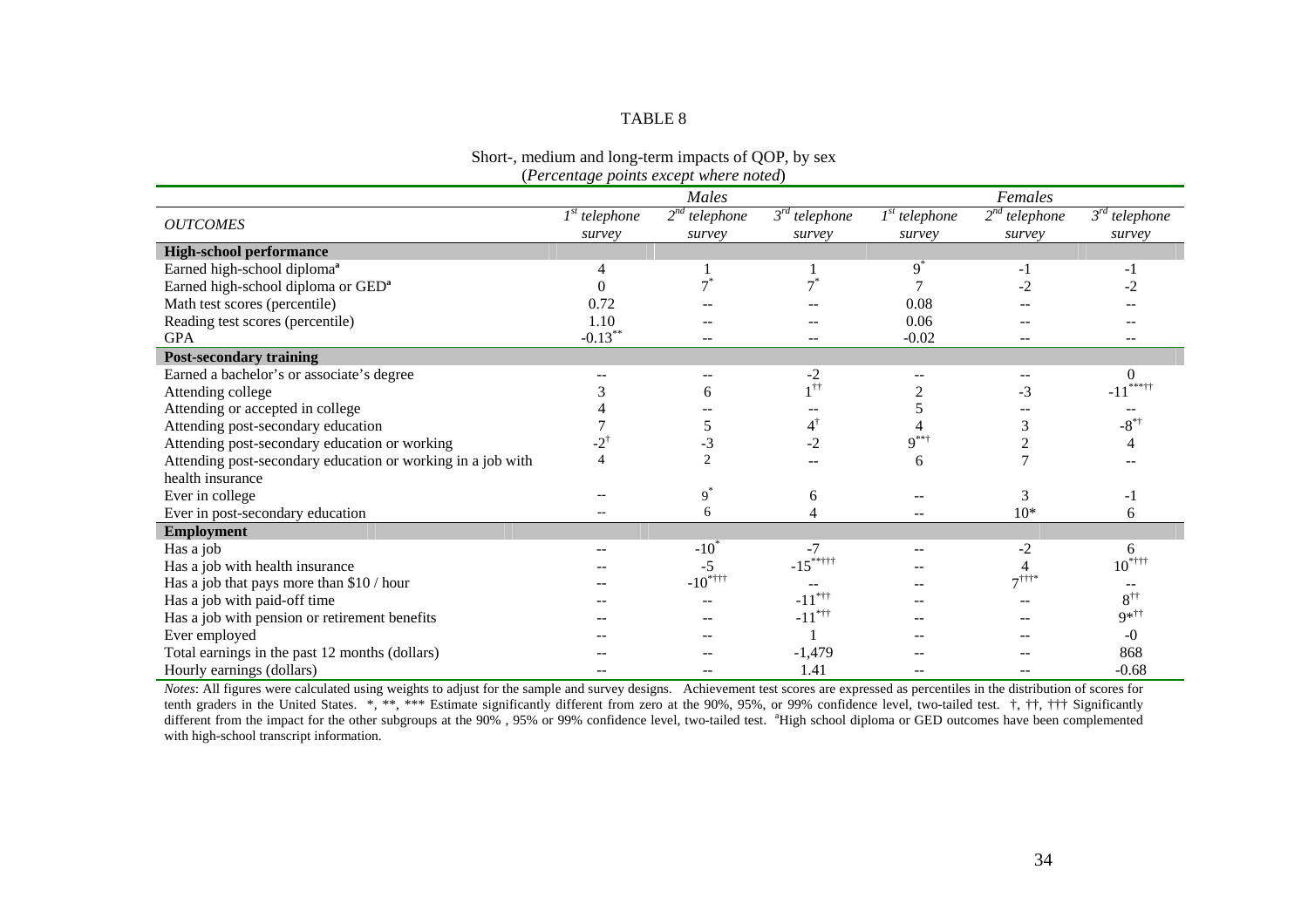#### Short-, medium and long-term impacts of QOP, by funding source (*Percentage points except where noted*)

|                                                             |                  | Ford               |                    |                               | <b>DOL</b>      |                               |
|-------------------------------------------------------------|------------------|--------------------|--------------------|-------------------------------|-----------------|-------------------------------|
|                                                             | $Ist$ telephone  | $2nd$ telephone    | $3^{rd}$ telephone | $\overline{I}^{st}$ telephone | $2nd$ telephone | $\overline{3}^{rd}$ telephone |
| <b>OUTCOMES</b>                                             | survey           | survey             | survey             | survey                        | survey          | survey                        |
| <b>High-school performance</b>                              |                  |                    |                    |                               |                 |                               |
| Earned high-school diploma <sup>a</sup>                     |                  | -6                 | -6                 |                               | 3               | 3                             |
| Earned high-school diploma or GED <sup>a</sup>              |                  | -4                 |                    |                               |                 |                               |
| Math test scores (percentile)                               | $1.96*$          |                    |                    | $-0.24^{\dagger}$             |                 |                               |
| Reading test scores (percentile)                            | 1.3              |                    |                    | 0.21                          |                 |                               |
| <b>GPA</b>                                                  | $-0.02$          |                    |                    | $-0.08$                       |                 |                               |
| <b>Post-secondary training</b>                              |                  |                    |                    |                               |                 |                               |
| Earned a bachelor's or associate's degree                   |                  |                    | -2                 |                               |                 | $\Omega$                      |
| Attending college                                           |                  | 8                  | -4                 |                               | -2              |                               |
| Attending or accepted in college                            |                  |                    |                    |                               |                 |                               |
| Attending post-secondary education                          | 14               | 13                 | $-7$               |                               |                 |                               |
| Attending post-secondary education or working               | 4                | $-3$               | $-1$               |                               |                 |                               |
| Attending post-secondary education or working in a job with | $17^{\dagger**}$ | 6                  |                    |                               |                 |                               |
| health insurance                                            |                  |                    |                    |                               |                 |                               |
| Ever in college                                             |                  | 15                 | 3                  |                               |                 |                               |
| Ever in post-secondary education                            |                  | 17                 |                    |                               | 5               | $8^\degree$                   |
| <b>Employment</b>                                           |                  |                    |                    |                               |                 |                               |
| Has a job                                                   |                  | $-17$ <sup>*</sup> | $\Omega$           |                               |                 |                               |
| Has a job with health insurance                             |                  | -9                 | -3                 |                               |                 | - 3                           |
| Has a job that pays more than \$10 / hour                   |                  | - 1                |                    |                               | -3              |                               |
| Has a job with paid-off time                                |                  |                    |                    |                               |                 |                               |
| Has a job with pension or retirement benefits               |                  |                    |                    |                               |                 |                               |
| Ever employed                                               |                  |                    |                    |                               |                 |                               |
| Total earnings in the past 12 months (dollars)              |                  |                    | $-3,340$           |                               |                 | 606                           |
| Hourly earnings (dollars)                                   |                  |                    | $-4.34$            |                               |                 | 0.05                          |

*Notes*: All figures were calculated using weights to adjust for the sample and survey designs. Achievement test scores are expressed as percentiles in the distribution of scores for tenth graders in the United States. \*, \*\*, \*\*\* Estimate significantly different from zero at the 90%, 95%, or 99% confidence level, two-tailed test. †, ††, ††† Significantly different from the impact for the other subgroups at the 90%, 95% or 99% confidence level, two-tailed test. <sup>a</sup>High school diploma or GED outcomes have been complemented with high-school transcript information.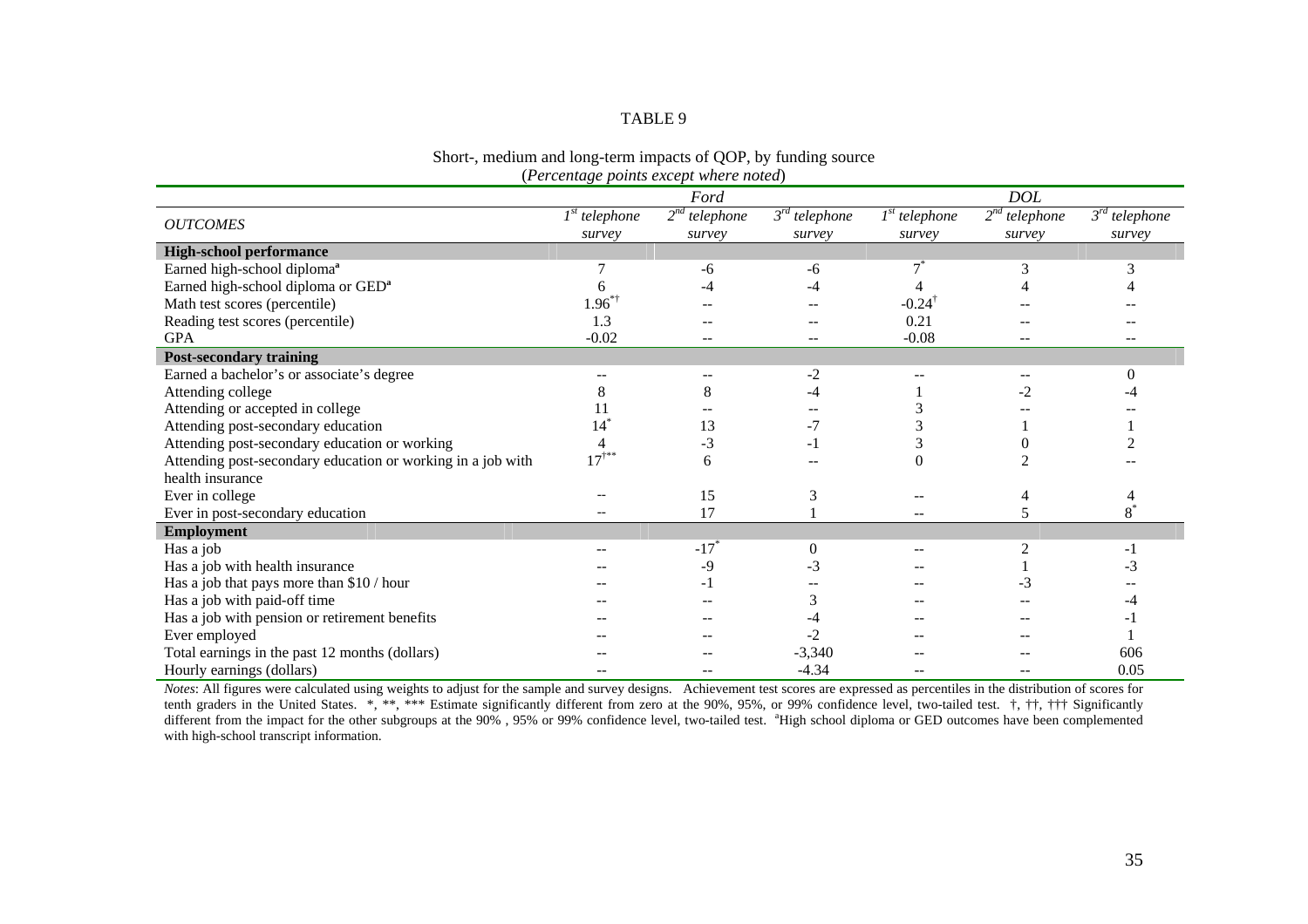#### **REFERENCES**

- Angrist, Joshua, Eric Bettinger, Erik Bloom, Beth King, and Michael Kremer. 2002. "Vouchers for Private Schooling in Colombia: Evidence from a Randomized Natural Experiment." *American Economic Review*, 92(5): 1535-1558.
- Angrist, Joshua, Eric Bettinger, and Michael Kremer. 2006. "Long-Term Educational Consequences of Secondary School Vouchers: Evidence from Administrative Records in Colombia." *American Economic Review* 96(3): 847-862.
- Angrist, Joshua, Daniel Lang, and Philip Oreopoulos. Forthcoming. "Incentives and Services for College Achievement: Evidence from a Randomized Trial." *American Economic Journal: Applied Economics.*
- Angrist, Joshua D., and Victor Lavy. Forthcoming. "The Effect of High School Matriculation Awards: Evidence from Randomized Trials." *American Economic Review.*
- Ash, Katie. 2008. "Promises of Money meant to heighten Student Motivation." *Education Week*, February 13.
- Ashworth, K., J. Hardman, et al. 2001. "Education Maintenance Allowance: The First Year, A Qualitative Evaluation". Research Report RR257, Department for Education and Employment.
- Attanasio, Orazio, Emla Fitzsimons, Ana Gomez, Diana Lopez, Costas Meghir and Alice Mesnard. 2006. "Child education and work choices in the presence of a conditional cash transfer programme in rural Colombia." Working Paper W06/13. London: Institute for Fiscal Studies.
- Banerjee, Abhijit, Rukmini Banerji, Esther Duflo, and Stuti Khemani. Forthcoming. "Pitfalls of Participatory Programs: Evidence from a randomized evaluation in education in India." *American Economic Journal: Economic Policy.*
- Banerjee, A., S. Cole, E. Duflo and L. Linden. 2007. "Remedying Education: Evidence from Two Randomized Experiments in India," *Quarterly Journal of Economics*, Vol. 122 (3), pp.1235-64.
- Becker, Gary. 1964. "Human capital; a theoretical and empirical analysis, with special reference to education." New York: Columbia University Press.
- Bénabou Roland, and Jean Tirole. 2003. "Intrinsic and Extrinsic Motivation." *Review of Economic Studies* 70, 489–520.
- Bettinger, Eric P., and Bridget Terry Long. 2005. "Addressing the Needs of Under-Prepared Students in Higher Education: Does College Remediation Work?" National Bureau of Economic Research Working Paper 11325.
- Behrman, Jere R., P. Sengupta, and P. Todd. 2000. "Final Report: The Impact of PROGRESA on Achievement Test Scores in the First year." Washington, DC: International Food Policy Research Institute, Food Consumption and Nutrition Division.
- Bettinger, Eric & Slonim, Robert, 2007. "Patience among children," *Journal of Public Economics*, Elsevier, vol. 91(1-2), pages 343-363, February.
- Binder, M., P. T. Ganderton, et al. 2002. "Incentive Effects of New Mexico's Merit-Based State Scholarship Program: Who Responds and How?", unpublished manuscript.
- Bloom, H.S., Bell, S.H., Doolittle, F., Lin, W., Cave, G., and Orr, L.L. 1996. "Does training for the disadvantaged work? Evidence from the national JTPA study." Washington, DC: The Urban Institute Press.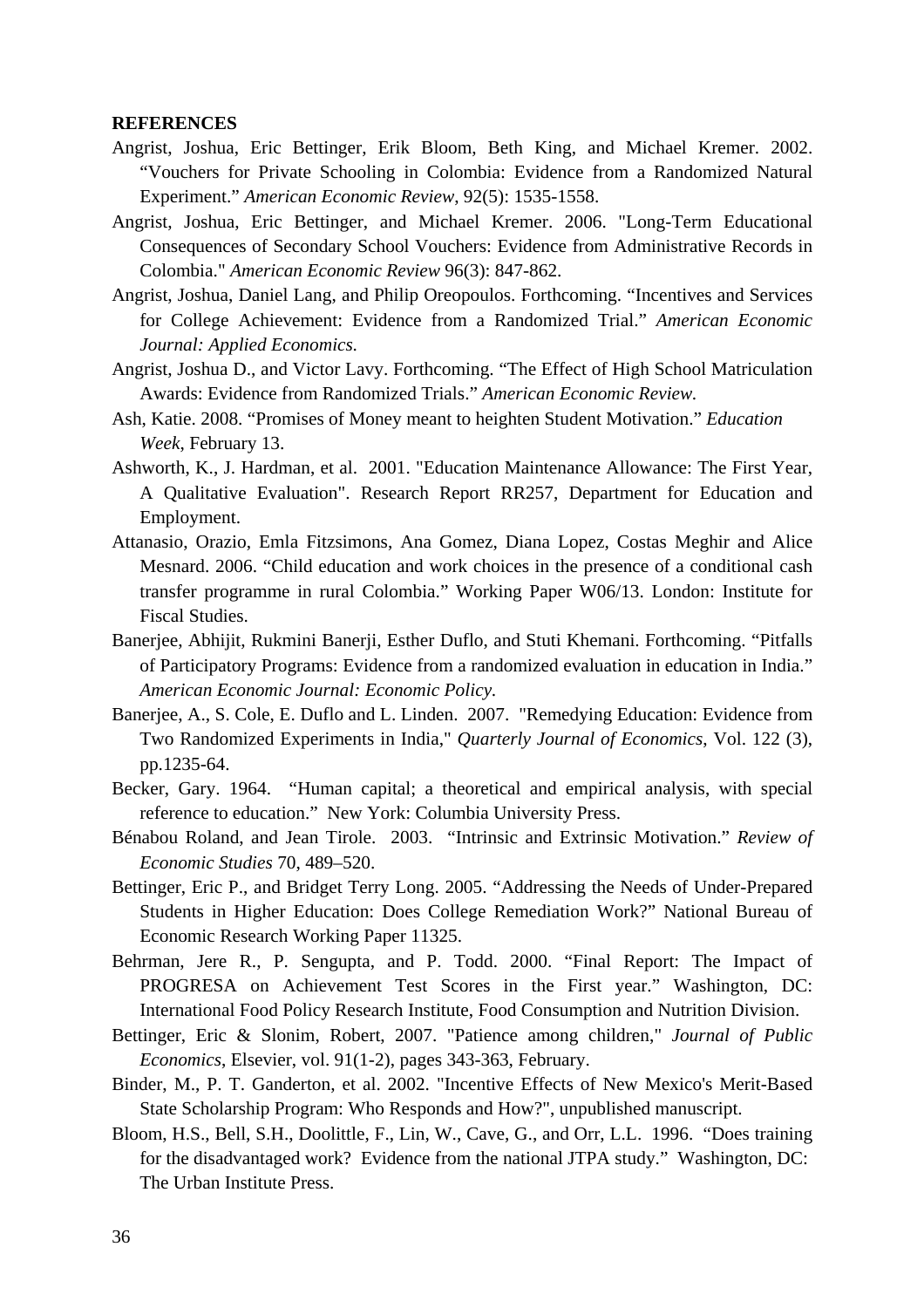- Bloom, Dan and Colleen Sommo. 2005. "Building Learning Communities: Early Results from the Opening Doors Demonstration at Kingsborough Community College," New York: MDRC.
- Bonner, Sarah E. S., Mark Young, and Reid Hastie. 1996. ''Financial Incentives and Performance in Laboratory Tasks: The Effects of Task Type and Incentive Scheme Type,'' Unpublished manuscript, University of Southern California Department of Accounting.
- Camerer, Colin, and Robin Hogarth. 1999. "The Effects of Financial Incentives in Experiments: A Review and Capital-Labor-Production Framework." *Journal of Risk and Uncertainty*, 19:1-3; 7-42.
- Cameron, J., K. M. Banko, et al. 2001. "Pervasive Negative Effects of Rewards on Intrinsic Motivation: The Myth Continues." *The Behavior Analyst* 24: 1-44.
- Cameron, S., & Heckman, J. 1993. The nonequivalence of high school equivalents. *Journal of Labor Economics, 11*(1)*,* 1–47.
- Carneiro, Pedro, and James Heckman. 2003. "Human capital policy." Working Paper no. 9495, National Bureau of Economic Research, Cambridge, MA.
- Cascio, Elizabeth U., and Ethan G. Lewis. 2006. "Schooling and the Armed Forces Qualifying Test: Evidence from School-Entry Laws." *Journal of Human Resources* 41(2): 294–318.
- Cornwell, Christopher, Kyung Hee Lee, and David B. Mustard. 2005. "The effects of meritbased financial aid on course enrollment, withdrawal, and completion in college." *Journal of Human Resources* 40, no. 4:895–917.
- Cornwell, Christopher, David B. Mustard, and Deepa J. Sridhar. 2006. "The Enrollment Effects of Merit-Based Financial Aid: Evidence from Georgia's HOPE Program." *Journal of Labor Economics*,24(4): 761–86.
- Currie, Janet. 2001. "Early childhood education programs." *Journal of Economic Perspectives* 15, no. 2:213–38.
- Currie, Janet, and Duncan Thomas. 2001. "Early test scores, school quality, and SES: Longrun effects on wage and employment outcomes." In *Worker wellbeing in a changing labor market*, Research in Labor Economics, vol. 20, ed. Solomon W. Polachek, 20:103– 32. New York: Elsevier Science.
- Deci, E. 1975. *Intrinsic Motivation* (New York: Plenum Press).
- Deci, E., Koestner, R. and Ryan, R. 1999. "A Meta-Analytic Review of Experiments Examining the Effects of Extrinsic Rewards on Intrinsic Motivation", *Psychological Bulletin*, 125 (6), 627–668.
- Dearden, L., Emmerson, C., Frayne, C., and Meghir, C. 2005. "Education Subsidies and School Drop-Out Rates." Institute for Fiscal Studies Working Paper 05/11.
- Deming, D. and S. Dynarski. 2009. "Into college, out of poverty? Policies to increase the postsecondary attainment of the poor". NBER Working Paper 15387.
- DuBois, D.L., Holloway, B.E., Valentine, J.C. and Cooper, H. 2002. "Effectiveness of mentoring programs for youth: A meta-analytical review", *American Journal of Community Psychology*, 30 (2), 157–197.
- Duckworth, Angela Lee, and Martin P. Seligman. 2006. "Self-Discipline Gives Girls the Edge: Gender in Self-Discipline, Grades, and Achievement Test Scores." *Journal of*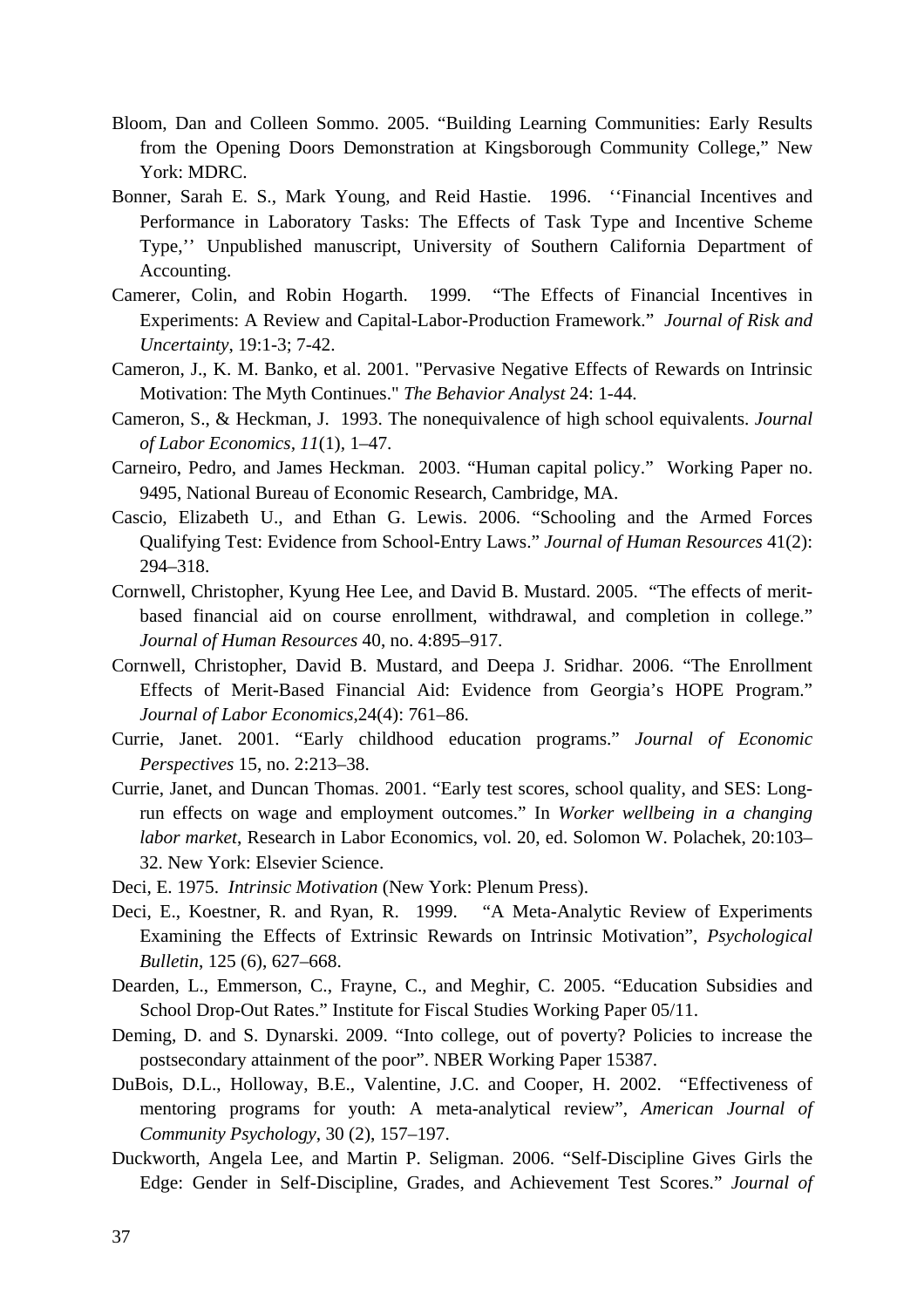*Educational Psychology* 98(1): 198-208.

- Duflo, Esther, Pascaline Dupas and Michael Kremer, 2009. "Additional Resources versus Organizational Changes in Education: Experimental Evidence from Kenya." Mimeo, MIT, Department of Economics.
- Duflo, Esther, Michael Kremer, and Jonathan Robinson, 2009. "Nudging Farmers to Utilize Fertilizer: Theory and Experimental Evidence from Kenya." Mimeo, MIT, Department of Economics.
- Dynarski, Mark, and Gleason, Philip. 2002. "How Can We Help? What We Have Learned From Recent Federal Dropout Prevention Evaluations." *Journal of Education for Students Placed at Risk*, 7 (1): 43-69.
- Dynarski, Susan. 2003. "Does Aid Matter? Measuring the Effect of Student Aid on College Attendance and Completion." *American Economic Review* 93(1): 279–88.
- Dynarski, Susan. 2008. "Building the Stock of College-Educated Labor." *Journal of Human Resources*, 43(3): 576-610.
- El País, 2009. "Chequera Contra el Fracaso Escolar." Reportaje de J.A. Aunión, 14 October, 2009.
- Eckstein, Zvi and K.I. Wolpin. 1999. "Why Youths Drop Out of High School: The Impact of Preferences, Opportunities, and Abilities." *Econometrica,* 67(6): 1295-1340.
- Finn, J. (1989). Withdrawing From School. *Review of educational research, 59*, 117–142.
- Frangakis, Constantine E., and Donald B. Rubin. 2002. "Principal stratification in causal inference." *Biometrics*, 58: 21-29.
- Frey, B. S. 1994. "How Intrinsic Motivation Is Crowded Out and In." *Rationality & Society*, 6(3): 334-352.
- Frey, B. S. and Oberholzer-Gee, F. 1997. "The costs of price incentives: An empirical analysis of motivation crowding-out." *American Economic Review*, 87(4):746–755.
- Fryer, Roland. 2006. "Incentivising: an intuitive approach to raising achievement." Ongoing research.
- Garibaldi, Pietro, Francesco Giavazzi, Andrea Ichino, and Enrico Rettore. 2007. "College Cost and Time to Obtain a Degree: Evidence from Tuition Discontinuities." NBER Working Paper 12863.
- Garces, Eliana, Duncan Thomas, and Janet Currie. 2002. "Longer term effects of Head Start." *American Economic Review* 92, no. 4:999–1012.
- Gerfin M., and M. Lechner, and H. Steiger. 2005. "Does Subsidized Temporary Employment Get the Unemployed Back to Work? An Econometric Analysis of Two Different Schemes." *Labour Economics,* Vol. 12, pp. 807-835.
- Gneezy, U. and Rustichini, A. 2000. "Pay Enough or Don't Pay at All", *Quarterly Journal of Economics*, 115 (3), 791–810.
- Gibbons, R. 1997. "Incentives and Careers in Organizations", in D. Kreps and K.Wallis (eds.) *Advances in Economic Theory and Econometrics*, Vol. II (Cambridge, U.K.: Cambridge University Press).
- Granger, Robert, and Rachel Cytron. 1998. "Teenage Parent Programs." MDRC report.
- Green, L., Fry, A. F., and Myerson, J. 1994. Discounting of delayed rewards: A life span comparison. *Psychological Science, 5*, 33-36.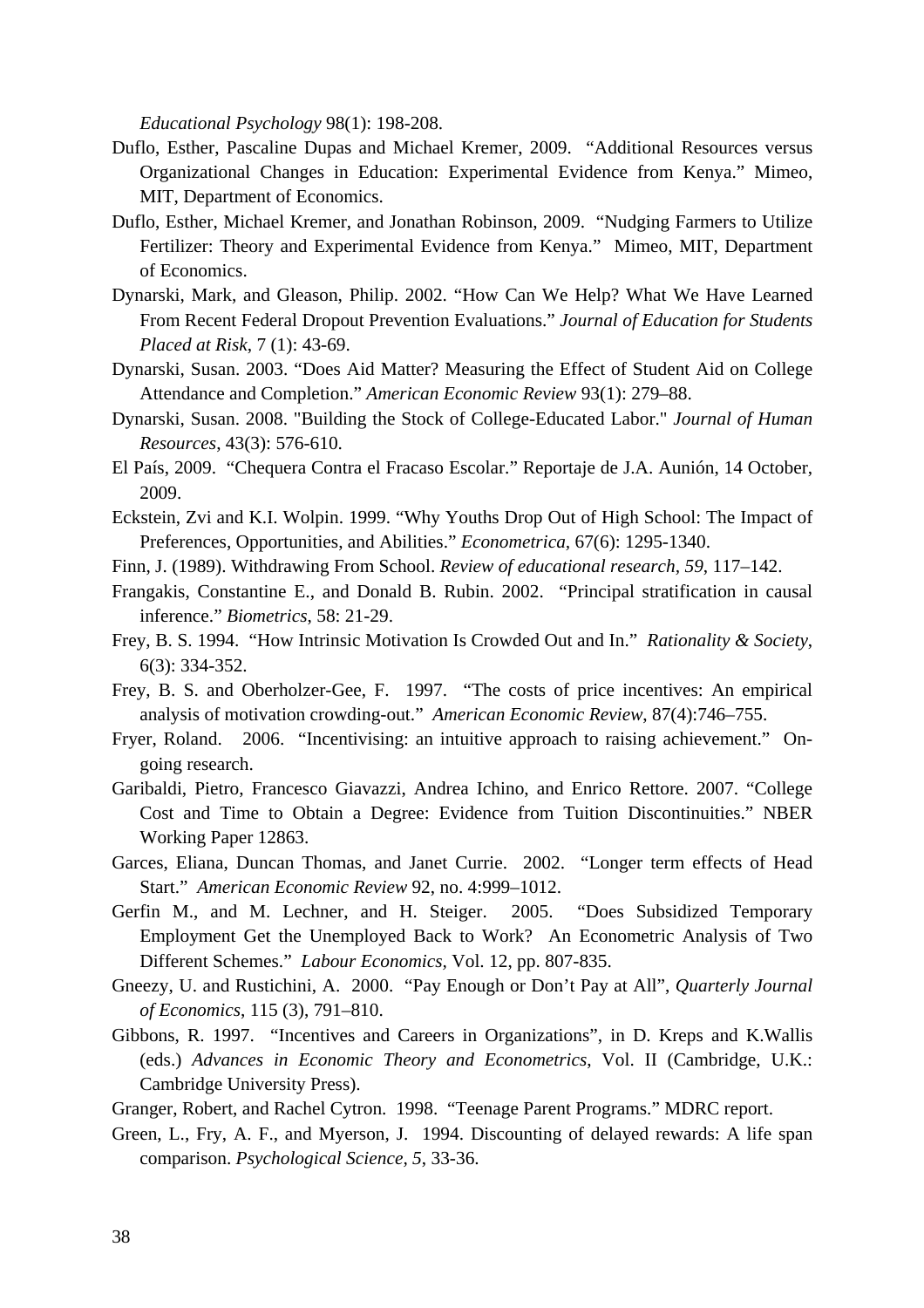- Greene, A. 1986. "Future Time Perspective in Adolescence: The present of things future revisited", *Journal of Youth and Adolescence*, 15: 99-113.
- Grossman, J. B., and J. P. Tierney. 1998. "Does Mentoring Work? An Impact Study of the Big Brothers Big Sisters program," *Evaluation Review,* 22(3), pp. 402–425.
- Gruber, Jonathan. 2001. *Risky Behavior Among Youth: An Economic Analysis*. Chicago: University of Chicago Press.
- Hall, J. 2003. "Mentoring and Young People: A literature review." *SCRE Research Report 114*. University of Glasgow.
- Hahn, A. 1999. "Extending the Time of Learning," in Douglas J. Besharov, ed., *America's Disconnected Youth,* Washington, D.C.: Child Welfare League of America, Inc.
- Hahn, A., T. Leavitt and P. Aaron. 1999. *Evaluation of the Quantum Opportunities Program,* Heller Graduate School, Center for Human Resources, Brandeis University, Waltham, Massachusetts.
- Heckman, James J., 2000. "Policies to foster human capital," *Research in Economics*, Elsevier, vol. 54(1), pages 3-56, March.
- Heckman, James J & Lochner, Lance & Taber, Christopher, 1998. "Tax Policy and Human-Capital Formation," *American Economic Review*, vol. 88(2), pages 293-97, May.
- Heckman, James J., and Yona Rubinstein. 2001. "The Importance of Non-Cognitive Skills: Lessons from the GED testing program. *American Economic Review* 91, no. 2:145–49.
- Hertwig, Ralph and Andreas Ortmann. 1998. ''Experimental Practices in Economics: A Methodological Challenge for Psychologists,'' *Behavioral and Brain Sciences*.
- Holmlund Helena, and Olmo Silva. 2009. "Targeting Non-Cognitive Skills to Improve Cognitive Outcomes: Evidence from a Remedial Education Intervention." IZA DP No. 4476.
- James-Burdumy Susanne, Mark Dynarski and John Deke. 2008. "After-School Program Effects on Behavior: Results From the  $21<sup>st</sup>$  Century Community Learning Centers Program National Evaluation." *Economic Inquiry* , Vol. 46, No. 1, January 2008, 13–18
- Jacob, B. and Lefgren L. 2004. "Remedial Education and Student Achievement: A regression Discontinuity Analysis", *Review of Economics and Statistics*, vol. 86, pp. 226- 44.
- Jackson, C. K. 2007. "A Little Now for a Lot Later: A Look at a Texas Advanced Placement Incentive Program." http://works.bepress.com/c\_kirabo\_jackson/1.
- Jekielek, S.M., Moore, K.A., Hair, E.C. and Scarupa, H.J. 2002. *Mentoring: A promising strategy for youth development*. (Child Trends Research Brief.) Washington, DC: Child Trends.
- Jenkins, G. Douglas, Jr., Atul Mitra, Nina Gupta, and Jason D. Shaw. 1998. ''Are Financial Incentives Related to Performance? A Meta-Analytic Review of Empirical Research,'' *Journal of Applied* P*sychology* 83, 777-787.
- Kane, Thomas J. 1998. "Savings Incentives for Higher Education." *National Tax Journal*, Vol. 51, No. 3, pp. 609-620.
- Kane, Thomas J. 2007. "Evaluating the Impact of the DC Tuition Assistance Grant Program." *Journal of Human Resources*.
- Kemple, James J., and Cynthia J. Willner. 2008. "Career Academies. Long-Term Impacts on Labor Market Outcomes, Educational Attainment, and Transitions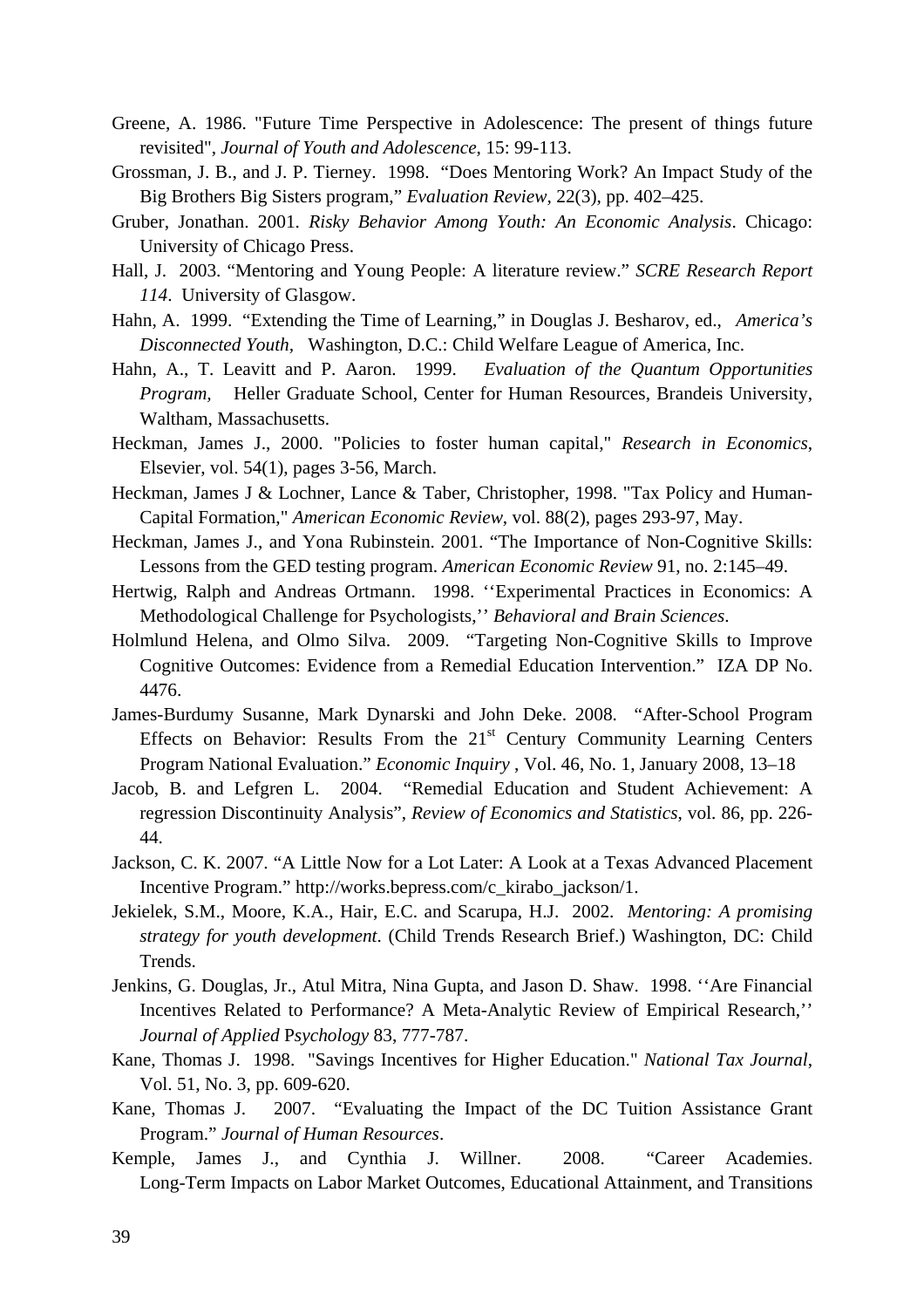to Adulthood" MDRC Report.

- Kirby, K. N. 1997. "Bidding on the future: Evidence against normative discounting of delayed rewards." *Journal of Experimental Psychology: General* 126, 54-
- Kohn, A. 1993. *Punished by Rewards* (New York: Plenum Press).
- Kohn, Alfie. 1999. *Punished by Rewards the Trouble with Gold Stars, Incentive Plans, A's, Praise, and Other Bribes*. Bridgewater, NJ: Replica Books.
- Kremer, Michael, Edward Miguel, and Rebecca Thornton. Forthcoming. "Incentives to Learn." *The Review of Economics and Statistics*.
- Kruglanski, A., I. Friedman, and Zeevi. 1971. "The Effect of Extrinsic Incentives on Some Qualitative Aspects of Task Performance." *Journal of Personality and Social Psychology*  39: 608-617.
- Kluve, Jochen. 2006. "The Effectiveness of European Active Labor Market Policy." IZA Discussion Paper 2018.
- Krueger, Alan B., and Diane M. Whitmore. 2001. "The effect of attending a small class in the early grades on college-test taking and middle school test results: Evidence from Project STAR." *Economic Journal* 111, no. 468:1–28.
- Laibson, David, 1997. "Golden Eggs and Hyperbolic Discounting," *The Quarterly Journal of Economics*, vol. 112(2), pages 443-77.
- LaLonde, Robert J. 1995. "The Promise of U.S. Employment and Training Programs." *Journal of Economic Perspectives*, 9(2): 149–68.
- Lazear, E. (2000), "Performance, Pay and Productivity", *American Economic Review*, 90 (5), 1346–1361.
- Lavy, Victor, and Analia Schlosser. 2005. "Targeted Remedial Education for Underperforming Teenagers: Costs and Benefits." *Journal of Labor Economics*, 23(4): 839–74.
- Lepper, M., D. Greene, et al. 1973. "Undermining Children's Interest with Extrinsic Rewards: A Test of the 'Overidentification Hypothesis." *Journal of Personality and Social Psychology* 28: 129-137.
- Lepper, M., Greene, D. and Nisbett, R. 1973. "Undermining Children's Interest with Extrinsic Rewards: A Test of the 'Overjustification Hypothesis"', *Journal of Personality and Social Psychology*, 28, 129–137.
- Leslie, L. L., and Brinkman, P. T. 1988. *The Economic Value of Higher Education*. San Francisco: Jossey-Bass.
- Leuven, E., H. Oosterbeek, and B. van der Klaauw. 2003. "The Effect of Financial Rewards on Students' Achievement: Evidence from a Randomized Experiment." CEPR Discussion Paper 3921.
- Machin, Steven, Sandra McNally, and Costas Meghir, 2004. "Improving Pupil Performance in English Secondary Schools: Excellence in Cities," *Journal of the European Economic Association*, MIT Press, vol. 2(2-3), pages 396-405, 04/05.
- Machin, Steven, Sandra McNally, and Costas Meghir, 2007. "Resource and Standards in Urban Schools", IZA DP 2653.
- Maxfield, Myles, Laura Castner, Vida Maralani, and Mary Vencill. 2003a. "The Quantum Opportunity Program Demonstration: Implementation Findings." Washington, DC: Mathematica Policy Research, Inc.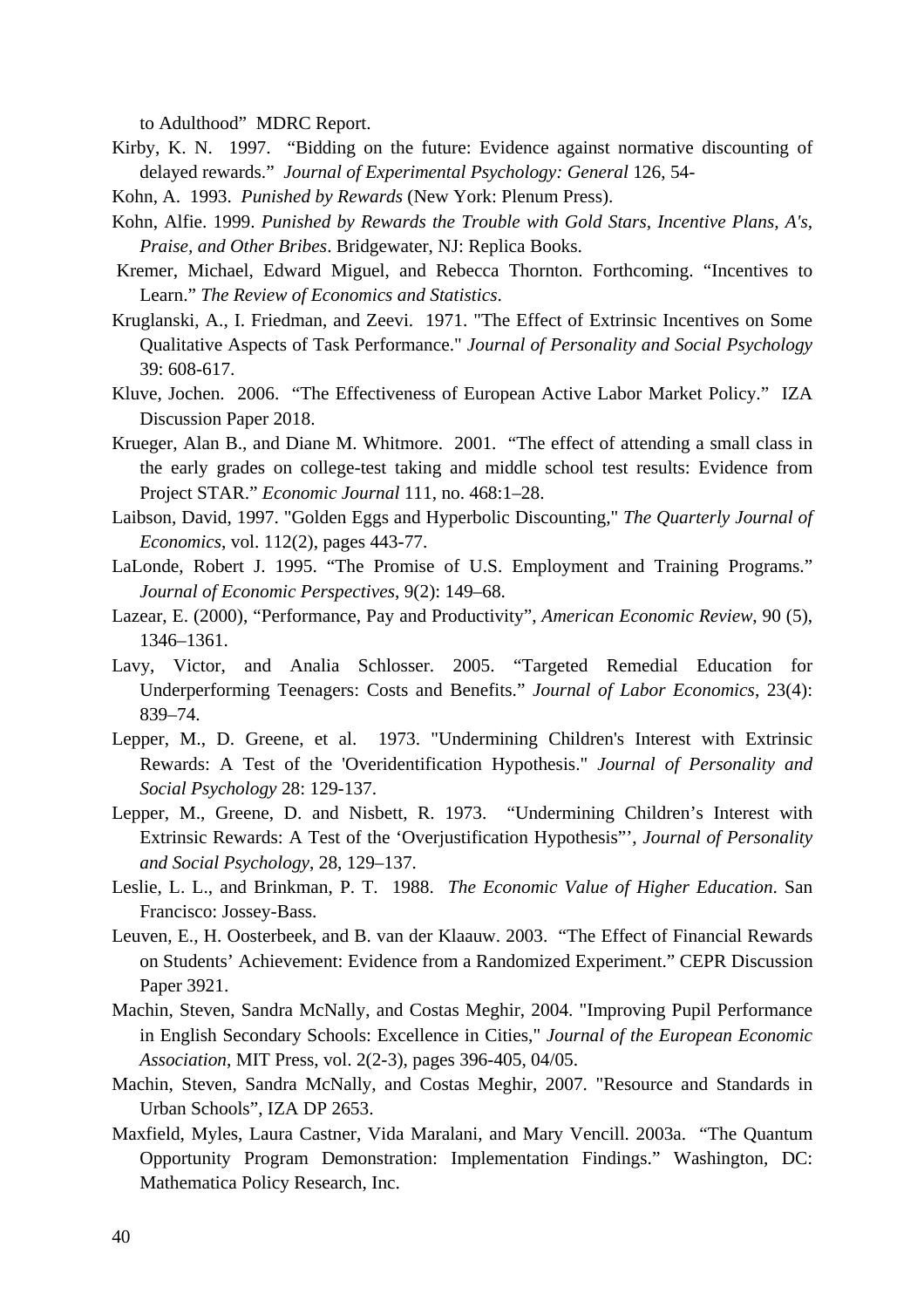- Maxfield, Myles, Allen Schirm, and Nuria Rodriguez-Planas. 2003b. "The Quantum Opportunities Program Demonstration: Implementation and Short-Term Impacts." Mathematica Policy Research Report 8279-093. Washington, DC: Mathematica Policy Research, Inc.
- Mincer, Jacob. 1974. *Schooling, Experience, and Earnings.* New York: Columbia University Press for the National Bureau of Economic Research.
- Nurmi, J. 1991. "How Do Adolescents See Their Future? A review of the development of future orientation and planning", *Developmental Review*, 11:1-59.
- Rhodes, Jean. 1994. "Older and Wiser: Mentoring Relationships in Childhood and Adolescence," *The Journal of primary prevention*, v 14 n 3, Spring.
- Rhodes, Jean E., Jean B. Grossman, and Nancy L. Resch. 2000. "Agents of Change: Pathways through Which Mentoring RelationshipsInfluence Adolescents' Academic Adjustment." *Child Development*, November/December, Volume 71, Number 6, Pages 1662–1671.
- Schirm, Allen, Nuria Rodriguez-Planas, Myles Maxfield, and Christina Tuttle. 2003. "The Quantum Opportunity Program Demonstration: Short-Term Impacts." Washington, DC: Mathematica Policy Research, Inc.
- Schirm, Allen, and Nuria Rodriguez-Planas. 2004. "The Quantum Opportunity Program Demonstration: Short-Term Impacts." Washington, DC: Mathematica Policy Research, Inc.
- Schirm, Allen, Elizabeth Stuart, and Allison McKie. 2007. "The Quantum Opportunity Program Demonstration. Final Impacts." Washington, DC: Mathematica Policy Research, Inc.
- Schochet, Peter, John Burghardt, and Sheena McConnell. 2008. "Does Job Corps Work? Impact Findings from the National Job Corps Study." *American Economic Review*, 98:5, 1864-1886.
- Schultz, T. Paul. 2004. "School Subsidies for the Poor: Evaluating the Mexican Progress Poverty Program." *Journal of Development Economics,* 74(2): 199-250.
- Scrivener, Susan, Michael J. Weiss, and Jedediah J. Teres. 2009. "More Guidance, Better Results? Three-Year Effects of an Enhanced Student Services Program at Two Community Colleges." MDRC report.
- Silverman, Irwin W. 2003. "Gender Differences in the Delay of Gratification: A Meta-Analysis." *Sex Roles,* 49(9-10): 451-463.
- Titmuss, Richard M. 1970. *The Gift Relationship*. London: Allen and Unwin.
- Titmuss, Richard M. 1971. *The Gift Relationship: From Human Blood to Social Policy*. New York: Pantheon.
- U.S. Department of Education, National Center for Education Statistics. 2002. "A Descriptive Summary of 1999-2000 Bachelor's Degree Recipients 1 Year Later, With an Analysis of Time to Degree." NCES 2003-165, by Ellen M. Bradburn, Rachael Berger, Xiaojie Li, Katharin Peter, and Kathryn Rooney. Project Officer: James Griffith.
- U.S. Department of Education, National Center for Education Statistics. *The Condition of Education 2005*. NCES 2005-094. Washington, DC: U.S. Department of Education.
- Warner, John T., and Saul Pleeter. 2001. "The Personal Discount Rate: Evidence from Military Downsizing Programs." *The American Economic Review,* 91(1): 33-53.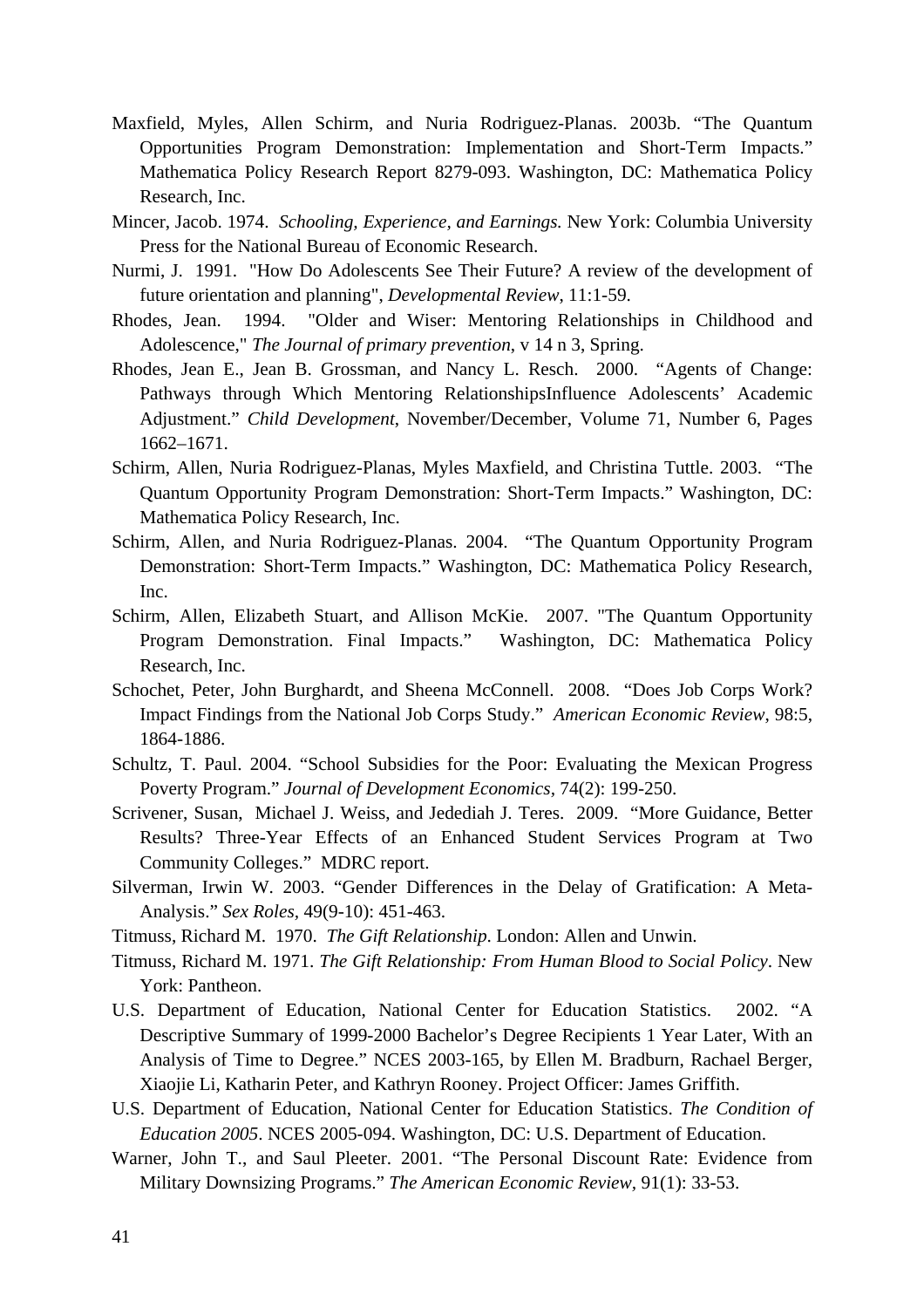Wilson, T., Hull, J. and Johnson, J. 1981. "Awareness and Self-Perception: Verbal Reports on Internal States", *Journal of Personality and Social Psychology*, 40, 53–71.

## **APPENDIX**

**(***Not for Publication***)**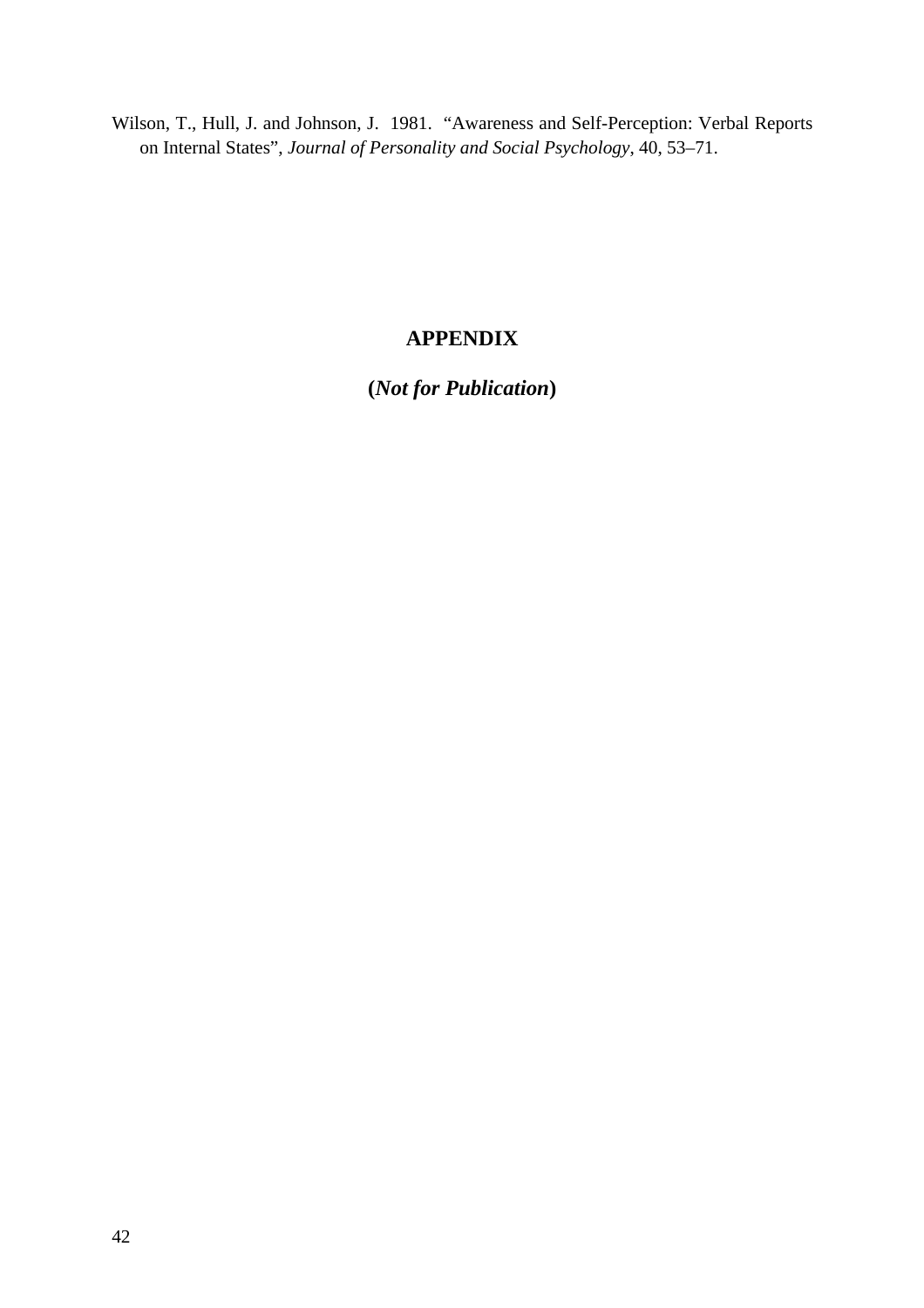## **A.I. Weights**

Overall impacts of QOP were estimated using student-, school-, and site-specific weights.<sup>51</sup> Weights for each student were used to adjust for survey nonresponse and ensure that the sample of respondents reflects the experiences of all sample members.<sup>52</sup> The impacts for each school were calculated as the weighted difference in the outcomes of members of the QOP and control groups. The impacts for each site were calculated as a weighted average across schools using weights that reflected the proportion of QOP slots in each school. This weighting was selected because we believe that each program would have allocated slots across schools in the same way they did in the demonstration if they had been part of an ongoing, national program.<sup>53</sup> Finally, to obtain the overall demonstration impacts, the sitespecific effects were averaged, with each site weighted equally. The equal weighting of sites was based on our best guess that if QOP were implemented as an ongoing, national program, each site would have roughly equal numbers of QOP slots.

## **A.II. Sensitivity Analyses to Non-Response Bias**

Although the survey effort is equiparable to that of other studies (Schochet *et al.*, 2008; Banerjee *et al.*, 2007; and Kremer *et al.*, 2008; among others), a concern with the current paper would be that the observed differences between the shorter- and the longer-term outcomes were due to differential non-response bias between treatment and control group members that would vary across the surveys. More specifically, if non-respondents are more likely to be individuals with more difficult lives (and consequently worse outcomes), given that response rates are higher for the QOP members than for members of the control group, a concern is that the lack of positive results in the medium- and long-term outcomes is due to having a higher proportion of "difficult" youth responding in the QOP group relative to the control group.<sup>54</sup> To explore the internal validity of the results presented in the text we have done the following two robustness checks. First, columns 2 and 4 of Table A.2. present unweighted estimates that were derived by making the response rate for the QOP group equal

 $\overline{a}$ 

<sup>51</sup> For thorough description on how the weighted averages were calculated see Maxfield *et al.*, 2003 a; Schirm *et al.*, 2004; and Schirm *et al.*, 2006.<br><sup>52</sup> Non-response weights were estimated using response propensity scores for the treatment and the comparison

group, separately. The predictors used in the response propensity scores included school dummies, baseline characteristics, interactions between the previous school and baseline characteristics and between any two baseline characteristics, and outcomes measured in any of the earlier surveys.

 $53$  Weighting each site in proportion to the number of students in the study did not lead to different study conclusions (Schirm *et al.* 2006).<br><sup>54</sup> Notice however that the differential response rate between the treatment and control groups does not always

increase across surveys (it is 7 percentage points in the  $1<sup>st</sup>$  telephone survey, 10 percentage points in the  $2<sup>nd</sup>$ telephone survey, and 3 percentage points in the  $3<sup>rd</sup>$  telephone survey.)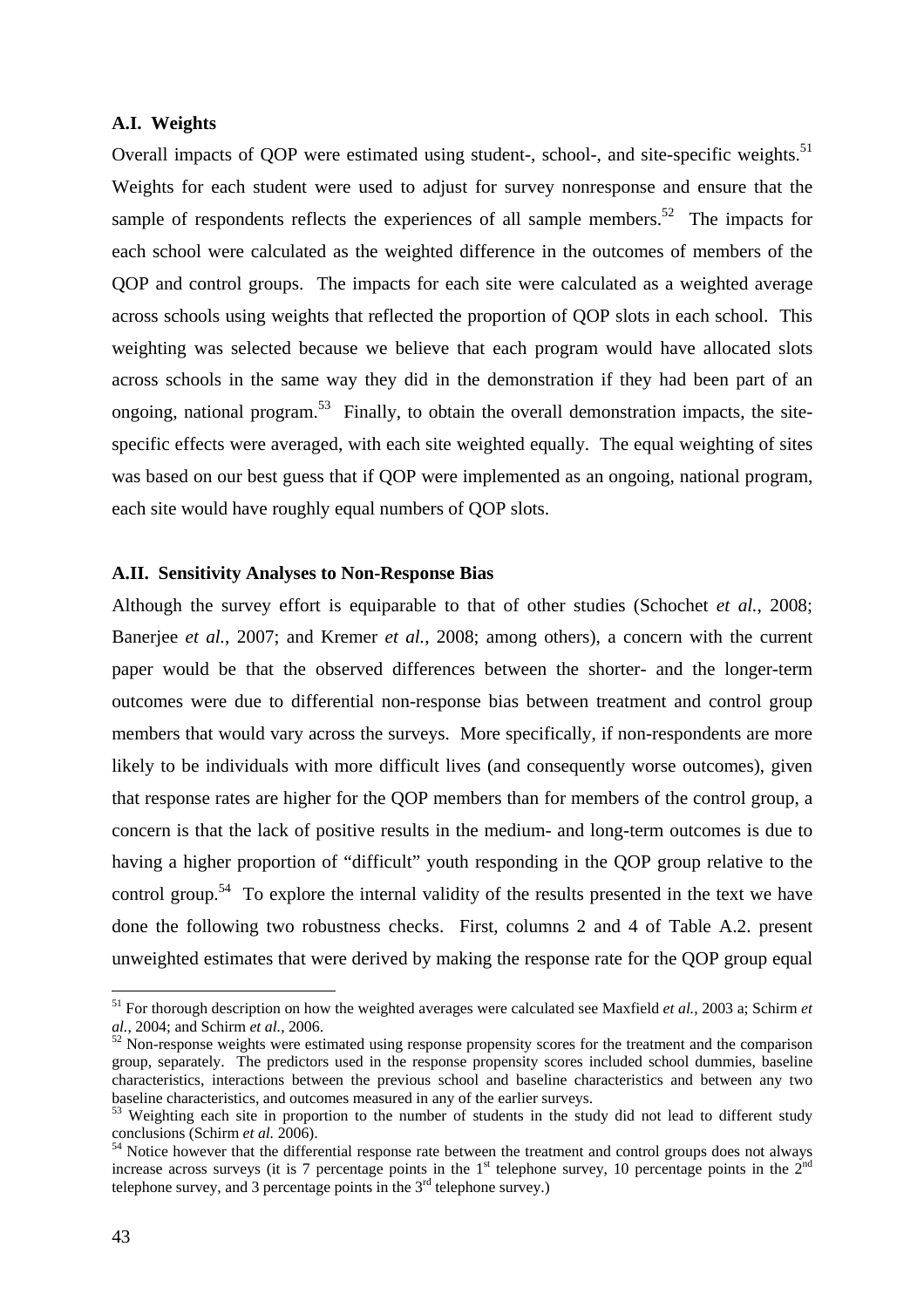to the response rate for the control group within each of the 11 QOP schools. That is, if the QOP group had a higher response rate, we treated enough QOP group respondents as nonrespondents to lower the implied response rate to the level of the control group. The QOP group respondents that were treated as nonrespondents were the last ones to respond to the survey—as these were those most difficult to find and who had eventually responded because of our intense survey effort. Columns 1 and 3 present the preferred estimates displayed in the paper (in Table 6) for comparison purposes. Overall the estimates in columns 2 and 4 deliver practically the same results discussed earlier in the main text, suggesting that it is not the higher response rate among the treatment group youth that is driving the results.

A second robustness check is to compare the estimate of an outcome that does not change over time across different populations of respondents across surveys. The issue here is to identify an outcome that remains constant across surveys. Fortunately, we can identify such an outcome for the  $2<sup>nd</sup>$  and  $3<sup>rd</sup>$  telephone survey that is "high-school graduation". Since by the time of the  $2<sup>nd</sup>$  telephone survey, more than three years have elapsed between on-time high-school graduation and the survey date, it is very unlikely that individuals who had not yet earned a high-school diploma (and who are about 21 years old) are going to go back and receive a high school diploma. The first row of Table A.3. displays estimates of high-school graduation estimated using *only* the sample members who responded to the 3<sup>rd</sup> telephone survey, the same sample on which *all* other long-term outcomes reported in the main text are based. The second row of Table A.3 presents estimates of high-school graduation using information on the  $3<sup>rd</sup>$  telephone survey respondents as well as non-respondents who had reported earning a high-school diploma in a previous survey. In both rows, all sample members' responses to the  $3<sup>rd</sup>$  telephone survey regarding their high-school completion status are assumed to be accurate. Therefore the only difference between the estimates in rows 1 and 2 is the people who responded, implying that any differences that may appear across the two rows will be due to differential non-response bias between the treatment and the control group changing between the  $3<sup>rd</sup>$  and the other two surveys. As the differences are minimal, comparing the estimates from rows 1 and 2 suggests that non-response bias did not vary much between the last survey and the two previous ones. The third row of Table A.3 estimates high-school graduation using only information on respondents of the  $2<sup>nd</sup>$  telephone survey (complemented with  $2<sup>nd</sup>$  telephone survey non-respondents who had reported earning a high-school diploma in the  $1<sup>st</sup>$  survey). In this case, comparing the estimates from rows 3 and 2 is equivalent to comparing estimates when only respondents from the first two surveys are observed (row 3) versus when respondents from *all* surveys are observed (row 2). Again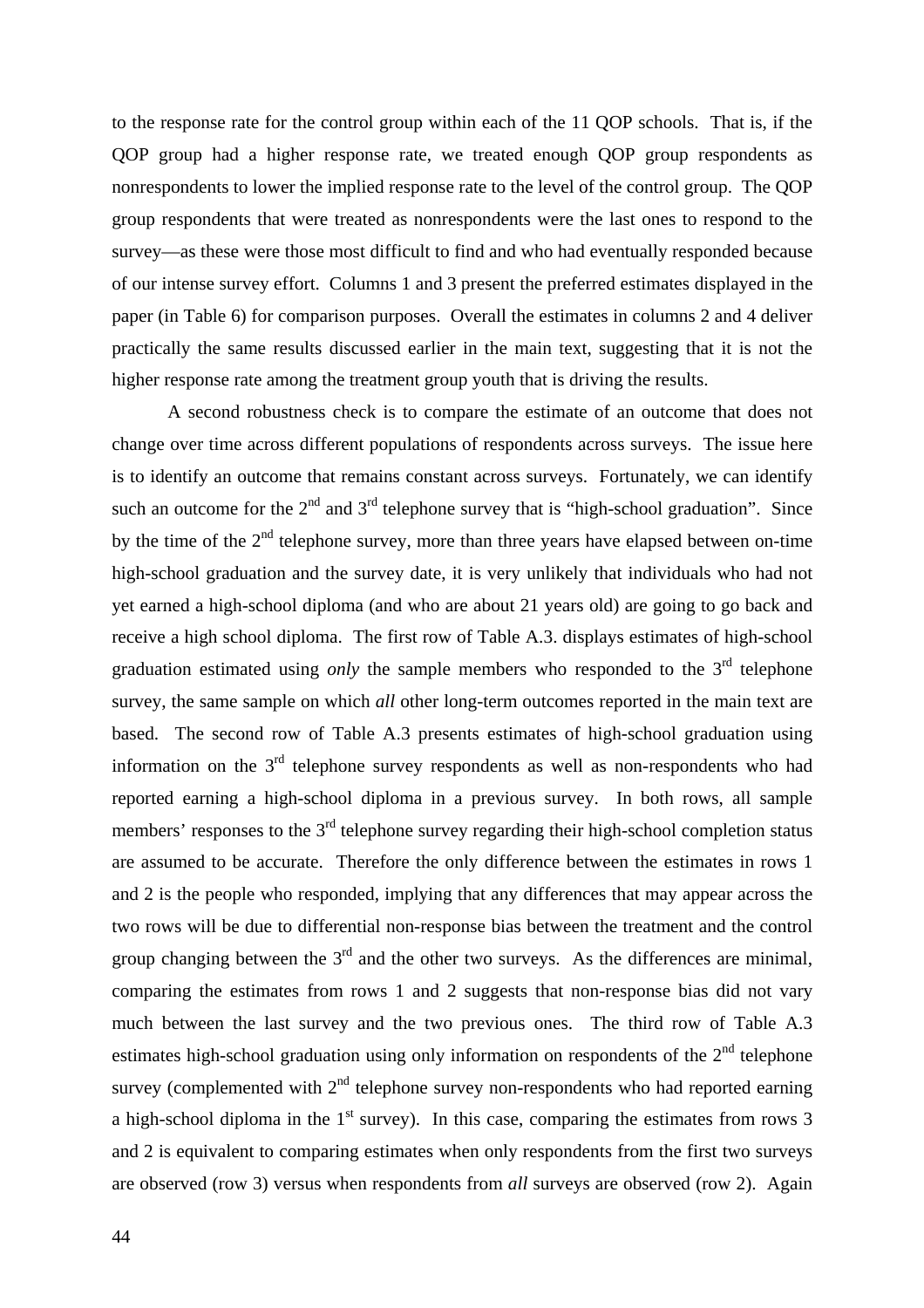the differences are minimal and if anything they suggest that, had the response rate been the same across surveys, the medium- and longer-term estimates would have been even more detrimental.<sup>55</sup>

 $\overline{a}$ <sup>55</sup> Notice that the response rate is lower for the comparison group members in the  $2<sup>nd</sup>$  survey than in the  $3<sup>rd</sup>$ survey, while the opposite is for the treatment group members.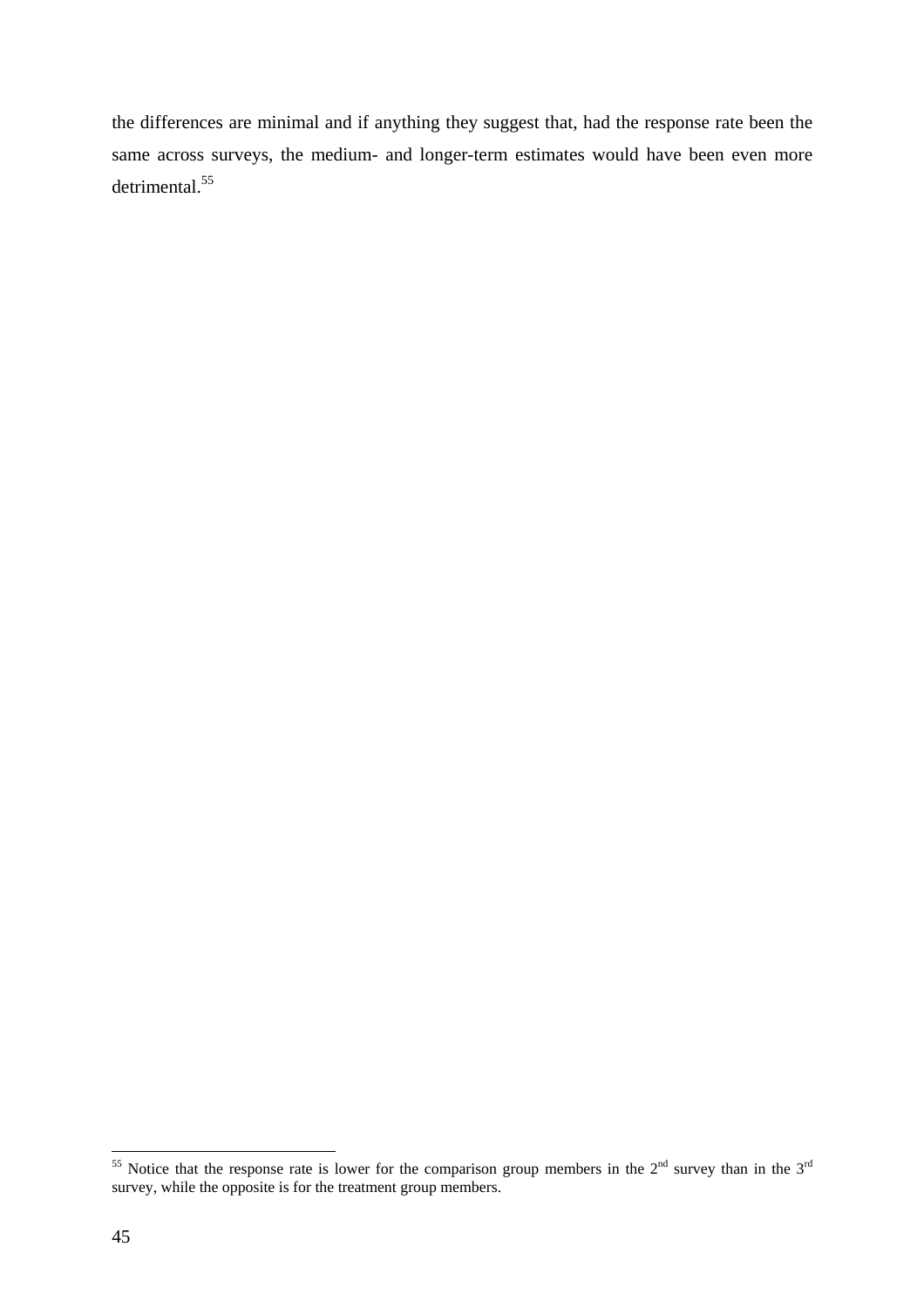## **A.III. Sensitivity to Regression Adjustments**

Although the difference-of-means estimates presented in the main paper are unbiased, they may have been affected by purely random differences between the baseline characteristics of QOP enrollees and the baseline characteristics of members of the control group. Table A.4 presents regression-adjusted impact estimates. While the regression-adjusted estimates increase the precision of some of the estimates, the main findings and conclusions are unaffected.

## **A.IV. Impacts by Rank in the 8th-Grade Grade Distribution**

 Table A.8 explores whether QOP was more effective for students who had lower GPAs prior to enrolling in QOP, or if instead it was more effective for those who had higher GPAs prior to enrolling in QOP. Grade distribution subgroups are defined by dividing each QOP schools' evaluation sample into thirds based on GPA in  $8<sup>th</sup>$ -grade GPA.<sup>56</sup>

 According to the short-term impacts shown in Table A.8, QOP was more successful for enrollees in the middle of the distribution than for enrollees at the top or bottom of the distribution. All of the significant short-term impacts on enrollees in the middle third of the baseline grade distribution were beneficial. The program increased both high-school graduation and completion rates. It increased by 14 percentage points the likelihood of earning a diploma and by 11 percentage points the likelihood of earning a diploma or a GED certificate. QOP also increased by 13 percentage points the likelihood of attending or being accepted into college. All three of these impacts are significantly different from zero. They are larger by at least several percentage points but not significantly different from the impacts for other enrollees.

 According to the medium-term impacts, QOP was more successful for enrollees in the bottom and middle thirds of the distribution than for enrollees in the top third of the distribution. For enrollees in the bottom third of the baseline grade distribution, QOP increased the likelihood of ever attending college by 14 percentage points. The pattern of impacts on post-secondary training is qualitatively similar (although not statistically significant) among enrollees in the middle of the distribution than for those in the bottom of the distribution. Moreover, QOP increased by 7 percentage points the likelihood of completing at least two years of college for youth in the middle of distribution (not shown).

 $\overline{a}$ 

<sup>&</sup>lt;sup>56</sup> Since a youth had to be in the bottom two-thirds of the  $8<sup>th</sup>$ -grade distribution to be eligible for QOP, the middle third of the evaluation sample fell between roughly the  $22<sup>nd</sup>$  and  $44<sup>th</sup>$  percentiles in the grade distribution for all entering  $9<sup>th</sup>$  graders.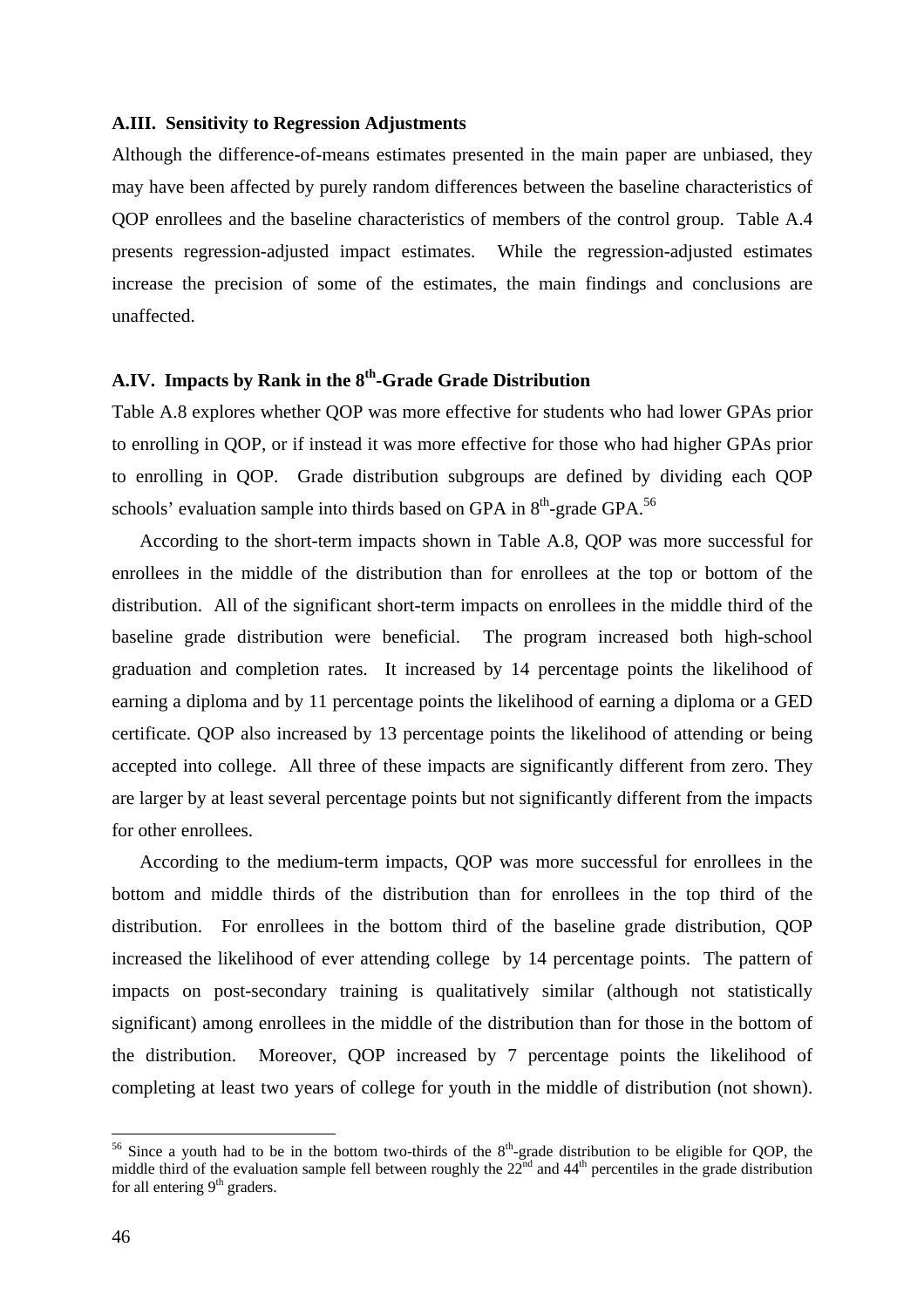Finally, although the medium-term impacts of QOP on high-school completion and graduation rates of enrollees in the middle third of the distribution are smaller than in the short-run (and no longer statistically significant), the estimates continue to be a sizeable 6 and 7 percentage points, respectively.<sup>57</sup> In contrast, for enrollees from the top of the baseline grade distribution, QOP had some detrimental impacts but no beneficial educational mediumterm impacts. For instance, QOP decreased by 12 percentage points the likelihood of attending college at the time of the  $2<sup>nd</sup>$  telephone survey.

However, by the time of the  $3<sup>rd</sup>$  telephone survey, there are very few long-term educational and employment impacts defined by rank in the baseline grade distribution, implying that any beneficial effect of QOP on youth on the lower tail of the baseline grade distribution has faded away. More concerning, QOP decreased by 7 percentage points the likelihood of attending college for enrollees in the bottom of the baseline grade distribution, suggesting that youth in the control group may be catching up to those in the treatment in terms of college enrollment, and providing again evidence that QOP merely speed up the process of getting through the system.

 To sum up, the evidence of QOP's impacts by rank in the baseline GPA distribution seems to suggest that QOP affected the timing of college enrollment for youth in the bottom of the baseline grade distribution, but that youth in the control group had caught up with those in the treatment group by the time of the  $3<sup>rd</sup>$  survey. For youth in the middle of the distribution, QOP seem to have more persistent beneficial (albeit not statistically significant) effects on high-school graduation and completion and college attendance. For youth in the top of the distribution, QOP had no beneficial effects in the short-, medium-, or long-term.

 $\overline{a}$ 

 $57$  When adjusting for random baseline differences using regression methods, I find a statistically significant increase of 9 percentage points in the completion of a high school diploma or GED among QOP enrollees in the middle third of the grade distribution (p-value=0.04). The non-regression-adjusted impact is 7 percentage points and not statistically significant (p-value=0.23).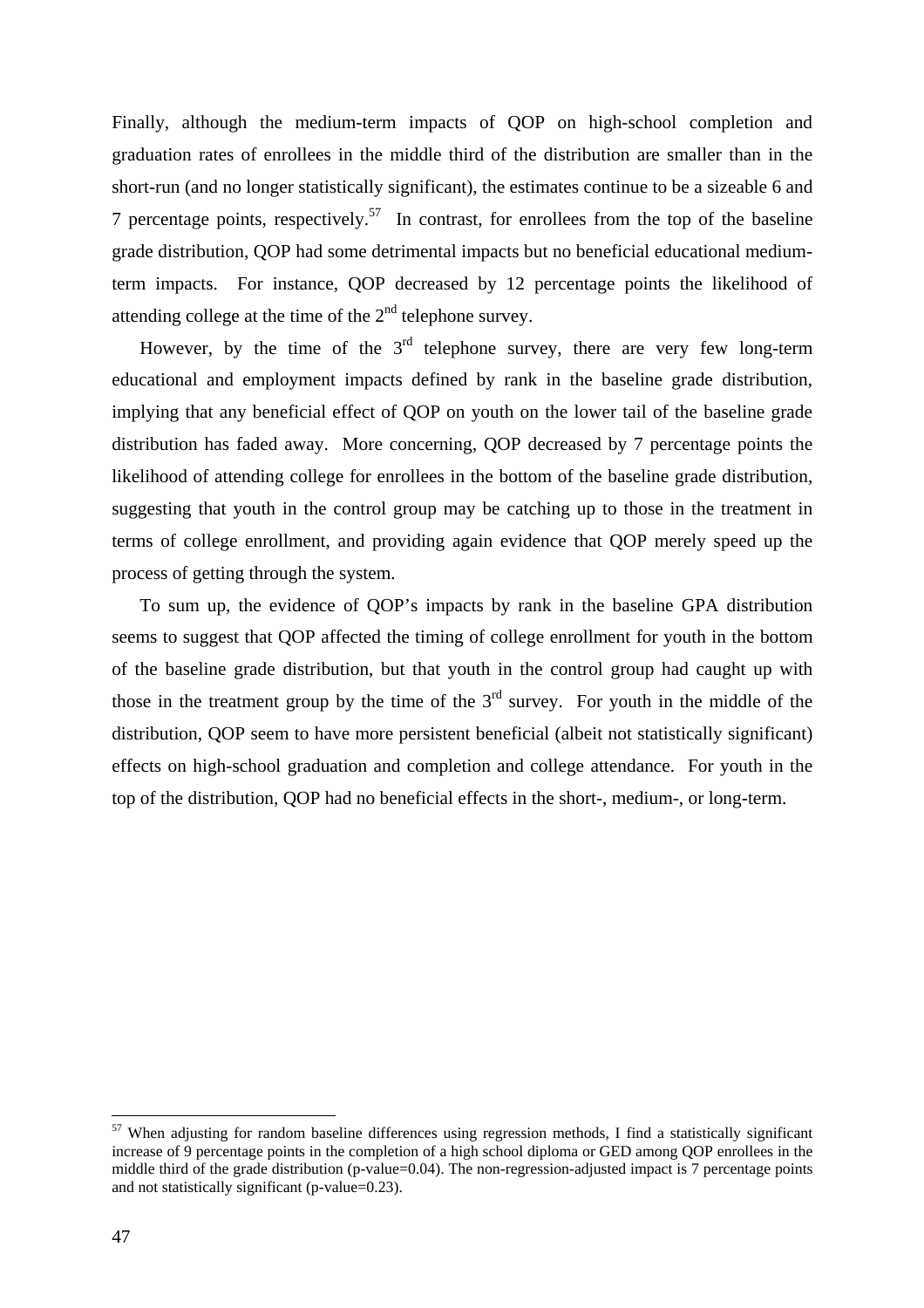## Control group means

|                                                                                 | <b>WEIGHTED MEANS</b> |                    |                               |  |  |
|---------------------------------------------------------------------------------|-----------------------|--------------------|-------------------------------|--|--|
|                                                                                 | $Ist$ telephone       | $2^{nd}$ telephone | $\overline{3^{rd}}$ telephone |  |  |
| <b>OUTCOMES</b>                                                                 | survey                | survey             | survey                        |  |  |
| <b>High-school performance</b>                                                  |                       |                    |                               |  |  |
| Earned high-school diploma                                                      | 40                    | 56                 | 60                            |  |  |
| Earned high-school diploma or GED                                               | 49                    | 71                 | 75                            |  |  |
| Math test scores (percentile)                                                   | 40.5                  | --                 | $\overline{a}$                |  |  |
| Reading test scores (percentile)                                                | 42.7                  | --                 | $-$                           |  |  |
| <b>GPA</b>                                                                      | 2.19                  | $-$                | $-$                           |  |  |
| <b>Post-secondary training</b>                                                  |                       |                    |                               |  |  |
| Earned a bachelor's or associate's degree                                       | $\overline{a}$        | $-$                |                               |  |  |
| Attending college                                                               | 18                    | 16                 | 17                            |  |  |
| Attending or accepted in college                                                | 25                    |                    |                               |  |  |
| Attending post-secondary education                                              | 26                    | 26                 | 24                            |  |  |
| Attending post-secondary education or<br>working                                | 61                    | 78                 |                               |  |  |
| Attending post-secondary education or<br>working in a job with health insurance | 43                    | 59                 |                               |  |  |
| Ever in college                                                                 |                       | 30                 | 34                            |  |  |
| Ever in post-secondary education                                                | $-$                   | 53                 | 56                            |  |  |
|                                                                                 |                       |                    |                               |  |  |
| <b>Employment</b>                                                               |                       |                    |                               |  |  |
| Has a job                                                                       | $-$                   | 72                 | 68                            |  |  |
| Has a job with health insurance                                                 | --                    | 56                 | 47                            |  |  |
| Has a job that pays more than \$10 / hour                                       | --                    | 45                 | $-$                           |  |  |
| Has a job with paid-off time                                                    | $-$                   | --                 | 45                            |  |  |
| Has a job with pension or retirement                                            | --                    | $-$                | 38                            |  |  |
| benefits<br>Ever employed                                                       | --                    |                    |                               |  |  |
|                                                                                 |                       |                    | 95                            |  |  |
| Total earnings in the past 12 months<br>(dollars)                               |                       |                    | 13,198                        |  |  |
| Hourly earnings (dollars)                                                       |                       |                    | 9.14                          |  |  |

*Note*: Estimates were obtained using weights to adjust for differences between respondents and nonrespondents. Achievement test scores are expressed as percentiles in the distribution of scores for tenth graders in the United States. Credits are expressed in Carnegie units that standardize for in-class time. One Carnegie unit corresponds to a class that meets for 45 to 60 minutes every day of the week for an entire academic year.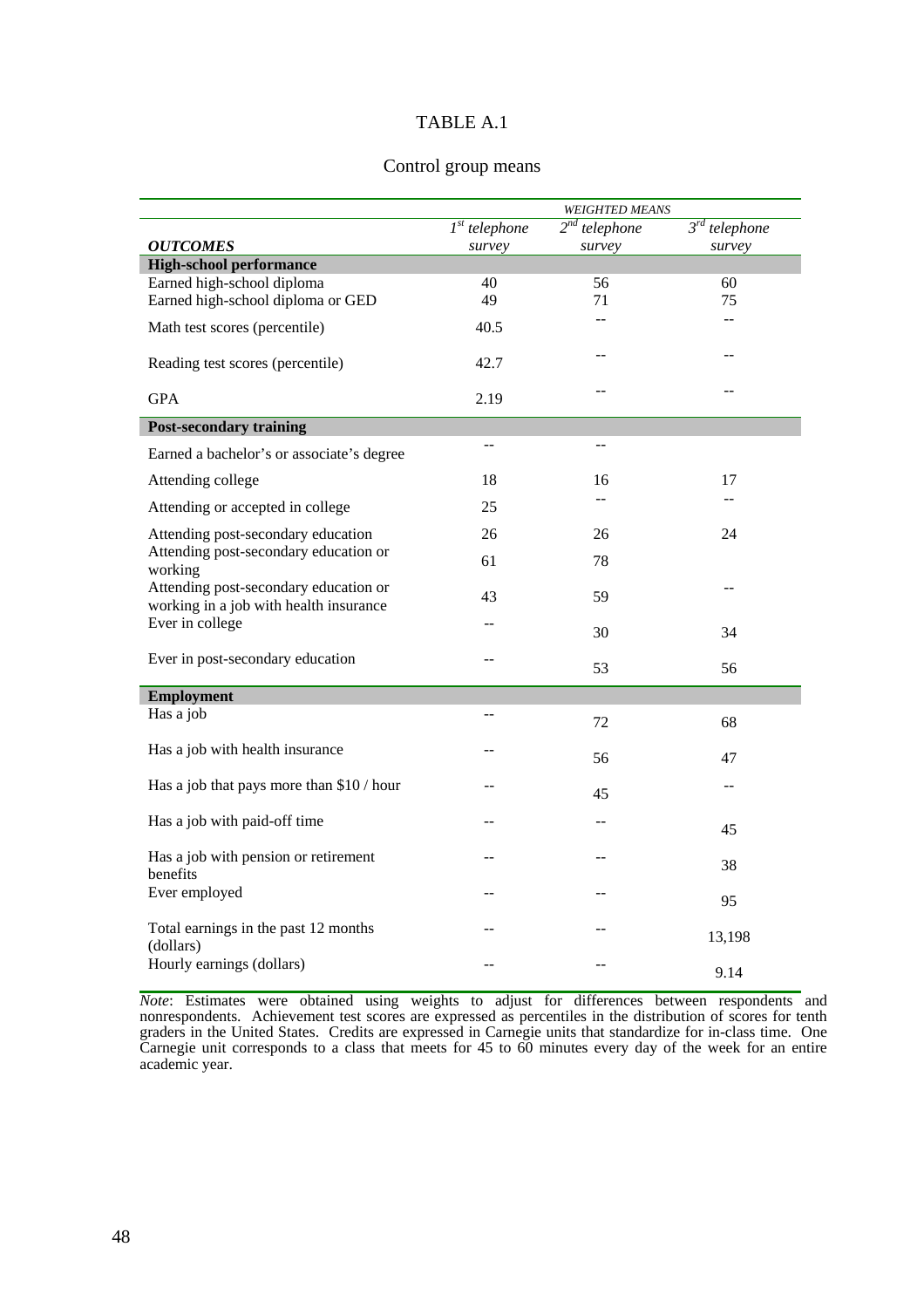## Impacts Using Alternative Approaches to Adjusting for Non-Response (Percentage points)

|                                         | <b>MEANS</b>     |                  |                  |                    |  |  |  |
|-----------------------------------------|------------------|------------------|------------------|--------------------|--|--|--|
|                                         | $2^{nd}$         | telephone        |                  | $3^{rd}$ telephone |  |  |  |
|                                         |                  | survey           |                  | survey             |  |  |  |
|                                         | Preferred        | Same non-        |                  | Same non-          |  |  |  |
|                                         | <b>Estimates</b> | response rate    | <i>Estimates</i> | response rate      |  |  |  |
|                                         |                  | for QOP and      |                  | for QOP and        |  |  |  |
|                                         |                  | control group    |                  | control group      |  |  |  |
| <b>OUTCOMES</b>                         | (1)              | (2)              | (3)              | (4)                |  |  |  |
| <b>High-school performance</b>          |                  |                  |                  |                    |  |  |  |
| Earned high-school diploma <sup>a</sup> | $\boldsymbol{0}$ | 1                | $\overline{0}$   | $\overline{2}$     |  |  |  |
| Earned high-school diploma or           | $\overline{2}$   | $\overline{2}$   | $\mathfrak{2}$   | $\overline{2}$     |  |  |  |
| GED <sup>a</sup>                        |                  |                  |                  |                    |  |  |  |
| <b>Post-secondary training</b>          |                  |                  |                  |                    |  |  |  |
| Earned a bachelor's or associate's      |                  |                  | $-1$             | 1                  |  |  |  |
| degree                                  |                  |                  |                  |                    |  |  |  |
| Attending college                       | 2<br>1           |                  | $-4$             | $-3$               |  |  |  |
| Attending post-secondary education      | $\overline{4}$   | 5                | $-1$             | $\Omega$           |  |  |  |
| Attending post-secondary education      | -1               | $-1$             | 1                | 3                  |  |  |  |
| or working                              |                  |                  |                  |                    |  |  |  |
| Attending post-secondary education      |                  |                  |                  |                    |  |  |  |
| or working in a job with health         | 3                | 3                |                  |                    |  |  |  |
| insurance                               |                  |                  |                  |                    |  |  |  |
| Ever in college                         | $7*$             | $8**$            | $\overline{4}$   | $\overline{4}$     |  |  |  |
| Ever in post-secondary education        | $Q$ **<br>$9**$  |                  | 6                | $7*$               |  |  |  |
| <b>Employment</b>                       |                  |                  |                  |                    |  |  |  |
| Has a job                               | $-7*$            | $-5$             | $-1$             | $-0$               |  |  |  |
| Has a job with health insurance         | $-2$             | $-2$             | $-3$             | $-1$               |  |  |  |
| Has a job that pays more than \$10/     | $-2$             | $\boldsymbol{0}$ | --               | --                 |  |  |  |
| hour                                    |                  |                  |                  |                    |  |  |  |
| Has a job with paid-off time            |                  |                  | $-2$             | 1                  |  |  |  |
| Has a job with pension or               | --               |                  | $-1$             | 1                  |  |  |  |
| retirement benefits                     |                  |                  |                  |                    |  |  |  |
| Ever employed                           |                  |                  | $\Omega$         | $\Omega$           |  |  |  |
| Total earnings in the past 12           |                  |                  | $-522$           | $-349$             |  |  |  |
| months (dollars)                        |                  |                  | $-1.20$          | $-0.95$            |  |  |  |
| Hourly earnings (dollars)               |                  |                  |                  |                    |  |  |  |
| Sample size                             | 788              | 670              | 793              | 710                |  |  |  |

*Note*: Estimates were obtained using weights to adjust for differences between respondents and nonrespondents. Estimates in columns (2) and (4) were derived by making the response rate for the QOP group equal to the response rate for the control group for each of the 11 schools. That is, if the QOP group had a higher response rate, we treated enough QOP group respondents as nonrespondents to lower the implied response rate to the level of the control group. The QOP group respondents that were treated as nonrespondents were the last ones to respond to the survey.

\*, \*\* Estimate significantly different from zero at the 90% or 95% confidence level, two-tailed test.

<sup>a</sup>High school diploma or GED outcomes have been complemented with high-school transcript information.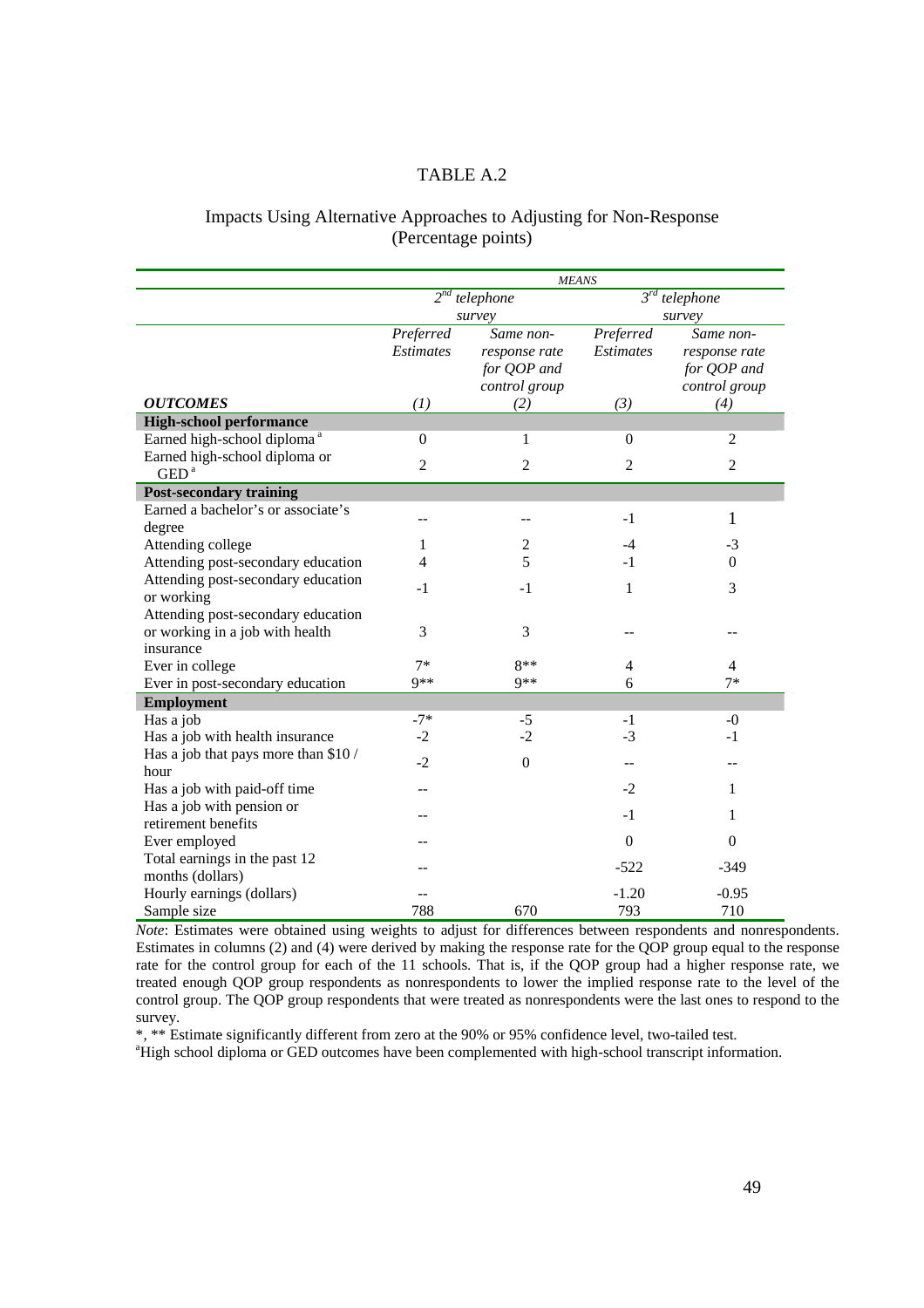## Means and Impacts on High-School Completion Using Alternative Samples of Respondents

|                                                                                                                                                                                          | <b>WEIGHTED MEANS</b> |                     |                             |  |
|------------------------------------------------------------------------------------------------------------------------------------------------------------------------------------------|-----------------------|---------------------|-----------------------------|--|
| <b>OUTCOMES</b>                                                                                                                                                                          | OOP mean<br>(I)       | Control mean<br>(2) | Percentage<br>points<br>(3) |  |
|                                                                                                                                                                                          |                       |                     |                             |  |
| $3rd$ telephone survey respondents only                                                                                                                                                  | 58                    | 57                  |                             |  |
| 3 <sup>rd</sup> telephone survey respondents plus 3 <sup>rd</sup><br>telephone survey non-respondents for<br>whom we have information from earlier<br>surveys or high-school transcripts | 60                    | 60                  |                             |  |
| $2nd$ telephone survey respondents plus $2nd$<br>telephone survey non-respondents for<br>whom we have information from earlier<br>survey or high-school transcripts                      | 58                    | 56                  |                             |  |

*Note*: Each impact was derived by subtracting the control group mean from the QOP group mean prior to rounding those means; thus, an impact might not equal the difference between the rounded means that are displayed. Estimates were obtained using weights to adjust for differences between respondents and nonrespondents.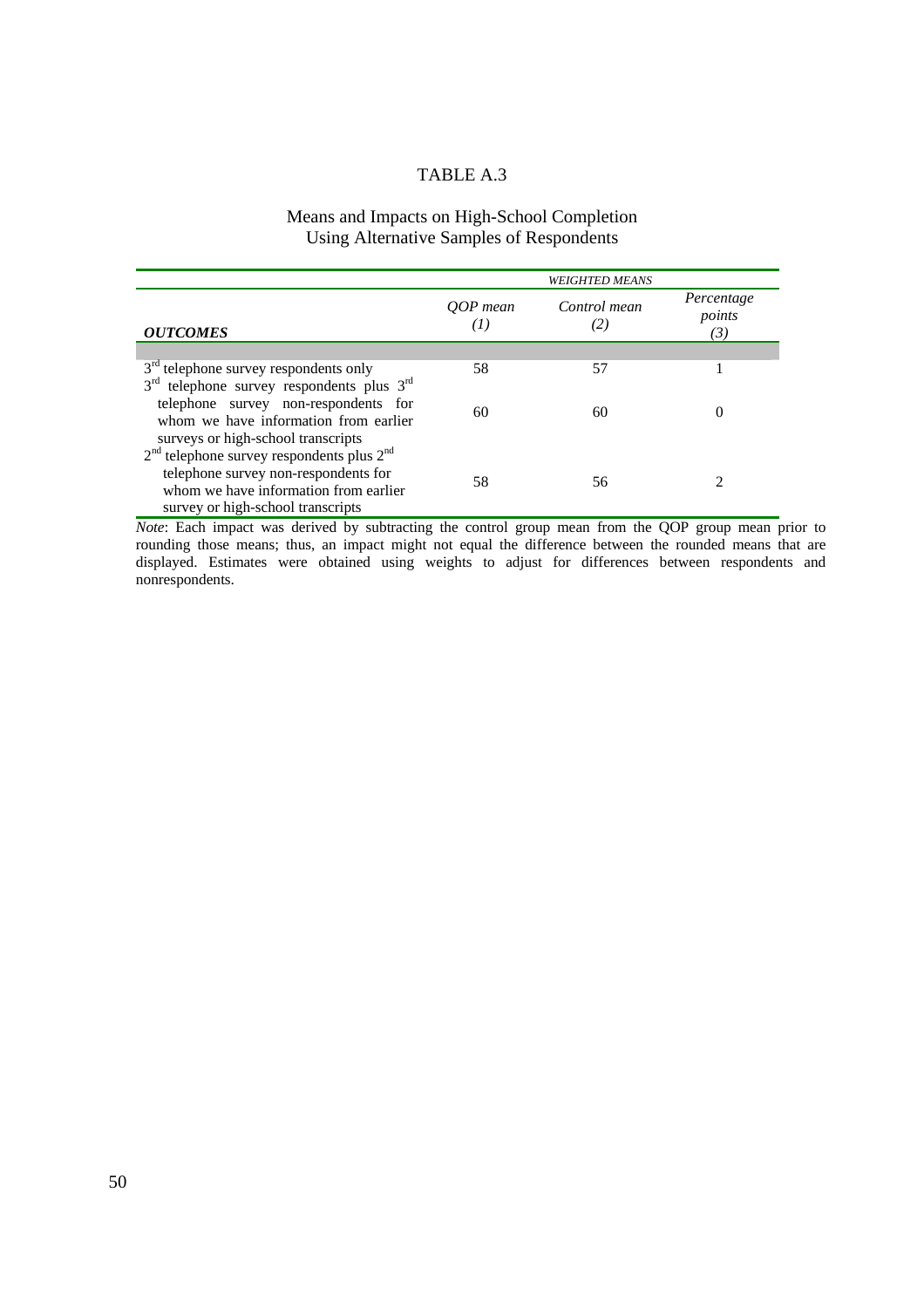| TABLE A.4                                                       |
|-----------------------------------------------------------------|
| Short-, medium and long-term regression-adjusted impacts of QOP |
| (Percentage points except where noted)                          |

| <b>OUTCOMES</b>                                                                 | $Ist$ telephone<br>survey | $2^{nd}$ telephone<br>survey | $3^{rd}$ telephone<br>survey |  |  |
|---------------------------------------------------------------------------------|---------------------------|------------------------------|------------------------------|--|--|
| <b>High-school performance</b>                                                  |                           |                              |                              |  |  |
| Earned high-school diploma <sup>a</sup>                                         | $7**$                     | $-1$                         | 3                            |  |  |
| Earned high-school diploma or GED <sup>a</sup>                                  | 5                         | 2                            | 4                            |  |  |
| Math test scores (percentile)                                                   | 0.52                      |                              |                              |  |  |
| Reading test scores (percentile)                                                | 0.57                      |                              |                              |  |  |
| <b>GPA</b>                                                                      | $-0.04$                   |                              |                              |  |  |
| <b>Post-secondary training</b>                                                  |                           |                              |                              |  |  |
| Earned a bachelor's or associate's degree                                       | --                        |                              | $\boldsymbol{0}$             |  |  |
| Attending college                                                               | 3                         | 2                            | $-3$                         |  |  |
| Attending or accepted in college                                                | $6*$                      |                              |                              |  |  |
| Attending post-secondary education                                              | 5                         | 5                            | -0                           |  |  |
| Attending post-secondary education or<br>working                                | 3                         | $-1$                         | 1                            |  |  |
| Attending post-secondary education or<br>working in a job with health insurance | 5                         | 4                            |                              |  |  |
| Ever in college                                                                 | --                        | $8*$                         | 5                            |  |  |
| Ever in post-secondary education                                                |                           | $10**$                       | $7*$                         |  |  |
| <b>Employment</b>                                                               |                           |                              |                              |  |  |
| Has a job                                                                       | --                        | -6                           | $-0$                         |  |  |
| Has a job with health insurance                                                 |                           | $-2$                         | $-3$                         |  |  |
| Has a job that pays more than \$10 / hour                                       | --                        | $-1$                         | --                           |  |  |
| Has a job with paid-off time                                                    |                           |                              | $-2$                         |  |  |
| Has a job with pension or retirement benefits                                   |                           |                              | -1                           |  |  |
| Ever employed                                                                   |                           |                              | $\theta$                     |  |  |
| Total earnings in the past 12 months (dollars)                                  |                           |                              | $-211$                       |  |  |
| Hourly earnings (dollars)                                                       |                           |                              | $-1.15$                      |  |  |
| Sample size                                                                     | 893                       | 788                          | 793                          |  |  |

*Note*: All figures were calculated using weights to adjust for the sample and survey designs. Achievement test scores are expressed as percentiles in the distribution of scores for tenth graders in the United States. \*, \*\* Estimate significantly different from zero at the 90% or 95% confidence level, two-tailed test. <sup>a</sup>High school diploma or GED outcomes have been complemented with high-school transcript information.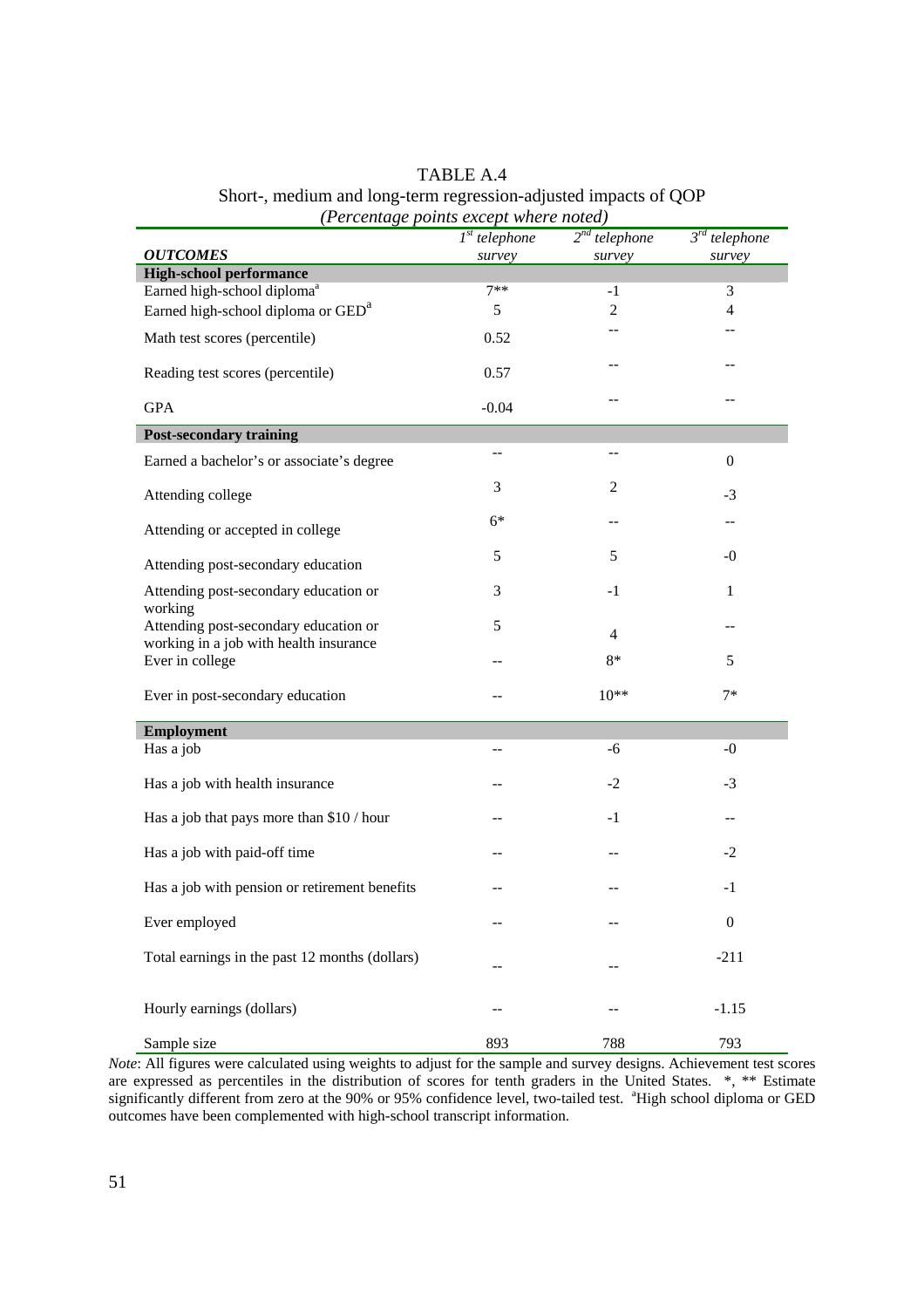## Subgroup sample sizes

|                                         | Sample sizes |  |  |
|-----------------------------------------|--------------|--|--|
|                                         |              |  |  |
| Male                                    | 576          |  |  |
| Females                                 | 493          |  |  |
| Age when entering $9th$ grade           |              |  |  |
| $\leq$ 14                               | 706          |  |  |
| >14                                     | 363          |  |  |
| Rank based on 8 <sup>th</sup> grade GPA |              |  |  |
| Bottom third                            | 380          |  |  |
| Middle third                            | 359          |  |  |
| Top third                               | 330          |  |  |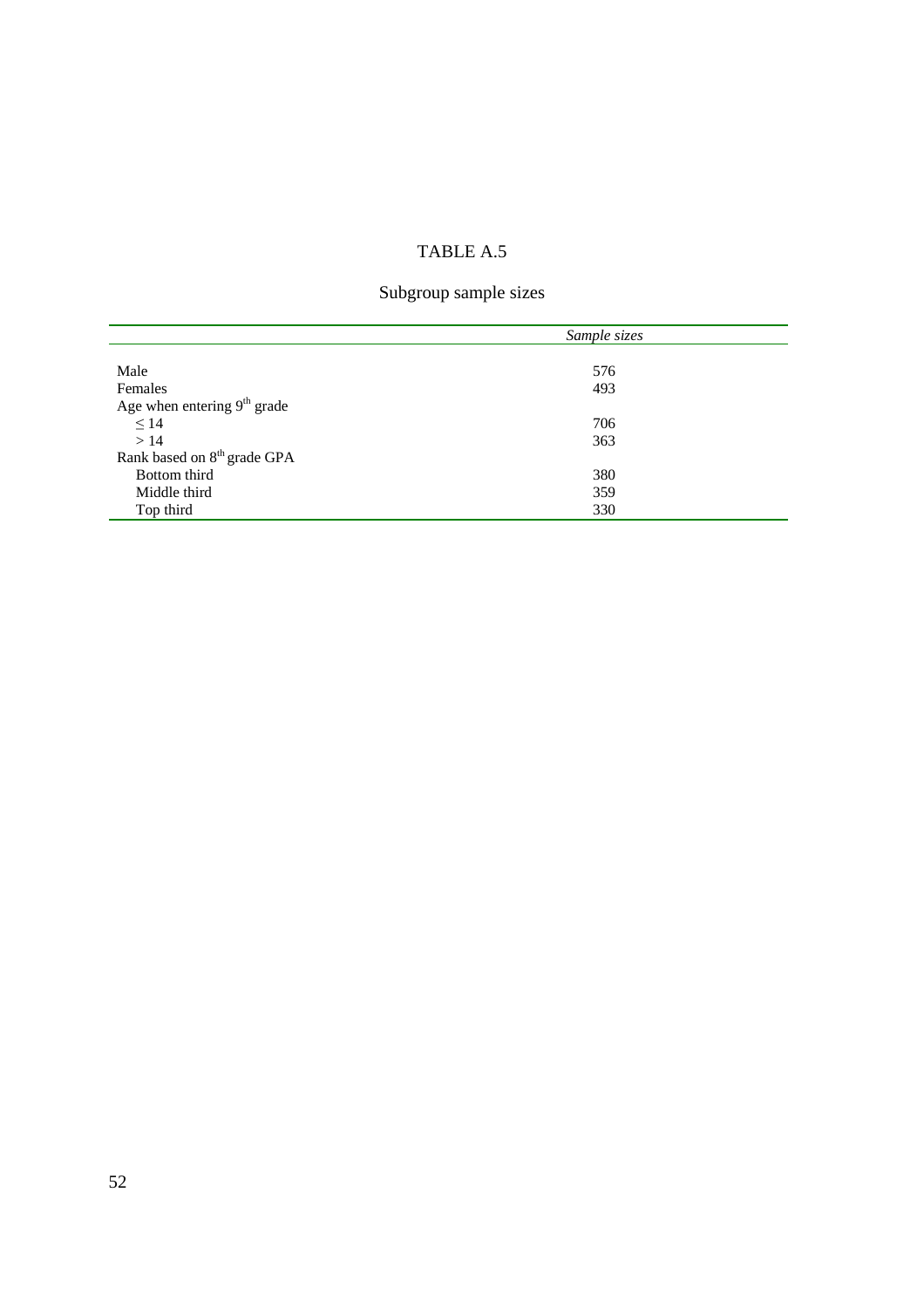| TABLE A.6                                                      |
|----------------------------------------------------------------|
| Short-, medium and long-term impacts of QOP on Risky Behaviors |
| ( <i>Percentage points except where noted</i> )                |

|                                           | Short-term | Medium-term | Long-term |
|-------------------------------------------|------------|-------------|-----------|
| <i><b>OUTCOMES</b></i>                    |            |             | 3         |
| Drinking in the past 30 days              | $7**$      |             |           |
| Binge drinking in the past 30 days        | 4          | -6          |           |
| Used any illegal drug in the past 30 days | $7**$      | $-6**$      | -0        |
| Committed any crime (1)                   |            | $-2$        | $3*$      |
| Arrested or charged (2)                   | -5         | $-()$       | $6**$     |
| Have first child before age 18            | - 1        |             |           |

*Note*: (1) in the last 12 months if short-term impacts; and in the past 3 months if medium- or long-term impacts. (2) In the last 12 months if short-term impacts; in the past 3 months if medium-term impacts; and in the last 2 years if long-term impacts.

\* Estimate significantly different from zero at the 90% confidence level, two-tailed test

\*\* Estimate significantly different from zero at the 95% confidence level, two-tailed test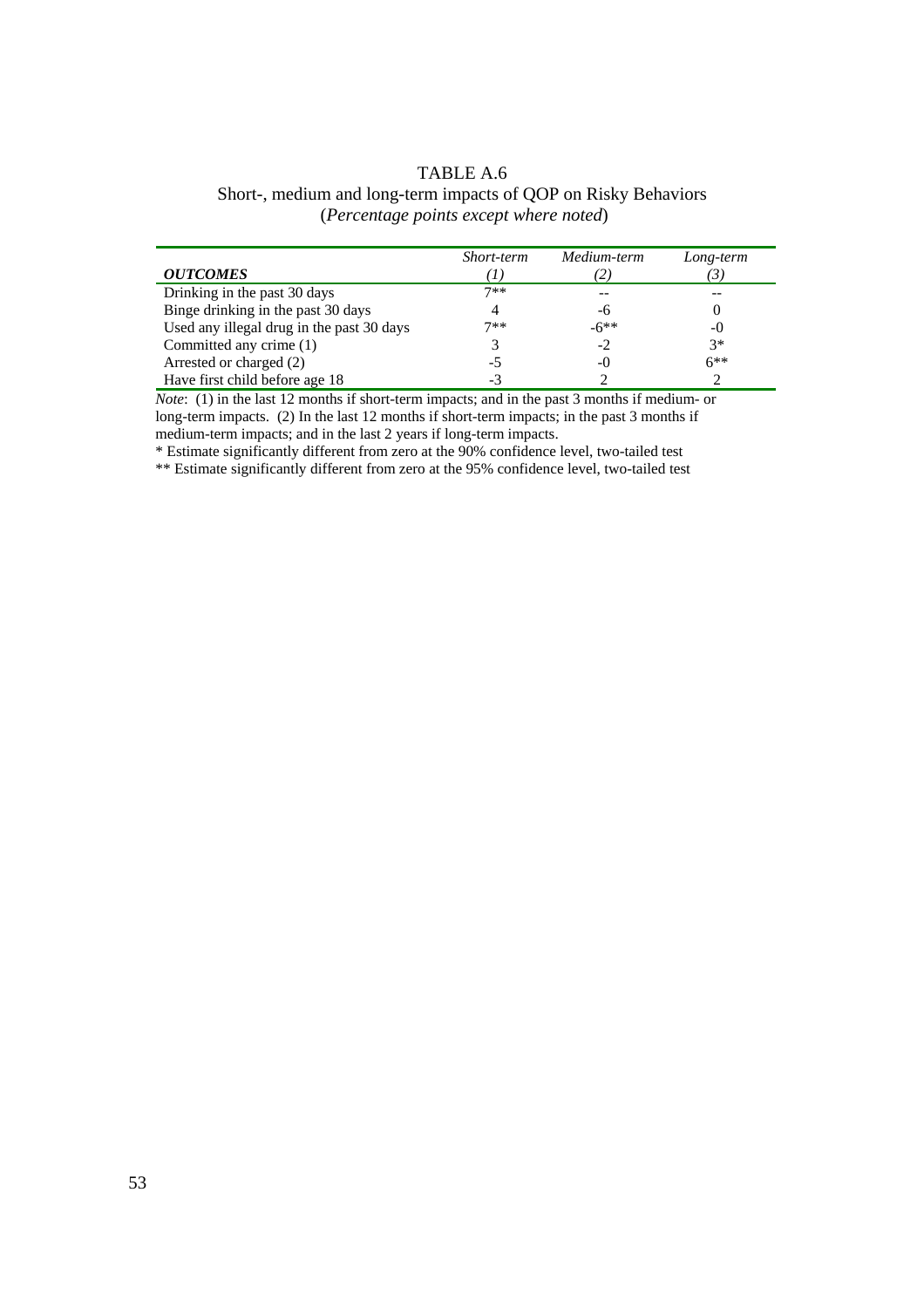## Short-, medium and long-term impacts of QOP on Risky Behaviors, by age *(Percentage points except where noted)*

|                                           | Age entering $9^{\text{th}}$ grade |                           |               |             |                      |           |  |  |
|-------------------------------------------|------------------------------------|---------------------------|---------------|-------------|----------------------|-----------|--|--|
| <b>OUTCOMES</b>                           | Short-term                         |                           |               | Medium-term |                      | Long-term |  |  |
|                                           |                                    | Greater than 14 years old |               |             | 14 years old or less |           |  |  |
| Binge drinking in the past 30 days        |                                    | $-13*$                    |               |             |                      |           |  |  |
| Used any illegal drug in the past 30 days |                                    | $-13*$                    |               |             |                      |           |  |  |
| Committed any crime (1)                   |                                    |                           |               |             |                      |           |  |  |
| Arrested or charged (2)                   | $-11*$                             |                           | q*            |             |                      | $5**$     |  |  |
| Have first child before age 18            | $6+$                               |                           |               | $-9***++$   |                      | - 1       |  |  |
|                                           |                                    | Males                     |               |             | Females              |           |  |  |
| Bing drinking in the past 30 days         | $7*$                               | $-12*$                    | $-5$          |             |                      |           |  |  |
| Used any illegal drug in the past 30 days |                                    | $-8*$                     |               |             |                      |           |  |  |
| Committed any crime (1)                   |                                    | -3                        | $10***$ + + + |             |                      | $-4*++$   |  |  |
| Arrested or charged (2)                   |                                    |                           | $12***$ +++   |             |                      | $-2$ †††  |  |  |
| Have first child before age 18            |                                    |                           |               |             |                      |           |  |  |
|                                           |                                    | Ford                      |               |             | <b>DOL</b>           |           |  |  |
| Binge drinking in the past 30 days        | $17***$                            | $-13$                     |               | $-1+$       |                      |           |  |  |
| Used any illegal drug in the past 30 days | $14**$                             | -8                        |               |             | $-5*$                |           |  |  |
| Committed any crime (1)                   | $16***$                            |                           |               |             |                      |           |  |  |
| Arrested or charged (2)                   |                                    |                           | $12*$         |             |                      |           |  |  |
| Have first child before age 18            | $-14**+$                           |                           |               |             |                      |           |  |  |

*Note*: See comments from Table A.6.

†, ††, and ††† Significantly different from the impact for the other subgroups at the 90%, 95%, 99%, confidence level, two-tailed test, respectively.